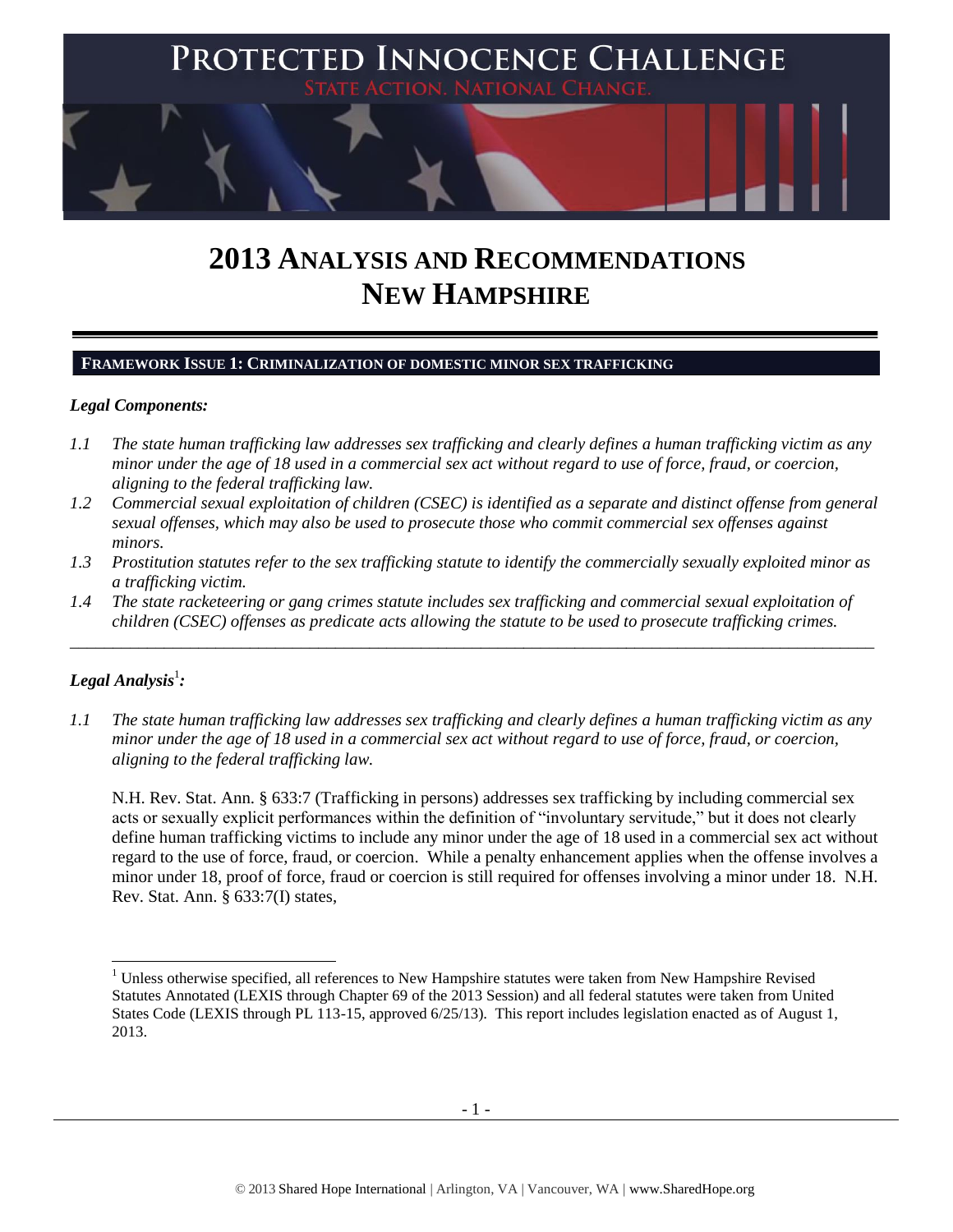(a) It is a class A felony to knowingly subject a person to involuntary servitude,  $\alpha$  where the compulsion is accomplished by any of the following means:

(1) Causing or threatening to cause serious harm to any person.

(2) Confining the person unlawfully as defined in RSA 633:2, II [Criminal restraint], or threatening to so confine the person.

(3) Abusing legal process or threatening to bring legal action against the person relating to the person's legal status or potential criminal liability.

(4) Destroying, concealing, removing, confiscating, or otherwise making unavailable to that person any actual or purported passport or other immigration document, or any other actual or purported government identification document.

(5) Threatening to commit a crime against the person.

(6) False promise relating to the terms and conditions of employment, education, marriage, or financial support.

(7) Threatening to reveal any information sought to be kept concealed by the person which relates to the person's legal status or which would expose the person to criminal liability.

(8) Facilitating or controlling the person's access to an addictive controlled substance.

<span id="page-1-0"></span>(9) Engaging in any scheme, plan, or pattern, whether overt or subtle, intended to cause the person to believe that, if he or she did not perform such labor, services, commercial sex acts, $3$  or sexually

<sup>2</sup> N.H. Rev. Stat. Ann. § 633:6(V) (Definitions) defines "involuntary servitude" as

a condition of compulsory service or labor, including commercial sex acts or sexually explicit performances, performed by one person, against his or her will, for the benefit of another. If a person willingly begins to perform the labor or service but later attempts to withdraw and is forced to remain and perform against his or her will, the service becomes involuntary. The payment of a wage or salary is not determinative of the question as to whether that person has been held in involuntary servitude.

<sup>3</sup> N.H. Rev. Stat. Ann.  $\S 633:6(I)$  defines "commercial sex act" as "any sex act because of which anything of value is given, promised to, or received, directly or indirectly, by any person." N.H. Rev. Stat. Ann. § 633:6(II) defines "sex act" as "any act of sexual contact as defined in RSA 632-A:1, IV [Definitions], any act of sexual penetration as defined in RSA 632-A:1, V, or any other sexually explicit conduct as defined in RSA 649-A:2 [Definitions]." N.H. Rev. Stat. Ann. § 632-A:1(IV) defines "sexual contact" as "the intentional touching whether directly, through clothing, or otherwise, of the victim's or actor's sexual or intimate parts . . . . Sexual contact includes only that aforementioned conduct which can be reasonably construed as being for the purpose of sexual arousal or gratification." N.H. Rev. Stat. Ann. § 632-A:1(V) states,

(a) "Sexual penetration" means:

- (1) Sexual intercourse; or
- (2) Cunnilingus; or
- (3) Fellatio; or

l

(4) Anal intercourse; or

(5) Any intrusion, however slight, of any part of the actor's body, including emissions, or any object manipulated by the actor into genital or anal openings of the victim's body; or

(6) Any intrusion, however slight, of any part of the victim's body, including emissions, or any object manipulated by the victim into the oral, genital, or anal openings of the actor's body; or

(7) Any act which forces, coerces, or intimidates the victim to perform any sexual penetration as defined in subparagraphs  $(1)$ – $(6)$  on the actor, on another person, or on himself.

(b) Emissions include semen, urine, and feces. Emission is not required as an element of any form of sexual penetration.

(c) "Objects" include animals as defined in RSA 644:8, II [Cruelty to animals].

N.H. Rev. Stat. Ann. § 649-A:2(III) defines "sexually explicit conduct" as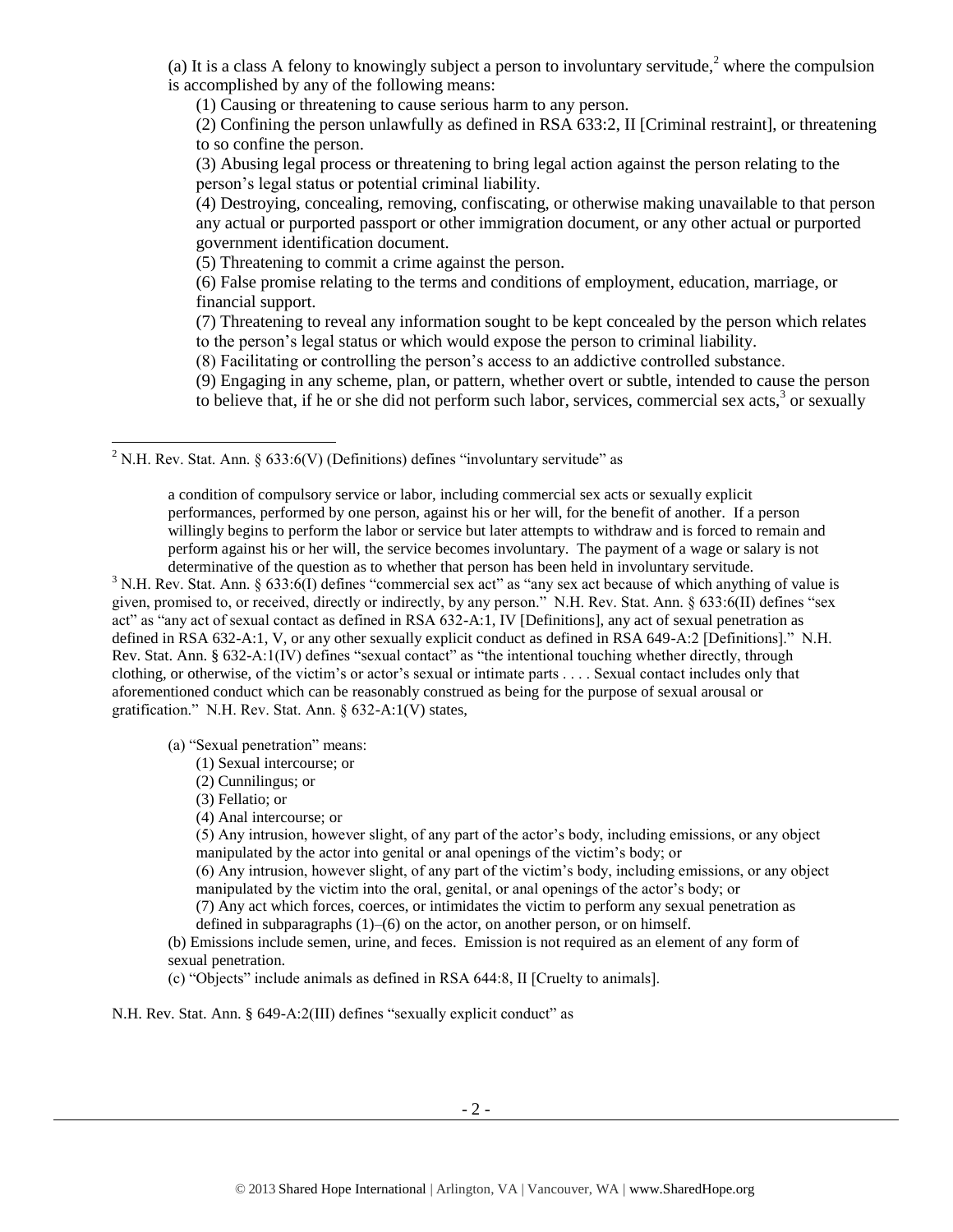explicit performances,<sup>4</sup> that such person or any person would suffer serious harm or physical restraint.

(10) Withholding or threatening to withhold food or medication that the actor has an obligation or has promised to provide to the person.

<span id="page-2-2"></span>(11) Coercing a person to engage in any of the foregoing acts by requiring such in satisfaction of a debt owed to the actor.

A conviction under N.H. Rev. Stat. Ann. § 633:7(I) is punishable as a Class A felony by imprisonment up to 15 years, a fine not to exceed \$4,000, or both,<sup>5</sup> but if the offense involves "a commercial sex act or sexually explicit performance by a victim under the age of 18," a conviction is punishable as a Class A felony by imprisonment for 10–30 years,<sup>6</sup> a fine not to exceed \$4,000,<sup>7</sup> or both. N.H. Rev. Stat. Ann. §§ 633:7(I)(a), (c),

<span id="page-2-1"></span><span id="page-2-0"></span>human masturbation, the touching of the actor's or other person's sexual organs in the context of a sexual relationship, sexual intercourse actual or simulated, normal or perverted, whether alone or between members of the same or opposite sex or between humans and animals, or any lewd exhibitions of the buttocks, genitals, flagellation, bondage, or torture. Sexual intercourse is simulated when it depicts explicit sexual intercourse that gives the appearance of the consummation of sexual intercourse, normal or perverted.

<sup>4</sup> N.H. Rev. Stat. Ann. § 633:6(III) defines "sexually-explicit performance" as "an act or show involving one or more sex acts, intended to arouse, satisfy the sexual desires of, or appeal to the prurient interests of patrons or viewers, whether public or private, live, photographed, recorded, or videotaped."

<sup>5</sup> N.H. Rev. Stat. Ann. § 651:2(I) (Sentences and limitations) states, "A person convicted of a felony or a Class A misdemeanor may be sentenced to imprisonment, probation, conditional or unconditional discharge, or a fine." N.H. Rev. Stat. Ann. § 651:2(IV) states in part, "A fine may be imposed in addition to any sentence of imprisonment, probation, or conditional discharge."

 $6$  Extended terms of imprisonment may apply under certain circumstances. N.H. Rev. Stat. Ann. § 651:6(I)–(IV) (Extended term of imprisonment) states,

I. A convicted person may be sentenced according to paragraph III if the jury also finds beyond a reasonable doubt that such person:

(a) Based on the circumstances for which he or she is to be sentenced, has knowingly devoted himself or herself to criminal activity as a major source of livelihood;

. . .

l

(c) Has manifested exceptional cruelty or depravity in inflicting death or serious bodily injury on the victim of the crime;

(d) Has committed an offense involving the use of force against a person with the intention of taking advantage of the victim's age or physical disability;

(e) Has committed or attempted to commit any of the crimes defined in RSA 631 [Assault and related offenses] or 632-A [Sexual assault and related offenses] against a person under 13 years of age; . . .

(m) Has committed or attempted to commit aggravated felonious sexual assault in violation of RSA 632-A:2, I(l) or RSA 632-A:2, II where the defendant was 18 years of age or older at the time of the offense;

(n) Has committed or attempted to commit aggravated felonious sexual assault in violation of RSA 632-A:2, III, and one or more of the acts comprising the pattern of sexual assault was an offense under RSA 632-A:2, I(l) or RSA 632-A:2, II, or both, and the defendant was 18 years of age or older when the pattern of sexual assault began;

. . . (q) Has knowingly committed any of the following offenses as a criminal street gang member, or for the benefit of, at the direction of, or in association with any criminal street gang, with the purpose to promote, further, or assist in any such criminal conduct by criminal street gang members:

(1) Violent crime as defined in RSA 651:5, XIII [includes "[a]ny felonious child pornography offense under [N.H. Rev. Stat. Ann. §] 649-A"].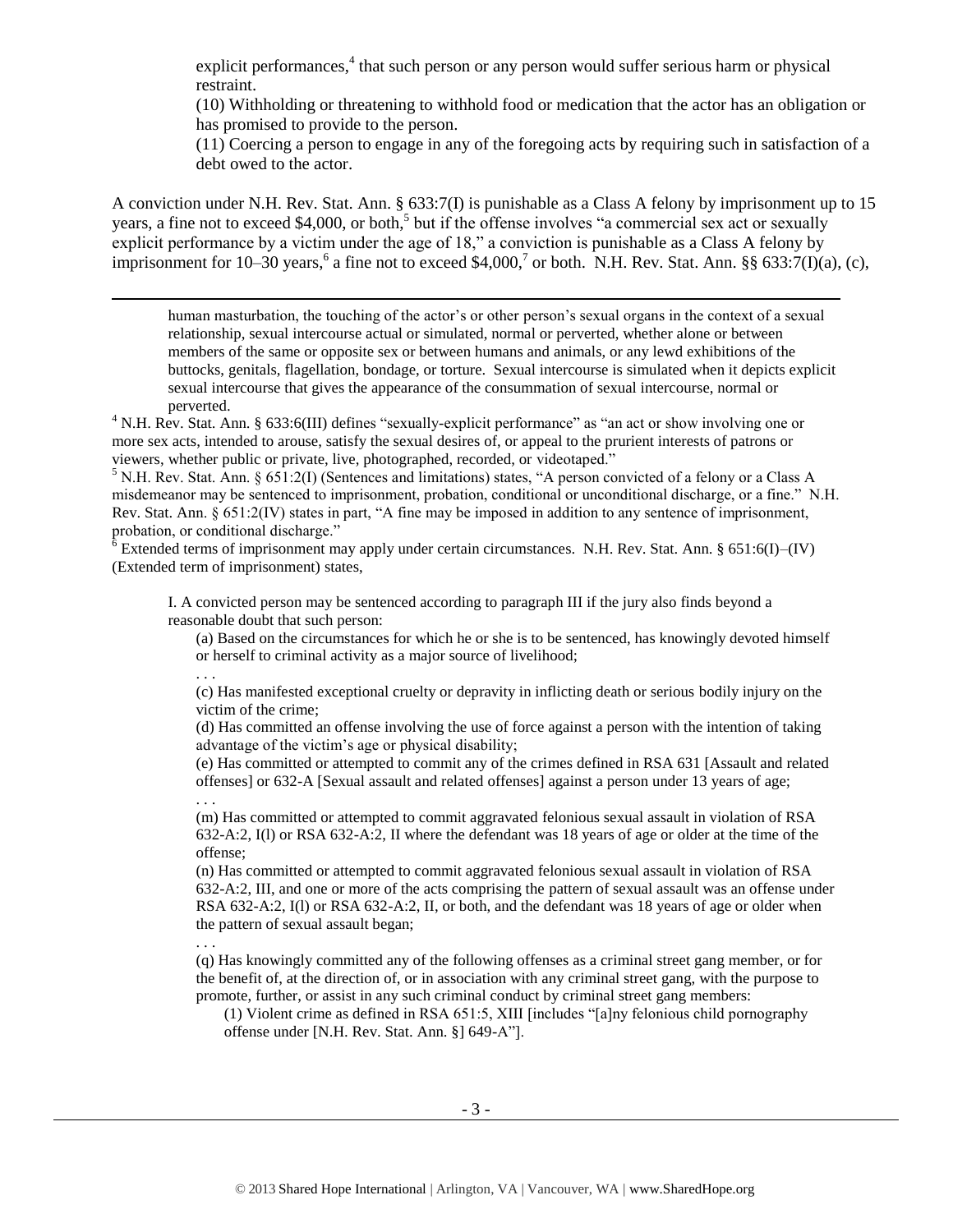651:2(I), (II)(a), (IV)(a). Similarly, N.H. Rev. Stat. Ann. § 633:7(II) states in part, "It is a class A felony to recruit, harbor, transport, provide, obtain, or otherwise make available a person, knowing or believing it likely that the person will be subjected to trafficking as defined in paragraph I." A conviction under this statute is

> (6) Criminal street gang solicitation as defined in RSA 644:20 [Criminal street gang; solicitation]; or

. . . . . . . .

. . . .

l

II. A convicted person may be sentenced according to the terms of paragraph III if the court finds, and includes such findings in the record, that such person:

(a) Has twice previously been convicted in this state, or in another jurisdiction, on sentences in excess of one year;

III. If authorized by paragraph I or II, and if written notice of the possible application of this section is given the defendant at least 21 days prior to the commencement of jury selection for his or her trial, a defendant may be sentenced to an extended term of imprisonment. An extended term is, for a person convicted of:

(a) Any felony, other than murder or manslaughter, a minimum to be fixed by the court of not more than 10 years and a maximum to be fixed by the court of not more than 30 years;

(b) A misdemeanor, a minimum to be fixed by the court of not more than 2 years and a maximum to be fixed by the court of not more than 5 years;

. . . .

. . . .

(e) Two or more offenses under RSA 632-A:2, life imprisonment without parole;

(f) A third offense under RSA 632-A:3 [Felonious sexual assault], life imprisonment; or

. . . .

IV. If authorized by subparagraphs I(m), (n), or (o) and if notice of the possible application of this section is given to the defendant prior to the commencement of trial:

(a) There is a presumption that a person shall be sentenced to a minimum to be fixed by the court of not less than 25 years and a maximum of life imprisonment unless the court makes a determination that the goals of deterrence, rehabilitation, and punishment would not be served, based on the specific circumstances of the case, by such a sentence and the court makes specific written findings in support of the lesser sentence. . . .

(b) The sentence shall also include, in addition to any other penalties provided by law, a special sentence of lifetime supervision by the department of corrections. . . .

. . . .

. . . .

<sup>7</sup> Under N.H. Rev. Stat. Ann. § 651:2(IV), the fines imposed for a felony violation vary depending on whether the offender is an individual or organization or whether the offender gained property through the illegal violation. N.H. Rev. Stat. Ann. § 651:2(IV) states,

IV. A fine may be imposed in addition to any sentence of imprisonment, probation, or conditional discharge. The limitations on amounts of fines authorized in subparagraphs (a) and (b) shall not include the amount of any civil penalty, the imposition of which is authorized by statute or by a properly adopted local ordinance, code, or regulation. The amount of any fine imposed on:

(a) Any individual may not exceed \$4,000 for a felony, \$2,000 for a class A misdemeanor, \$1,200 for a class B misdemeanor, and \$1,000 for a violation.

(b) A corporation or unincorporated association may not exceed \$100,000 for a felony, \$20,000 for a misdemeanor and \$1,000 for a violation. A writ of execution may be issued by the court against the corporation or unincorporated association to compel payment of the fine, together with costs and interest.

(c) If a defendant has gained property through the commission of any felony, then in lieu of the amounts authorized in paragraphs (a) and (b), the fine may be an amount not to exceed double the amount of that gain.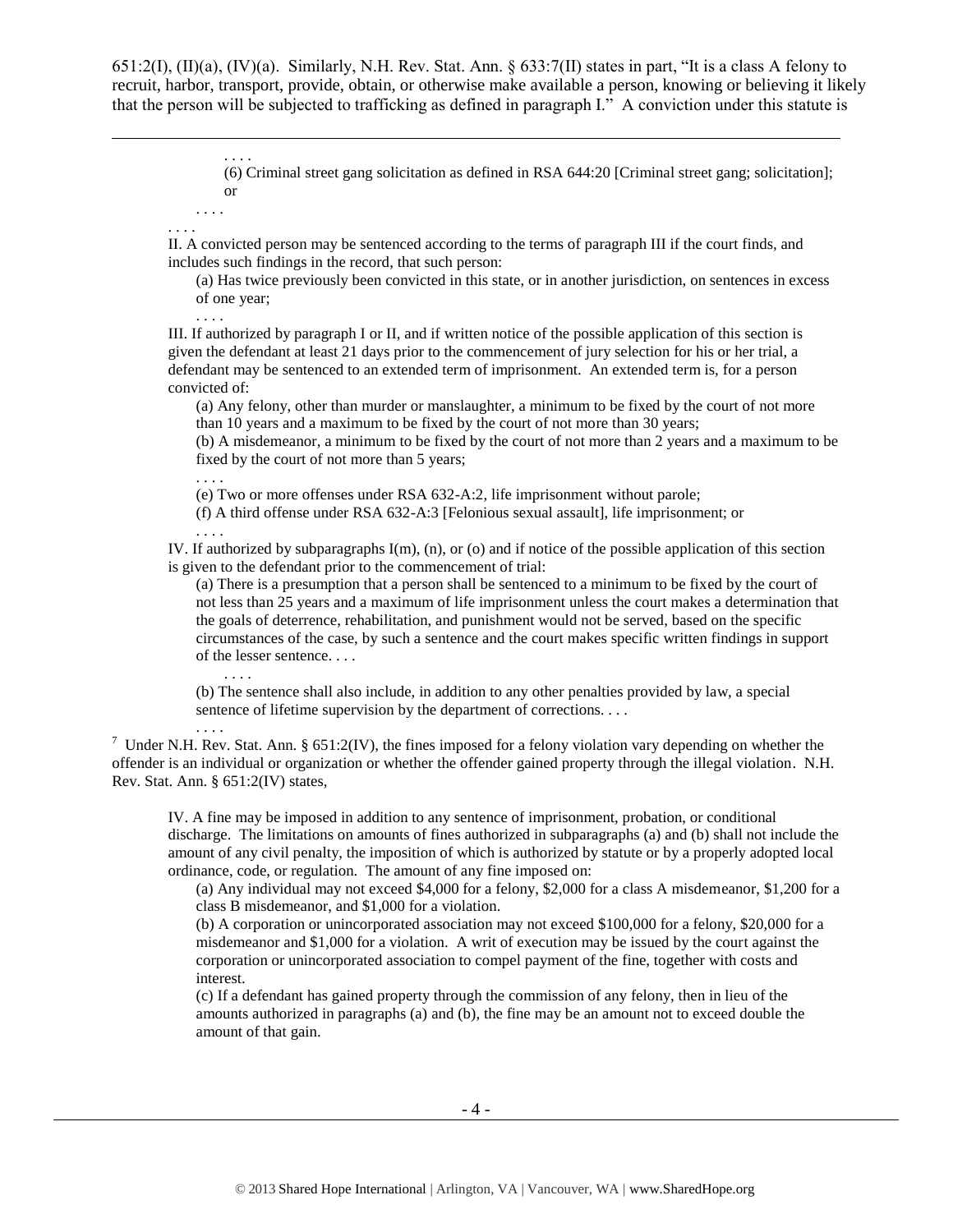punishable as a Class A felony by imprisonment up to 15 years, a fine not to exceed \$4,000, or both, but if the victim is under the age of 18 and "the offender knew or believed it likely that the victim would be coerced into engaging in a commercial sex act or sexually explicit performance," a conviction is punishable by imprisonment for 10 years to a maximum "fixed by the court," a fine not to exceed \$4,000, or both. N.H. Rev. Stat. Ann. §§ 633:7(II), 651:2(I), (II)(a), (IV)(a).

- 1.1.1 Recommendation: Amend N.H. Rev. Stat. Ann. § 633:7 (Trafficking in persons) to eliminate the compulsion requirement if the victim is a minor under the age of 18 used in a commercial sex act or sexually explicit performance.<sup>8</sup>
- *1.2 Commercial sexual exploitation of children (CSEC) is identified as a separate and distinct offense from general sexual offenses, which may also be used to prosecute those who commit commercial sex offenses against minors.*

The following statutes specifically prohibit CSEC in New Hampshire:

1. N.H. Rev. Stat. Ann. § 645:2(I) (Prostitution and related offenses) makes it a crime if a person

(a) Solicits, agrees to perform, or engages in sexual contact<sup>9</sup> as defined in RSA 632-A:1, IV or sexual penetration<sup>10</sup> as defined in RSA 632-A:1, V, in return for consideration; or

(b) Induces or otherwise purposely causes another to violate subparagraph (a); or

(c) Transports another into or within this state with the purpose of promoting or facilitating such other in engaging in conduct in violation of subparagraph (a); or

(d) Not being a legal dependent incapable of self support, knowingly is supported in whole or in part by the proceeds of violation of subparagraph (a); or

(e) Knowingly permits a place under such person's control to be used for violation of subparagraph (a); or

(f) Pays, agrees to pay, or offers to pay another person to engage in sexual contact as defined in RSA 632-A:1, IV or sexual penetration as defined in RSA 632-A:1, V, with the payor or with another person.

A conviction under this statute is punishable as a Class B misdemeanor by a fine not to exceed \$1,200. N.H. Rev. Stat. Ann. §§ 645:2(I), 625:9(IV)(c), 651:2(IV)(a). If the offense involves a minor under the age of 18, however, a conviction under N.H. Rev. Stat. Ann. § 645:2(I)(b)–(e) is punishable as a Class B felony by imprisonment up to 7 years, a fine not to exceed \$4,000, or both. N.H. Rev. Stat. Ann. §§ 645:2(II)(a), 651:2(I), (II)(b), (IV)(a).

2. N.H. Rev. Stat. Ann. § 649-B:3(I) (Computer pornography prohibited) states,

I. No person shall knowingly:

- (a) Compile, enter into, or transmit by means of computer;
- (b) Make, print, publish, or reproduce by other computerized means;
- (c) Cause or allow to be entered into or transmitted by means of computer; or

(d) Buy, sell, receive, exchange, or disseminate by means of computer, any notice, statement, or advertisement, or any minor's name, telephone number, place of residence, physical characteristics,

<sup>&</sup>lt;sup>8</sup> Subsequent recommendations in this report referring to N.H. Rev. Stat. Ann. § 633:7 (Trafficking in persons) are predicated upon the recommendations contained in Section 1.1 being previously or simultaneously implemented. *See supra* note [3](#page-1-0) for the definition of "sexual contact."

<sup>&</sup>lt;sup>10</sup> See supra note [3](#page-1-0) for the definition of "sexual penetration."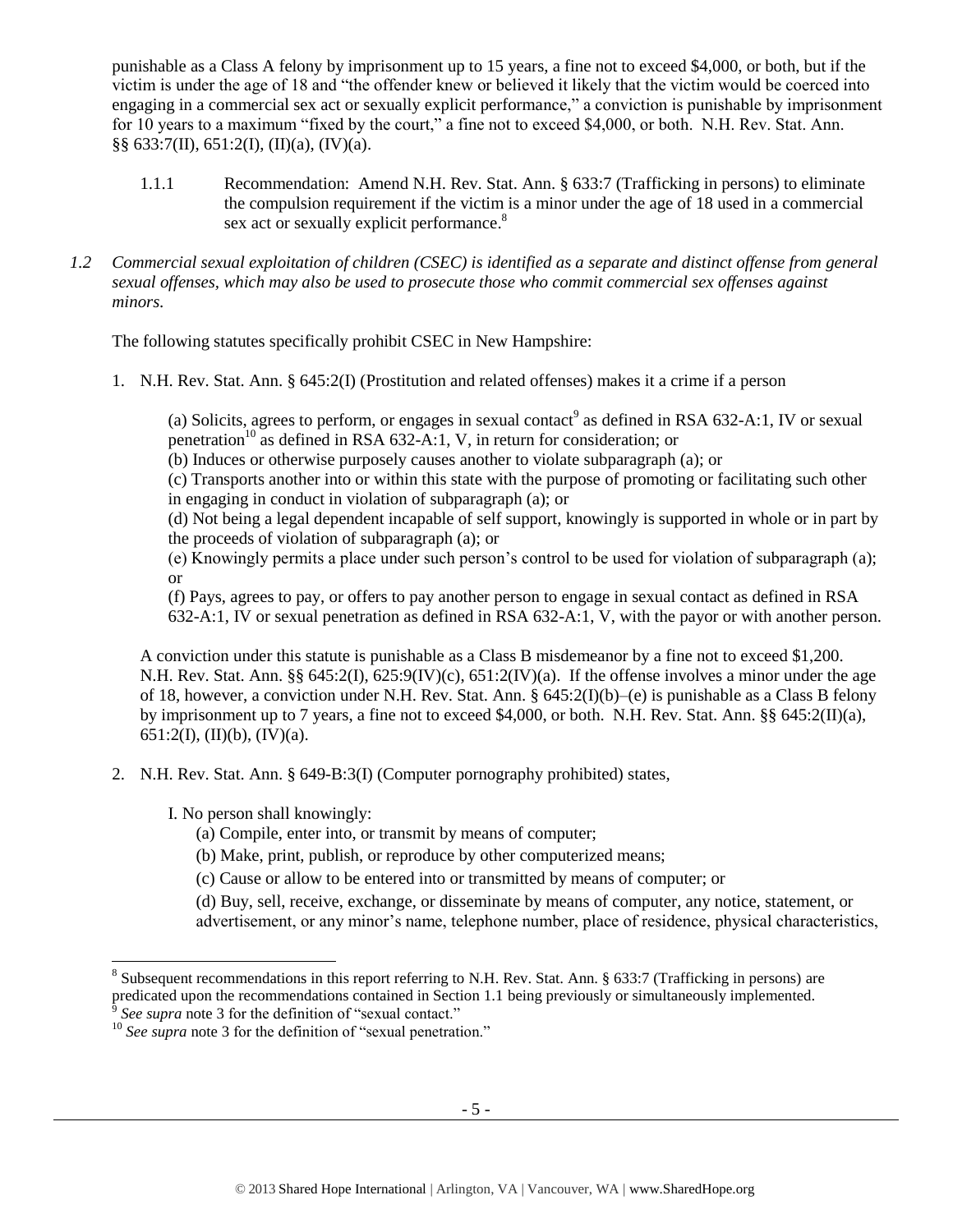<span id="page-5-0"></span>or other descriptive or identifying information, for purposes of facilitating, encouraging, offering, or soliciting sexual conduct of or with any child, $11$  or the visual depiction of such conduct.

A conviction under N.H. Rev. Stat. Ann. § 649-B:3(I) is punishable as a Class B felony by imprisonment up to 7 years, a fine not to exceed \$4,000, or both. N.H. Rev. Stat. Ann. §§ 649-B:3(II), 651:2(I), (II)(b),  $(IV)(a)$ .

Several other New Hampshire laws, while not expressly commercial in nature, may also be applicable in cases involving the commercial sexual exploitation of a child. Some of those statutes are as follows:

- 1. N.H. Rev. Stat. Ann. § 632-A:4(I) (Sexual assault) states,
	- I. A person is guilty of a class A misdemeanor under any of the following circumstances: (a) When the actor subjects another person who is 13 years of age or older to sexual contact under any of the circumstances named in RSA 632-A:2 [Aggravated felonious sexual assault]. (b) When the actor subjects another person, other than the actor's legal spouse, who is 13 years of age or older and under 16 years of age to sexual contact where the age difference between the actor and the other person is 5 years or more.

(c) In the absence of any of the circumstances set forth in RSA 632-A:2, when the actor engages in sexual penetration with a person, other than the actor's legal spouse, who is 13 years of age or older and under 16 years of age where the age difference between the actor and the other person is 4 years or less.

A conviction under N.H. Rev. Stat. Ann. § 632-A:4(I) is punishable as a Class A misdemeanor by imprisonment up to 1 year, a fine not to exceed \$2,000, or both. N.H. Rev. Stat. Ann. §§ 632-A:4(I), 651:2(I), (II)(c), (IV)(a).

2. N.H. Rev. Stat. Ann. § 632-A:3(II), (III) (Felonious sexual assault) states,

A person is guilty of a class B felony if such person:

. . .

II. Engages in sexual penetration with a person, other than his legal spouse, who is 13 years of age or older and under 16 years of age where the age difference between the actor and the other person is 4 years or more; or

III. Engages in sexual contact with a person other than his legal spouse who is under 13 years of age.

A first or second conviction under this statute is punishable as a Class B felony by imprisonment up to 7 years, a fine not to exceed \$4,000, or both. N.H. Rev. Stat. Ann. §§ 632-A:3, 651:2(I), (II)(b), (IV)(a). Under certain circumstances, a third conviction is punishable by an extended term of life imprisonment. N.H. Rev. Stat. Ann. § 651:6(I),  $(III)(f).^{12}$ 

3. N.H. Rev. Stat. Ann. § 632-A:2 (Aggravated felonious sexual assault) states,

I. A person is guilty of the felony of aggravated felonious sexual assault if such person engages in sexual penetration with another person under any of the following circumstances:

. . . .

l <sup>11</sup> "In this chapter, 'child' means any person under the age of 16 years." N.H. Rev. Stat. Ann.  $\S$  649-B:2.

<sup>&</sup>lt;sup>12</sup> *See supra* note [6](#page-2-0) for the provisions of N.H. Rev. Stat. Ann. § 651:6(I), (III)(f).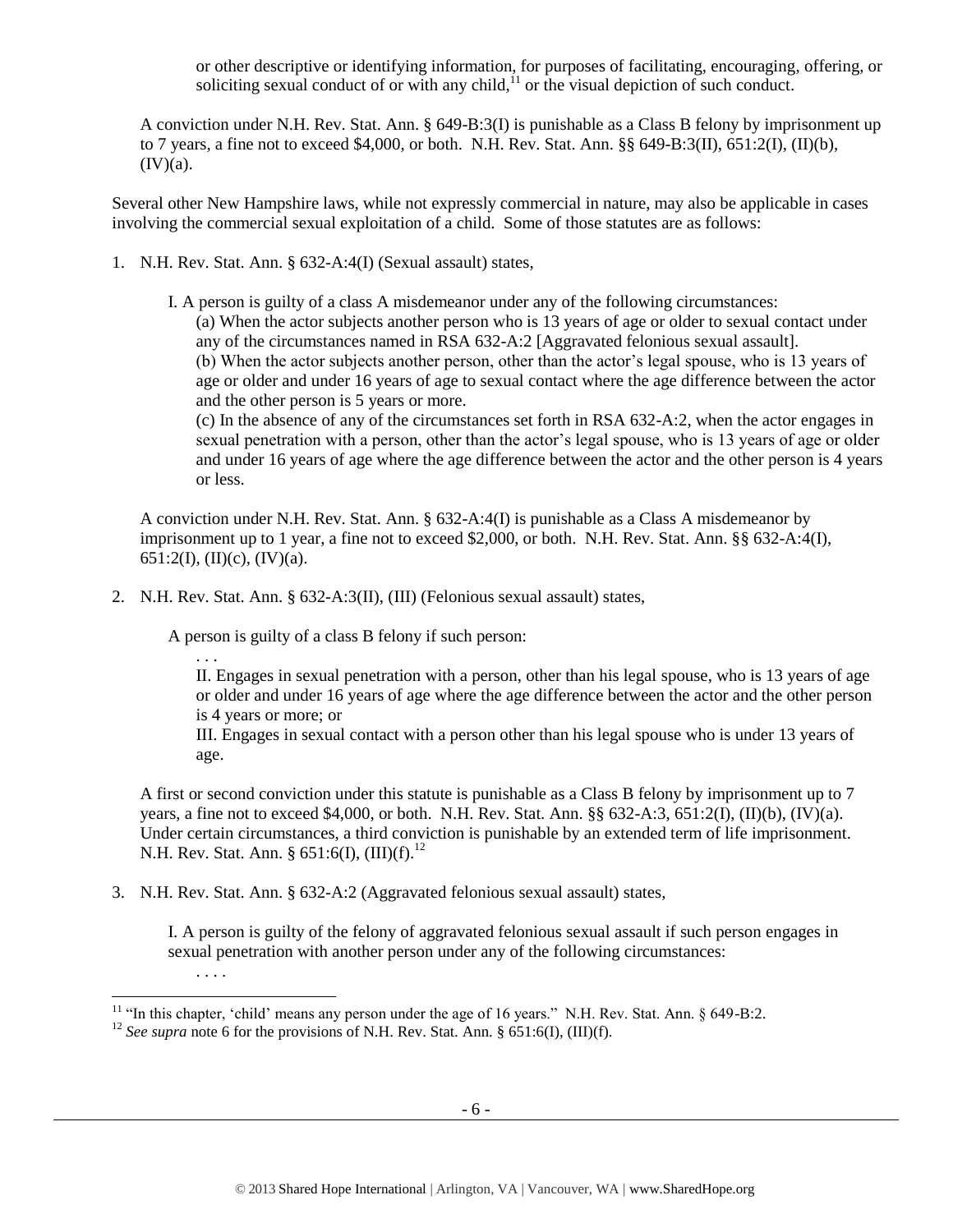(l) When the victim is less than 13 years of age.

. . . .

l

II. A person is guilty of aggravated felonious sexual assault without penetration when he intentionally touches whether directly, through clothing, or otherwise, the genitalia of a person under the age of 13 under circumstances that can be reasonably construed as being for the purpose of sexual arousal or gratification.

III. A person is guilty of aggravated felonious sexual assault when such person engages in a pattern of sexual assault<sup>13</sup> against another person, not the actor's legal spouse, who is less than 16 years of age. The mental state applicable to the underlying acts of sexual assault need not be shown with respect to the element of engaging in a pattern of sexual assault.

First convictions under this statute are punishable by imprisonment for 10–20 years, a fine not to exceed \$4,000, or both; second convictions<sup>14</sup> are punishable by imprisonment for 20–40 years, a fine not to exceed \$4,000, or both, while third and subsequent convictions are punishable by life imprisonment without the possibility of parole. N.H. Rev. Stat. Ann. §§ 632-A:10-a(I)–(III), 651:2(I), (IV)(a). Under certain circumstances, convictions under N.H. Rev. Stat. Ann. § 632-A:2(I)(l) (Aggravated felonious sexual assault when the victim is under the age of 13) are subject to enhanced punishments including 25 years to life imprisonment for a first conviction, life imprisonment for subsequent convictions, and life-time supervision by the department of corrections. N.H. Rev. Stat. Ann. §  $651:6(\overline{I})(m)$ ,  $(III)(e)$ ,  $(IV)(a)$ ,  $(b)$ .<sup>15</sup>

VI. A person shall be sentenced [to imprisonment for life without the possibility of parole] if the court finds, and includes such findings in the record, that such person:

(a) (1) Committed a violation of RSA 632-A:2, I(l), RSA 632-A:2, II, or RSA 632-A:2, III, in which one or more of the acts comprising the pattern of sexual assault was an offense under RSA 632-A:2, I(l) or RSA 632-A:2, II, or both, after having previously been convicted of an offense in violation of one of the aforementioned offenses or any other statute prohibiting the same conduct in another state, territory or possession of the United States, and

(2) The person committed the subsequent offense while released on bail on the earlier offense or the sentence for the earlier conviction involved a term of incarceration, probation, parole, or other supervised release; or

(b) (1) Committed a violation of RSA 631:1 [First degree assault] after having previously been convicted of an offense in violation of RSA 631:1, or any other statute prohibiting the same conduct in another state, territory or possession of the United States, if the earlier offense also involved a victim under 13 years of age where the serious bodily injury resulted in brain damage or physical disability to the child that is likely to be permanent; and

(2) The person committed the subsequent offense while released on bail on the earlier offense or the sentence for the earlier conviction involved a term of incarceration, probation, parole, or other supervised release; or

(c) (1) Committed a violation of RSA 630:1-b [Second degree murder] after having previously been convicted of an offense in violation of RSA 630:1-b, or any other statute prohibiting the same conduct in another state, territory, or possession of the United States; and

<sup>&</sup>lt;sup>13</sup> Pursuant to N.H. Rev. Stat. Ann. § 632-A:1(I-c) (Definitions), "'[p]attern of sexual assault' means committing more than one act under RSA 632-A:2 [Aggravated felonious sexual assault] or RSA 632-A:3 [Felonious sexual assault], or both, upon the same victim over a period of 2 months or more and within a period of 5 years."

 $14$  For purposes of this statute, prior convictions include previous convictions under N.H. Rev. Stat. Ann. § 632-A:2 "or any other statute prohibiting the same conduct in another state, territory or possession of the United States . . . ." N.H. Rev. Stat. Ann. § 632-A:10-a(II). Additionally, N.H. Rev. Stat. Ann. § 632-A:10-a(IV) states that "the phrase 'previously convicted' shall mean any conviction obtained by trial on the merits, or negotiated plea with the assistance of counsel and evidencing an knowing, intelligent, and voluntary waiver of the defendant's rights, provided, however, that previous imprisonment is not required."

<sup>&</sup>lt;sup>15</sup> *See supra* note [6](#page-2-1) for the substantive provisions of N.H. Rev. Stat. Ann. § 651:6(I)(m), (III)(e), (IV)(a), (b). Additionally, N.H. Rev. Stat. Ann. § 651:6(VI) states,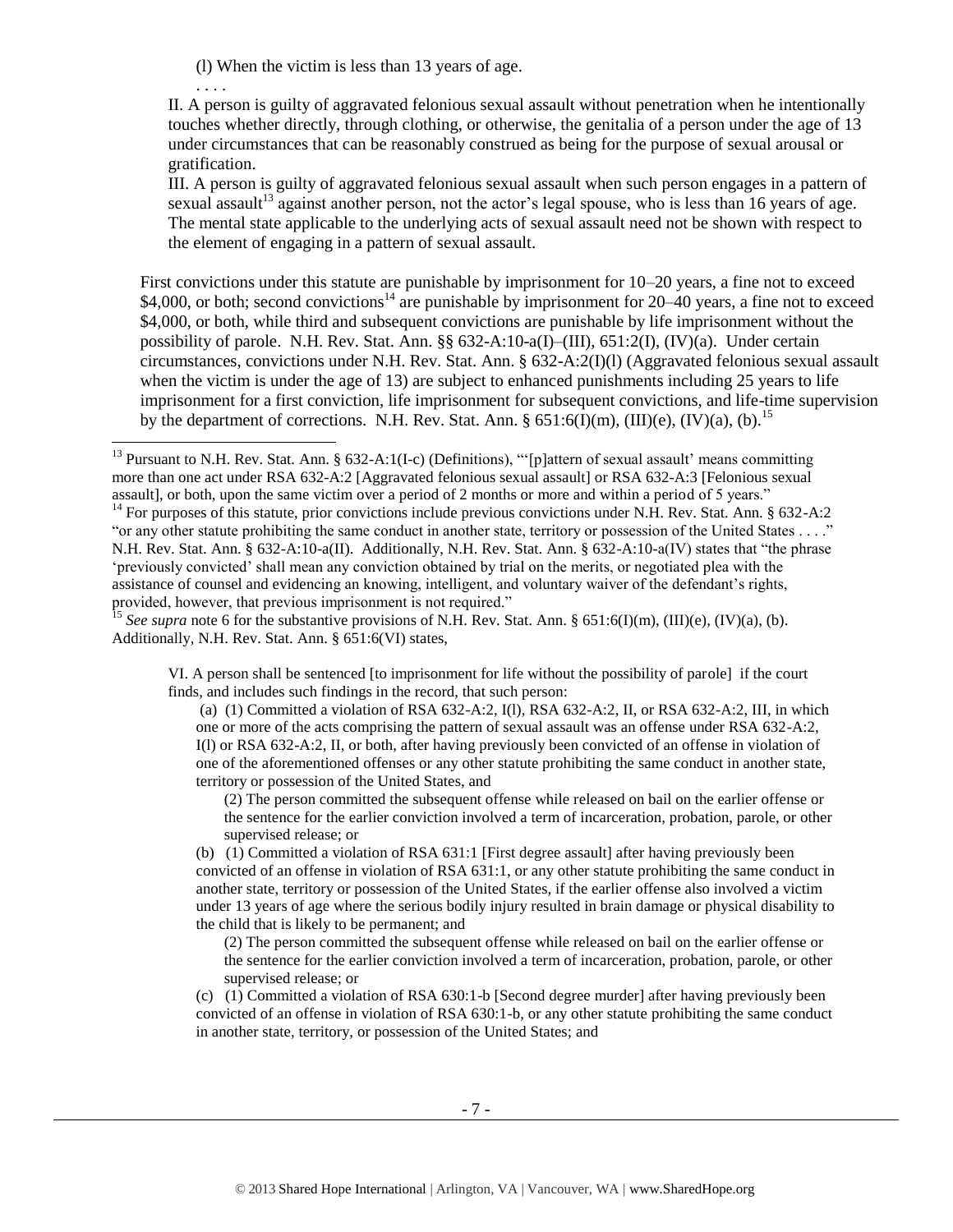4. N.H. Rev. Stat. Ann. § 639:3 (Endangering welfare of child or incompetent) states,

I. A person is guilty of endangering the welfare of a child or incompetent if he knowingly endangers the welfare of a child under 18 years of age . . . by purposely violating a duty of care, protection or support he owes to such child . . . , or by inducing such child . . . to engage in conduct that endangers his health or safety.

. . . .

. . . .

l

III. In the prosecution of any person under this section, the solicitation by any person of a child under the age of 16 to engage in sexual activity as defined by RSA 649-A:2. III [Definitions]<sup>16</sup> for the purpose of creating a visual representation as defined in RSA 649-A:2, IV,<sup>17</sup> or to engage in sexual penetration as defined by RSA  $632-A:1$ , V [Definitions],<sup>18</sup> constitutes endangering the welfare of such child.

A conviction under N.H. Rev. Stat. Ann. § 639:3(I) is punishable as a Class B misdemeanor by a fine not to exceed \$1,200. N.H. Rev. Stat. Ann. §§ 639:3(V), 625:9(IV)(c), 651:2(IV)(a). A conviction under N.H. Rev. Stat. Ann. § 639:3(III), however, is punishable as a Class B felony by imprisonment up to 7 years, a fine not to exceed \$4,000, or both. N.H. Rev. Stat. Ann.  $\S$ § 639:3(V), 651:2(I), (II)(b), (IV)(a).

*1.3 Prostitution statutes refer to the sex trafficking statute to identify the commercially sexually exploited minor as a trafficking victim.* 

Under N.H. Rev. Stat. Ann. § 645:2(IV) (Prostitution and related offenses), "[i]t shall be an affirmative defense to a [prostitution] charge under subparagraph I(a) that the defendant engaged in the conduct because he or she was the victim of trafficking in persons, as defined in RSA 633:7."

*1.4 The state racketeering or gang crimes statute includes sex trafficking and commercial sexual exploitation of children (CSEC) offenses as predicate acts allowing the statute to be used to prosecute trafficking crimes.* 

New Hampshire has not enacted a racketeering statute. However, sentence enhancements apply to offenses committed by criminal street gangs. N.H. Rev. Stat. Ann. § 651:6(I)(q)(1) (Extended term of

> (2) The person committed the subsequent offense while released on bail on the earlier offense or the sentence for the earlier conviction involved a term of incarceration, probation, parole, or other supervised release.

VII. If the court has made the findings authorized by RSA 651:6, VI, and if notice of the possible application of this section is given to the defendant prior to the commencement of trial, a person shall be sentenced to an extended term of imprisonment of life without parole.

<sup>16</sup> See supra note [3](#page-1-0) for the definition of "sexually explicit conduct."

 $17$  N.H. Rev. Stat. Ann. § 649-A:2(IV) defines "visual representation" as the following:

[A]ny visual depiction, including photograph, film, video, digital image, picture, or computer or computergenerated image or picture, whether made or produced by electronic, mechanical, or other means, of sexually explicit conduct, where:

(a) The production of such visual depiction involves the use of a child engaging in or being engaged in sexually explicit conduct; or

(b) Such visual depiction is a digital image, computer image, or computer-generated image of a child engaging in or being engaged in sexually explicit conduct; or

(c) Such visual depiction has been created, adapted, or modified to appear that an identifiable child is engaging in or being engaged in sexually explicit conduct.

<sup>18</sup> See supra note [3](#page-1-0) for the definition of "sexual penetration."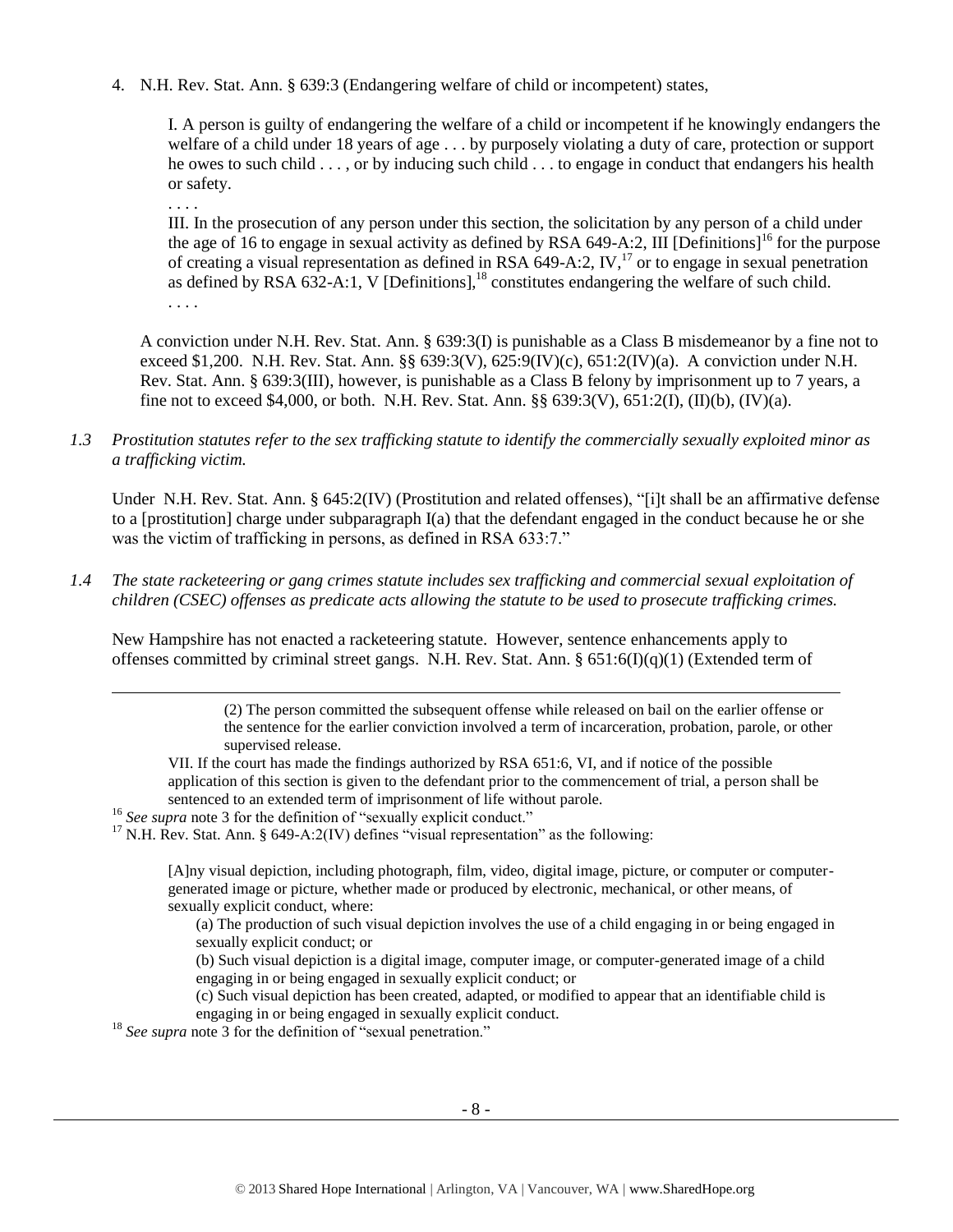imprisonment) states, "A convicted person may be sentenced according to paragraph  $III<sup>19</sup>$  if the jury also finds beyond a reasonable doubt that such person . . . Has knowingly committed any of the following offenses as a criminal street gang member, or for the benefit of, at the direction of, or in association with any criminal street gang, with the purpose to promote, further, or assist in any such criminal conduct by criminal street gang members: (1) Violent crime as defined in RSA 651:5, XIII [includes "[a]ny felonious child pornography offense under [N.H. Rev. Stat. Ann. §] 649-A]. . ."

1.4.1 Recommendation: Enact a racketeering statute that includes CSEC and trafficking offenses, including N.H. Rev. Stat. Ann. § 633:7 (Trafficking in persons); N.H. Rev. Stat. Ann. § 645:2(I) (Prostitution and related offenses); N.H. Rev. Stat. Ann. § 649-B:3(I) (Computer pornography prohibited), as predicate crimes so the racketeering law may be used to prosecute trafficking enterprises.

. . . .

 $\overline{a}$ 

<sup>&</sup>lt;sup>19</sup> N.H. Rev. Stat. Ann. § 651:6(III) provides,

If authorized by paragraph I or II, and if written notice of the possible application of this section is given the defendant at least 21 days prior to the commencement of jury selection for his or her trial, a defendant may be sentenced to an extended term of imprisonment. An extended term is, for a person convicted of:

<sup>(</sup>a) Any felony, other than murder or manslaughter, a minimum to be fixed by the court of not more than 10 years and a maximum to be fixed by the court of not more than 30 years;

<sup>(</sup>b) A misdemeanor, a minimum to be fixed by the court of not more than 2 years and a maximum to be fixed by the court of not more than 5 years;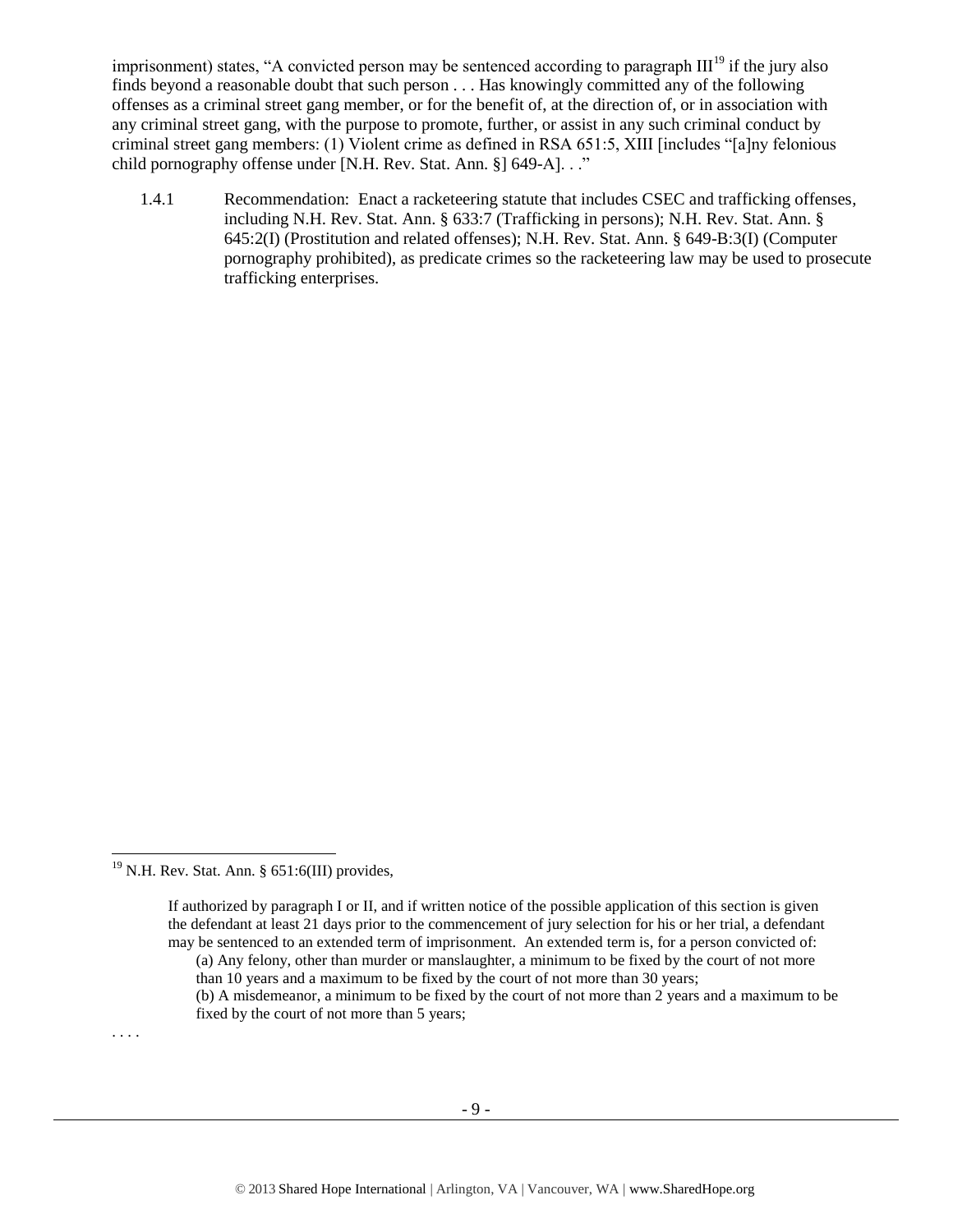#### **FRAMEWORK ISSUE 2: CRIMINAL PROVISIONS FOR DEMAND**

## *Legal Components:*

- *2.1 The state sex trafficking law can be applied to the buyers of commercial sex acts with a victim of domestic minor sex trafficking.*
- *2.2 Buyers of commercial sex acts with a minor can be prosecuted under commercial sexual exploitation of children (CSEC) laws.*
- *2.3 Solicitation laws differentiate buying sex acts with an adult and buying sex acts with a minor under 18.*
- *2.4 Penalties for buyers of commercial sex acts with minors are as high as federal penalties.*
- *2.5 Using the Internet to lure, entice, or purchase, or attempt to lure, entice, or purchase commercial sex acts with a minor is a separate crime or results in an enhanced penalty for buyers.*
- *2.6 No age mistake defense is permitted for a buyer of commercial sex acts with any minor under 18.*
- *2.7 Base penalties for buying sex acts with a minor under 18 are sufficiently high and not reduced for older minors.*
- *2.8 Financial penalties for buyers of commercial sex acts with minors are sufficiently high to make it difficult for buyers to hide the crime.*
- *2.9 Buying and possessing child pornography carries penalties as high as similar federal offenses.*
- *2.10 Convicted buyers of commercial sex acts with minors and child pornography are required to register as sex offenders.*

\_\_\_\_\_\_\_\_\_\_\_\_\_\_\_\_\_\_\_\_\_\_\_\_\_\_\_\_\_\_\_\_\_\_\_\_\_\_\_\_\_\_\_\_\_\_\_\_\_\_\_\_\_\_\_\_\_\_\_\_\_\_\_\_\_\_\_\_\_\_\_\_\_\_\_\_\_\_\_\_\_\_\_\_\_\_\_\_\_\_\_\_\_\_

## *Legal Analysis:*

l

*2.1 The state sex trafficking law can be applied to the buyers of commercial sex acts with a victim of domestic minor sex trafficking.*

New Hampshire's human trafficking law can apply to buyers of sex with minors following federal precedent through the term "obtain."<sup>20</sup> However, the statute requires that the buyer have knowledge that the minor is a victim of human trafficking. N.H. Rev. Stat. Ann. § 633:7(II) (Trafficking in persons) makes it illegal for a person to "obtain . . . a person, knowing or believing it likely that the person will be subjected to trafficking as defined in paragraph  $I.^{321}$ 

2.1.1 Recommendation: Amend N.H. Rev. Stat. Ann. § 633:7 (Trafficking in persons) to eliminate the "knowing or believing" requirement for applying the statute to buyers of commercial sex with minors.

<sup>&</sup>lt;sup>20</sup> See United States v. Jungers, 702 F.3d 1066 (8<sup>th</sup> Cir. 2013). In this case, the Eighth Circuit specifically addressed whether the federal sex trafficking law, 18 U.S.C. § 1591 (Sex trafficking of children or by force, fraud, or coercion) applies to buyers when it reversed a District of South Dakota ruling that Congress did not intend the string of verbs constituting criminal conduct under 18 U.S.C. § 1591(a)(1) ("recruits, entices, harbors, transports, provides, obtains, or maintains") to reach the conduct of buyers. United States v. Jungers, 834 F. Supp. 2d 930, 931 (D.S.D. 2011). Holding that the conduct of buyers who obtain a child for commercial sex can violate 18 U.S.C. § 1591(a)(1), the Eighth Circuit illustrated through hypothetical buyer scenarios that, under certain circumstances, most of the terms in the string of verbs constituting criminal conduct under 18 U.S.C. § 1591(a)(1) could apply to buyers. While other terms may apply to buyers' conduct under state law as well, the analysis here focuses on the term "obtains" which is most likely to apply in the majority of buyer cases.

<sup>&</sup>lt;sup>21</sup> *See supra* Section 1.1 for the text of N.H. Rev. Stat. Ann. § 633:7(I).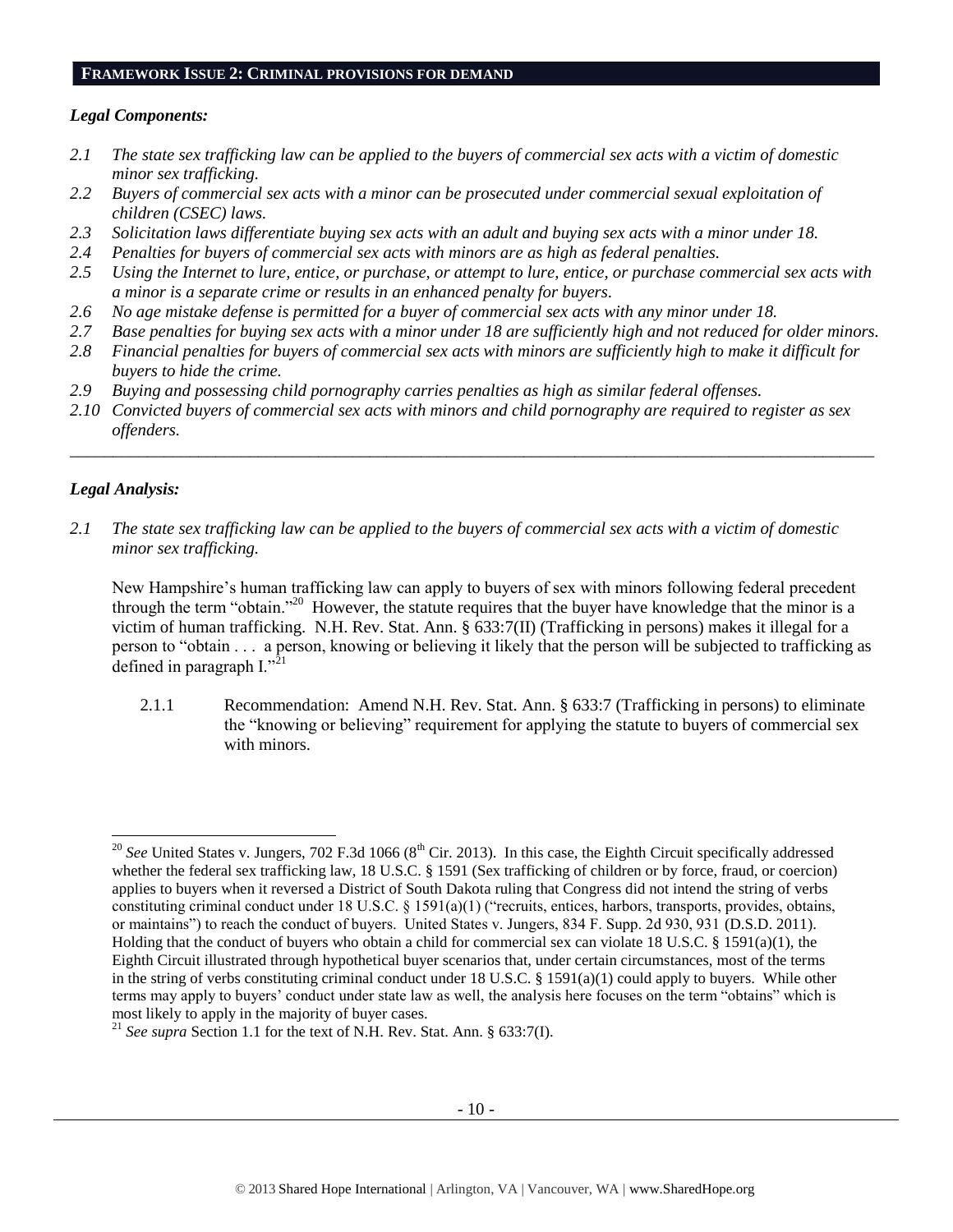*2.2 Buyers of commercial sex acts with a minor can be prosecuted under commercial sexual exploitation of children (CSEC) laws.*

New Hampshire's CSEC laws do not specifically include the crime of buying sex with a minor. While N.H. Rev. Stat. Ann. § 645:2(I)(f)<sup>22</sup> (Prostitution and related offenses) makes it a crime if a person "[p]ays, agrees to pay, or offers to pay another person to engage in sexual contact as defined in RSA 632-A:1, IV or sexual penetration as defined in RSA 632-A:1, V, with the payor or with another person," and enhances the penalty when an offense involves a minor under 18 for offenses committed under N.H. Rev. Stat. Ann. § 645:2(I)(b)– (e), this penalty enhancement does not apply when subsection (f) is violated. As a result, New Hampshire's prostitution statute, N.H. Rev. Stat. Ann. § 645:2(I)(f) (Prostitution and related offenses) does not distinguish between buying sex with an adult and buying sex with a minor. Regardless of the age of the victim, a conviction under N.H. Rev. Stat. Ann. §  $645:2(I)(f)$  is punishable as a Class B misdemeanor by a fine up to \$1,200. N.H. Rev. Stat. Ann. §§ 645:2(I), 625:9(IV)(c), 651:2(IV)(a).

N.H. Rev. Stat. Ann. § 649-B:3(I)(d) (Computer pornography prohibited) does make it illegal, however, for a person to knowingly,

[b]uy, sell, receive, exchange, or disseminate by means of computer, any notice, statement, or advertisement, or any minor's name, telephone number, place of residence, physical characteristics, or other descriptive or identifying information, for purposes of facilitating, encouraging, offering, or soliciting sexual conduct of or with any child, or the visual depiction of such conduct.

This law could apply to buyers who attempt to obtain information about where to purchase commercial sex with a minor or arrange to meet a minor for these purposes. The law, however, does not explicitly refer to commercial sex acts. A conviction under this statute is punishable as a Class B felony by imprisonment up to 7 years, a fine not to exceed \$4,000, or both. N.H. Rev. Stat. Ann. §§ 649-B:3(II), 651:2(I), (II)(b), (IV)(a).

Several of New Hampshire's sexual offenses may also be used to prosecute certain buyers of commercial sex acts with a minor. $^{23}$ 

- 2.2.1 Recommendation: Amend N.H. Rev. Stat. Ann. § 645:2 (Prostitution and related offenses) to impose enhanced penalties where a person solicits or pays for sex with a minor under the age of 18.
- *2.3 Solicitation laws differentiate buying sex acts with an adult and buying sex acts with a minor under 18.*

N.H. Rev. Stat. Ann. § 645:2(I)(f) (Prostitution and related offenses) does not distinguish between the solicitation of an adult and of a minor. Regardless of the age of the victim, a conviction under N.H. Rev. Stat. Ann. § 645:2(I)(f) is punishable as a Class B misdemeanor by a fine not to exceed \$1,200. N.H. Rev. Stat. Ann. §§ 645:2(I), 625:9(IV)(c), 651:2(IV)(a).

2.3.1 Recommendation: Amend N.H. Rev. Stat. Ann. § 645:2 (Prostitution and related offenses) to impose enhanced penalties when a person solicits sex with a minor under the age of 18.

<sup>&</sup>lt;sup>22</sup> *See* N.H. Rev. Stat. Ann. §645:2(I)(f) where the application of this subsection was held unconstitutionally overbroad when applied to the facts in State v. Theriault, 158 N.H. 123, where the defendan offered to remunerate a couple for video-taping themselves having sex.

<sup>&</sup>lt;sup>23</sup> See supra Section 1.2 for a full description of the sexual offense laws that may be used to prosecute certain buyers.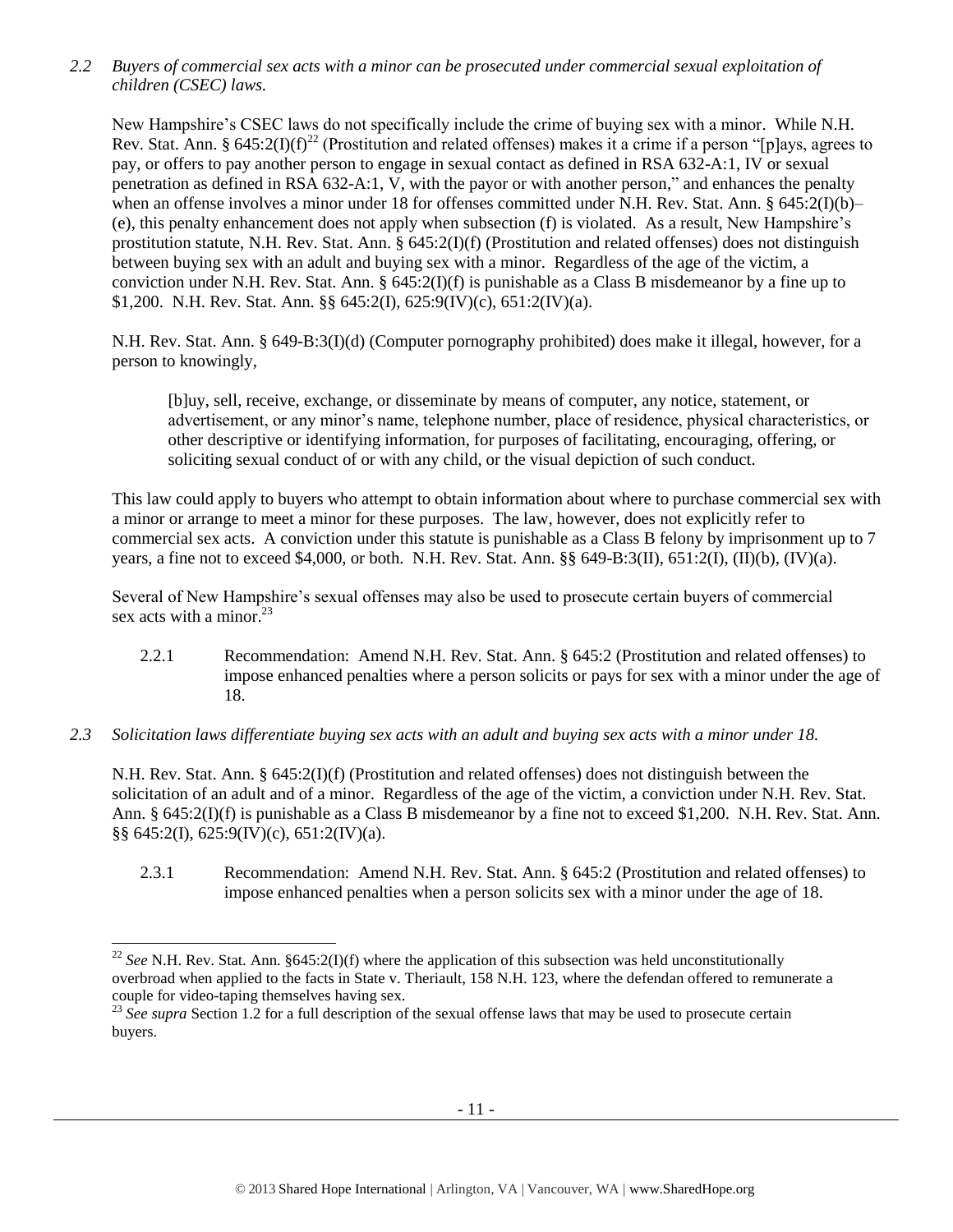## *2.4 Penalties for buyers of commercial sex acts with minors are as high as federal penalties.*

Buyers convicted under N.H. Rev. Stat. Ann. § 633:7(I) (Trafficking in persons)<sup>24</sup> are guilty of a Class A felony punishable by imprisonment up to 15 years, a fine not to exceed \$4,000, or both, but if the offense involves "a commercial sex act or sexually explicit performance by a victim under the age of 18," a conviction is punishable as a Class A felony by imprisonment for 10–30 years, a fine not to exceed \$4,000,<sup>25</sup> or both. N.H. Rev. Stat. Ann. §§  $633:7(I)(a)$ , (c),  $651:2(I)$ ,  $(II)(a)$ ,  $(IV)(a)$ .

A conviction under N.H. Rev. Stat. Ann. § 649-B:3(I)(d) (Computer pornography prohibited) is punishable as a Class B felony by imprisonment up to 7 years, a fine not to exceed \$4,000, or both, while a conviction under N.H. Rev. Stat. Ann. § 645:2(I)(f) (Prostitution and related offenses) is punishable as a Class B misdemeanor by a fine not to exceed \$1,200. N.H. Rev. Stat. Ann. §§ 649-B:3(II), 651:2(I), (II)(b), (IV)(a), 645:2(I),  $625:9$ (IV)(c),  $651:2$ (IV)(a).

In comparison, if the victim is under the age of 14, a conviction under the TVPA for child sex trafficking is punishable by 15 years to life imprisonment and a fine not to exceed \$250,000. 18 U.S.C. §§ 1591(b)(1), 3559(a)(1), 3571(b)(3). If the victim is between the ages of 14–17, a conviction is punishable by 10 years to life imprisonment and a fine not to exceed \$250,000. 18 U.S.C. §§ 1591(b)(2), 3559(a)(1), 3571(b)(3). A conviction is punishable by mandatory life imprisonment, however, if the buyer has a prior conviction for a federal sex offense<sup>26</sup> against a minor. 18 U.S.C. § 3559(e)(1). To the extent buyers can be prosecuted under other federal CSEC laws,<sup>27</sup> a conviction is punishable by penalties ranging from a fine not to exceed \$250,000 to life imprisonment and a fine not to exceed \$250,000.<sup>28</sup>

*2.5 Using the Internet to lure, entice, or purchase, or attempt to lure, entice, or purchase commercial sex acts with a minor is a separate crime or results in an enhanced penalty for buyers.*

N.H. Rev. Stat. Ann. § 649-B:3(I) (Computer pornography prohibited) states,

I. No person shall knowingly:

<span id="page-11-0"></span>. . .

l <sup>24</sup> *See supra* Section 1.1 for the substantive provisions of N.H. Rev. Stat. Ann. § 633:7.

<sup>25</sup> *See supra* note [7.](#page-2-2)

<sup>&</sup>lt;sup>26</sup> Pursuant to 18 U.S.C. § 3559(e)(2), "federal sex offense" is defined as

an offense under section 1591 [18 USCS § 1591] (relating to sex trafficking of children), 2241 [18 USCS § 2241] (relating to aggravated sexual abuse), 2242 [18 USCS § 2242] (relating to sexual abuse),  $2244(a)(1)$  [18 USCS §  $2244(a)(1)$ ] (relating to abusive sexual contact),  $2245$  [18 USCS § 2245] (relating to sexual abuse resulting in death), 2251 [18 USCS § 2251] (relating to sexual exploitation of children), 2251A [18 USCS § 2251A] (relating to selling or buying of children), 2422(b) [18 USCS § 2422(b)] (relating to coercion and enticement of a minor into prostitution), or 2423(a) [18 USCS § 2423(a)] (relating to transportation of minors).

<sup>&</sup>lt;sup>27</sup> 18 U.S.C. §§ 2251A(b) (Selling or buying of children), 2251(a) (Sexual exploitation of children), 2423(a) (Transportation of a minor with intent for minor to engage in criminal sexual activity), 2422(a) (Coercion and enticement), 2252(a)(2), (a)(4) (Certain activities relating to material involving the sexual exploitation of minors). <sup>28</sup> 18 U.S.C. §§ 2251A(b) (conviction punishable by imprisonment for 30 years to life and a fine), 2251(e) (conviction punishable by imprisonment for 15–30 years and a fine), 2423(a) (conviction punishable by imprisonment for 10 years to life and a fine), 2422(a) (conviction punishable by a fine, imprisonment up to 20 years, or both),  $2252(a)(2)$ , (4) (stating that a conviction under subsection (a)(2) is punishable by imprisonment for  $5-20$ years and a fine, while a conviction under subsection (a)(4) is punishable by imprisonment up to 10 years, a fine, or both); *see also* 18 U.S.C. §§ 3559(a)(1) (classifying all of the above listed offenses as felonies), 3571(b)(3) (providing a fine up to \$250,000 for any felony conviction).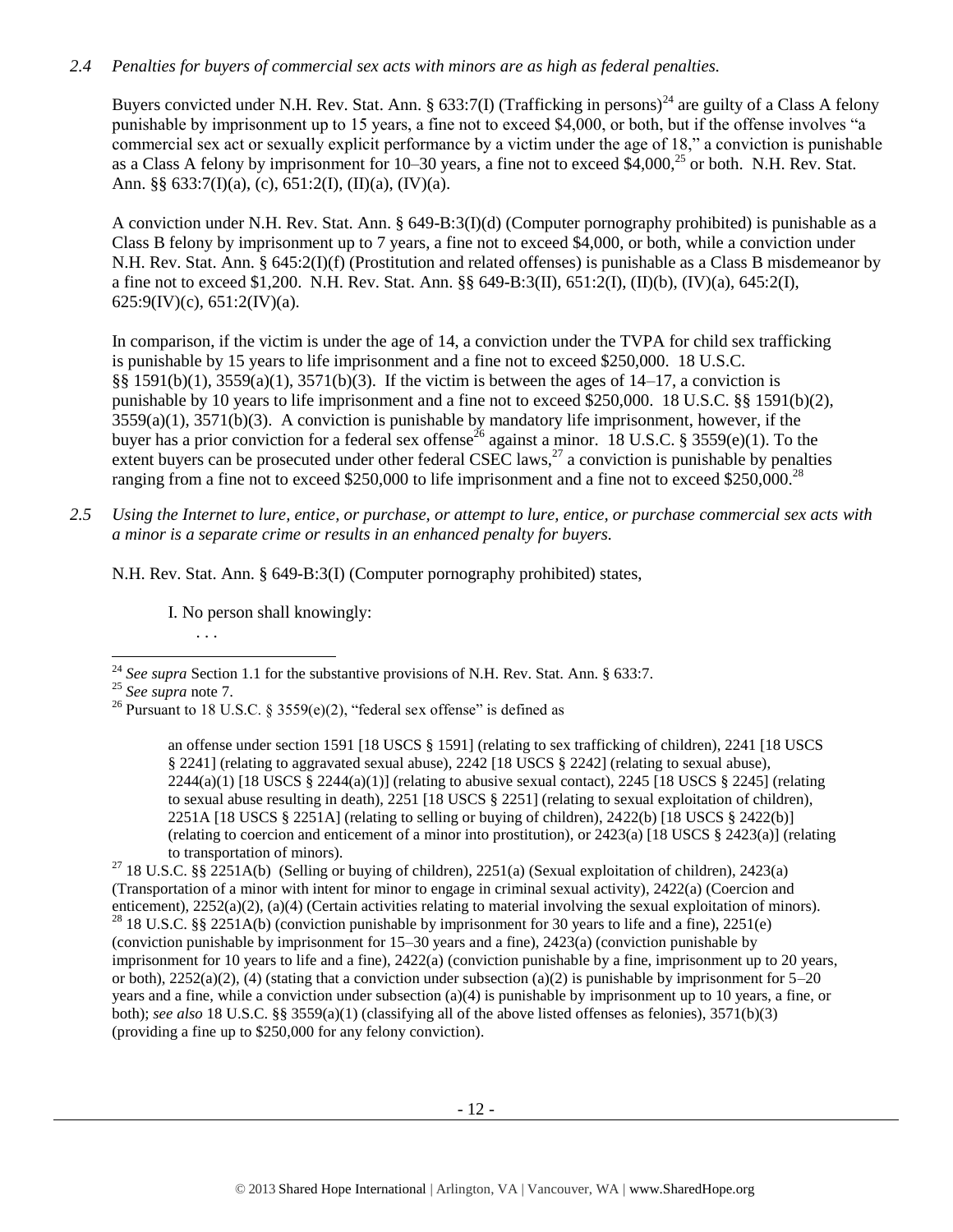(d) Buy, sell, receive, exchange, or disseminate by means of computer, any notice, statement, or advertisement, or any minor's name, telephone number, place of residence, physical characteristics, or other descriptive or identifying information, for purposes of facilitating, encouraging, offering, or soliciting sexual conduct of or with any child,<sup>29</sup> or the visual depiction of such conduct.

This law could apply to buyers who use a computer to attempt to obtain information about where to purchase commercial sex with a minor or arrange for meeting a minor for these purposes. The law, however, does not explicitly refer to commercial sex acts. A conviction under this statute is punishable as a Class B felony by imprisonment up to 7 years, a fine not to exceed \$4,000, or both. N.H. Rev. Stat. Ann. §§ 649-B:3(II), 651:2(I),  $(II)(b)$ ,  $(IV)(a)$ .

Additionally, N.H. Rev. Stat. Ann. § 649-B:4(I) (Certain uses of computer services prohibited) states,

No person shall knowingly utilize a computer on-line service, internet service, or local bulletin board service to seduce, solicit, lure, or entice a child<sup>30</sup> or another person believed by the person to be a child, to commit any of the following:

- (a) Any offense under RSA 632-A, relative to sexual assault and related offenses.
- (b) Indecent exposure and lewdness under RSA 645:1.
- (c) Endangering a child as defined in RSA 639:3, III.

If the victim is under 16 or the offender believes the child to be 13–15 years old, a first conviction under this statute is punishable as a Class B felony by imprisonment up to 7 years, a fine not to exceed \$4,000, or both, while a second conviction is punishable as a Class A felony by imprisonment up to 15 years, a fine not to exceed \$4,000, or both. N.H. Rev. Stat. Ann. §§ 649-B:4(II)(a), (b), 651:2(I), (II)(a), (b), (IV)(a), 649-B:2. If the offender believed the child to be under the age of 13, however, a first conviction is punishable as a Class A felony by imprisonment up to 15 years, a fine not to exceed \$4,000, or both, while a second conviction is punishable by imprisonment for 10–20 years, a fine not to exceed \$4,000, or both. N.H. Rev. Stat. Ann. §§  $649-B:4(II)(a)$ , (b),  $651:2(I)$ ,  $(II)(a)$ ,  $(IV)(a)$ ,  $649-B:2$ . Third and any subsequent convictions, regardless of whether the defendant believed the victim to be under 13, are punishable by imprisonment up to 30 years. N.H. Rev. Stat. Ann. § 649-B:4(II)(c).

*2.6 No age mistake defense is permitted for a buyer of commercial sex acts with any minor under 18.*

N.H. Rev. Stat. Ann. § 633:7(II) (Trafficking in persons) does not expressly prohibit a mistake of age defense, and a mistake of age defense is irrelevant in prosecutions of N.H. Rev. Stat. Ann. § 645:2(I) (Prostitution and related offenses), as its penalties for soliciting and buying sex are not dependent on the age of the victim.

- 2.6.1 Recommendation: Amend N.H. Rev. Stat. Ann. § 633:7 (Trafficking in persons) to expressly prohibit a defendant asserting a mistake of age defense.
- *2.7 Base penalties for buying sex acts with a minor under 18 are sufficiently high and not reduced for older minors.*

The only age-based distinction in New Hampshire's human trafficking law is a heightened penalty which applies to all human trafficking offenses committed against all minors under the age of 18. Violators of N.H. Rev. Stat. Ann. § 633:7(I)(c) (Trafficking in persons)<sup>31</sup> are guilty of a Class A felony punishable by imprisonment up to 15 years, a fine not to exceed \$4,000, or both, but if the offense involves "a commercial sex

l <sup>29</sup> *See supra* note [11.](#page-5-0) 

<sup>30</sup> *See supra* note [11.](#page-5-0) 

<sup>31</sup> *See supra* Section 1.1 for the substantive provisions of N.H. Rev. Stat. Ann. § 633:7.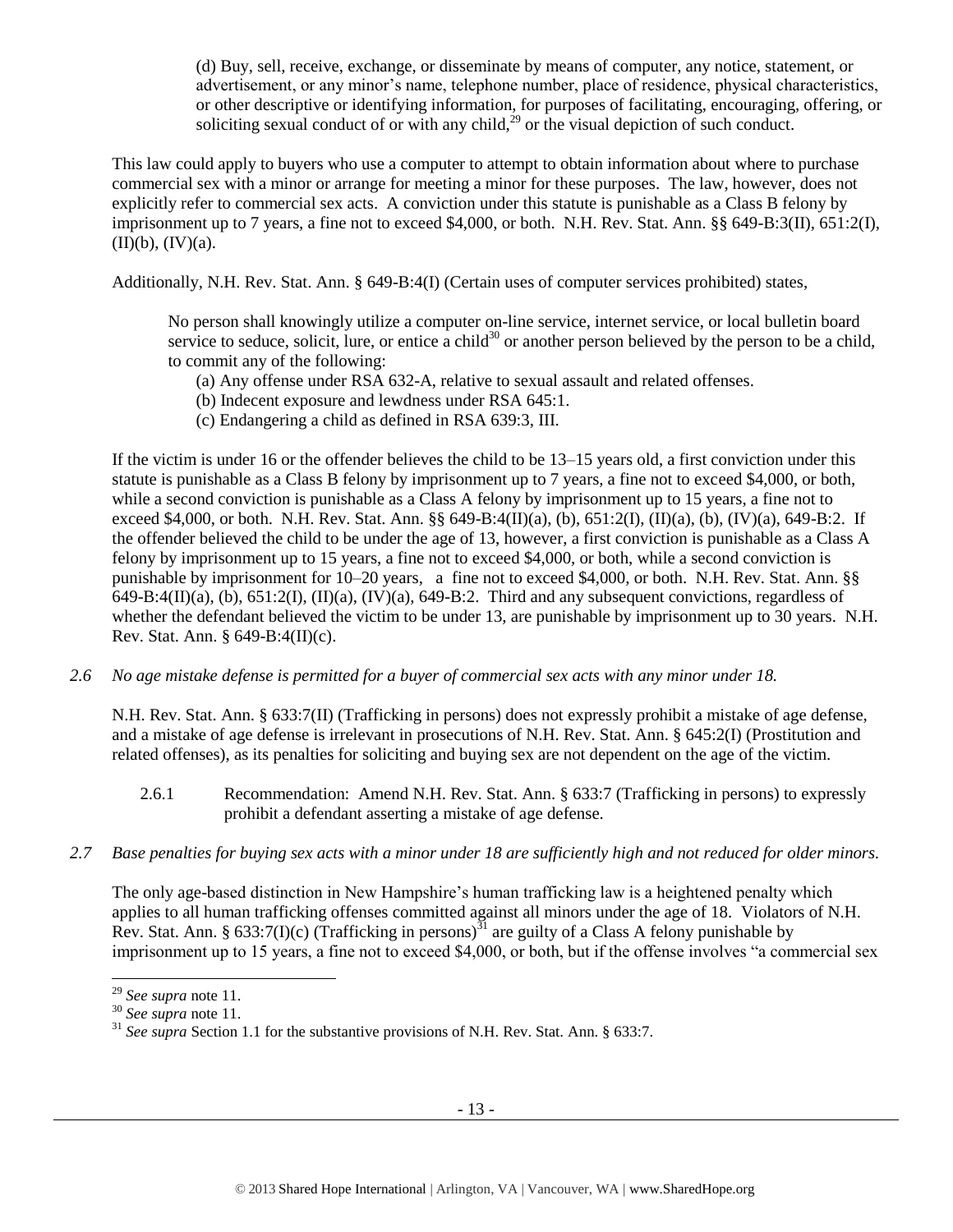act or sexually explicit performance by a victim under the age of 18," a conviction is punishable as a Class A felony by imprisonment for 10–30 years, a fine not to exceed \$4,000,<sup>32</sup> or both. N.H. Rev. Stat. Ann. §§  $633:7(I)(a)$ , (c),  $651:2(I)$ ,  $(II)(a)$ ,  $(IV)(a)$ . However, a conviction under the statute still requires a demonstration that the crime was committed using force, fraud, or coercion.

Since New Hampshire's CSEC laws do not specifically include the crime of buying sex with a minor, New Hampshire does not impose heightened penalties for buying sex acts with any minor.<sup>33</sup>

*2.8 Financial penalties for buyers of commercial sex acts with minors are sufficiently high to make it difficult for buyers to hide the crime.* 

Buyers are subject to potential fines ranging from \$1,200–\$4,000.<sup>34</sup> Buyers convicted under N.H. Rev. Stat. Ann. § 633:7(I) (Trafficking in persons)<sup>35</sup> are guilty of a Class A felony punishable by a fine not to exceed \$4,000, N.H. Rev. Stat. Ann. §§ 633:7(I)(a), (c), 651:2(I), (II)(a), (IV)(a).

Pursuant to N.H. Rev. Stat. Ann. § 651:2(IV)(a) (Sentences and limitations), a buyer convicted of any felony, which includes N.H. Rev. Stat. Ann. § 649-B:3(I)(d) (Computer pornography prohibited) and § 649-B:4(I) (Certain uses of computer services prohibited), is subject to a possible fine not to exceed \$4,000. N.H. Rev. Stat. Ann. §§ 649-B:3(II), 649-B:4(II). A violation of N.H. Rev. Stat. Ann. § 645:2(I)(f) (Prostitution and related offenses), however, is a Class B misdemeanor, and, pursuant to N.H. Rev. Stat. Ann. § 651:2(IV)(a), is punishable by a fine not to exceed \$1,200. N.H. Rev. Stat. Ann.  $\S § 645:2(I)$ ,  $625:9(IV)(c)$ ,  $651:2(IV)(a)$ .

Buyers convicted of any offense may be ordered to pay restitution under New Hampshire's general restitution statute, N.H. Rev. Stat. Ann. § 651:63(I) (Restitution authorized), which allows the court to sentence any offender<sup>36</sup> "to make restitution in an amount determined by the court."

Additionally, a buyer convicted under N.H. Rev. Stat. Ann. § 633:7, a buyer will be subject to asset forfeiture proceedings that are civil in nature.<sup>37</sup> N.H. Rev. Stat. Ann. § 633:8 (Forfeiture of items used in connection with trafficking in persons) states in part,

I. All offenses under this section shall qualify as offenses for forfeiture and thereby upon petition of the attorney general, shall be subject to forfeiture to the state and said property interest shall be vested in the state:

(a) All materials, products, and equipment of any kind used in violation of this section.

(b) Any property interest in any conveyance used in furtherance of an act which violates this section.

(c) Any moneys, coin, currency, negotiable instruments, securities, or other investments knowingly used or intended for use in violation of this section.

(d) Any books, records, ledgers, and research material, including formulae, microfilm, tapes, and any other data which are used or intended for use in felonious violation of this section.

(e) Any real property, including any right, title, leasehold interest, and other interest in the whole of

<sup>32</sup> *See supra* note [7.](#page-2-2)

<sup>33</sup> *See supra* Section 2.2.

<sup>34</sup> *See supra* note [7.](#page-2-2)

<sup>35</sup> *See supra* Section 1.1 for the substantive provisions of N.H. Rev. Stat. Ann. § 633:7.

 $36$  N.H. Rev. Stat. Ann. § 651:62(IV) defines "offender" as "any person convicted of a criminal or delinquent act."

<sup>37</sup> For additional information on asset forfeiture laws and procedure, see http://www.sharedhope.org/wp-

content/uploads/2012/11/SHIStateAssetForfeitureLawsChart.pdf.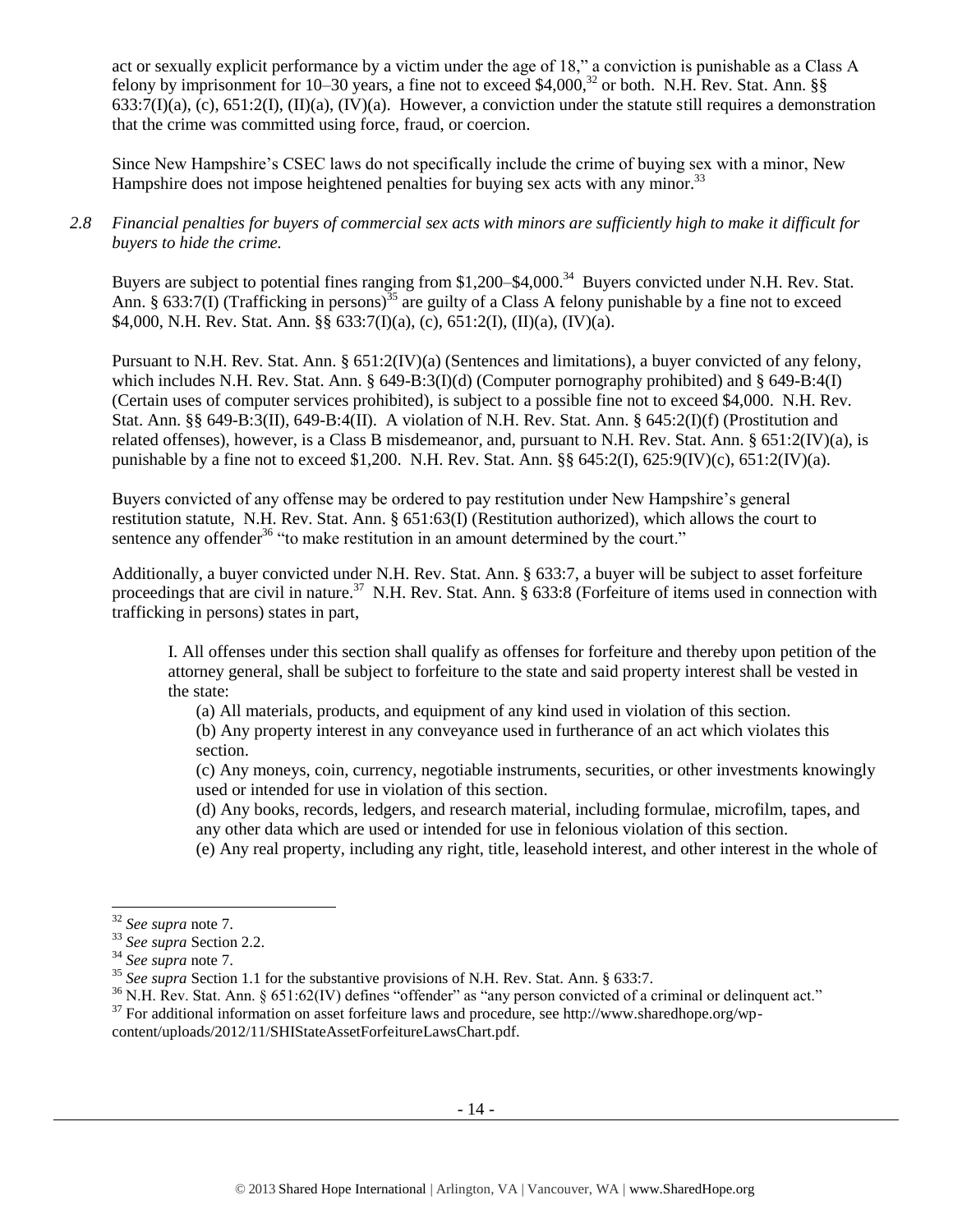any lot or tract of land and any appurtenances or improvements, which real property is knowingly used or intended for use, in any manner or part, in felonious violation of this section.

. . . . XI. The court may order forfeiture of all items or property interests under this section, except no item or property interest shall be subject to forfeiture unless the owner or owners thereof were consenting parties to a felonious violation of this section and had knowledge thereof.

Property that is subject to forfeiture may be seized upon process, without process in certain circumstances or constructively, pursuant to N.H. Rev. Stat. Ann. §633:8 (III). Final orders of forfeiture shall be implemented by the department of justice and shall provide for disposition of the items or property interests in any manner not prohibited by law, including payment of restitution or sale of the property. The department of justice shall first pay the reasonable expenses of the forfeiture proceeding and sale. N.H. Rev. Stat. Ann. § 633:8(XVI). Following the payment of costs, "any forfeited money and the proceeds of any sale or public auction of forfeited items shall first be used to satisfy any order of restitution or compensation imposed by the court. Any remaining funds shall go to the victims' assistance fund as defined in RSA 21-M:8-i."

N.H. Rev. Stat. Ann. § 633:9(I) (Administrative forfeiture of items used in connection with trafficking in persons) further states,

Interests in property subject to forfeiture under the provisions of RSA 633:8, I(a), I(b), I(c) excepting proceeds, and I(d), but not real property, shall be subject to administrative forfeiture by the department of justice provided that the total amount or value of such property does not exceed \$75,000. The provisions of RSA 633:8 shall apply in any case of administrative forfeiture except as otherwise provided in this section.

## *2.9 Buying and possessing child pornography carries penalties as high as similar federal offenses.*

N.H. Rev. Stat. Ann. § 649-A:3(I)(a) (Possession of child sexual abuse images) makes it illegal for a person to knowingly "[b]uy, procure, possess, or control any visual representation of a child engaging in sexually explicit conduct."<sup>38</sup> A first conviction under this statute is punishable as a Class A felony by imprisonment up to 15 years, a fine not to exceed \$4,000, or both, while subsequent convictions are punishable by imprisonment for 10–20 years, a fine not to exceed \$4,000, or both. N.H. Rev. Stat. Ann. §§ 649-A:3(II), 651:2(I), (II)(a),  $(IV)(a)$ .

A conviction under N.H. Rev. Stat. Ann. § 649-B:3(I)(d) (Computer pornography prohibited) is punishable as a Class B felony by imprisonment up to 7 years, a fine not to exceed \$4,000, or both. N.H. Rev. Stat. Ann. §§ 649-B:3(II), 651:2(I), (II)(b), (IV)(a).

In comparison, a federal conviction for possession of child pornography<sup>39</sup> is generally punishable by imprisonment for 5–20 years and a fine not to exceed  $$250,000.<sup>40</sup>$  Subsequent convictions, however, are punishable by imprisonment up to 40 years and a fine not to exceed  $$250,000.<sup>41</sup>$ 

<sup>38</sup> *See supra* note [3](#page-1-0) for the definition of "sexually explicit conduct."

 $39$  18 U.S.C. §§ 2252(a)(2), (a)(4) (Certain activities relating to material involving the sexual exploitation of minors),  $2252A(a)(2)$ –(3) (Certain activities relating to material constituting or containing child pornography), 1466A(a), (b) (Obscene visual representations of the sexual abuse of children).

 $40$  18 U.S.C. §§ 2252(b) (stating that a conviction under subsection (a)(2) is punishable by imprisonment for 5–20 years and a fine, while a conviction under subsection (a)(4) is punishable by imprisonment up to 10 years, a fine, or both), 2252A(b)(1) (a conviction is punishable by imprisonment for 5–20 years and a fine), 1466A(a), (b) (stating that a conviction under subsection (a) is "subject to the penalties provided in section  $2252A(b)(1)$ ," imprisonment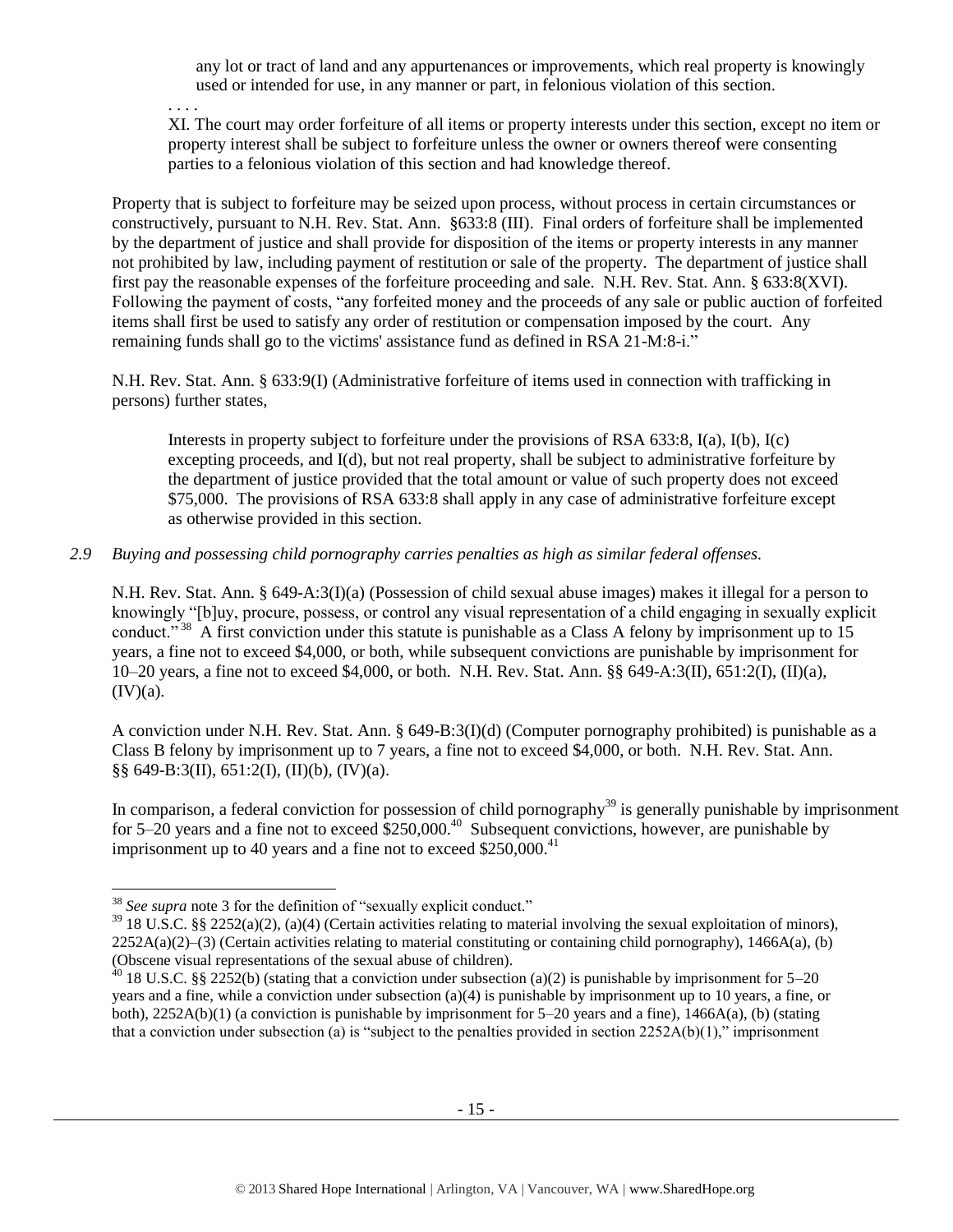*2.10 Convicted buyers of commercial sex acts with minors and child pornography are required to register as sex offenders.* 

Buyers convicted under N.H. Rev. Stat. Ann. § 645:2(I)(f) (Prostitution and related offenses), § 649-B:3(I)(d) (Computer pornography prohibited), § 649-A:3(I)(a) (Possession of child sexual abuse images), or § 649-B:4(I) (Certain uses of computer services prohibited) are required to register as a sexual offender. N.H. Rev. Stat. Ann. §§ 651-B:1(VII)(b), 651-B:2(I).

N.H. Rev. Stat. Ann. § 651-B:2(I) (Registration) states that "[e]very sexual offender or offender against children shall be registered with the department of safety, division of state police . . . ." N.H. Rev. Stat. Ann. § 651- B:1(IV) (Definitions) defines "sexual offender" as "a person who is required to register for any sexual offense," while N.H. Rev. Stat. Ann. § 651-B:1(V) defines a "sex offense" in part to include convictions under N.H. Rev. Stat. Ann. § 632-A:2 (Aggravated felonious sexual assault), § 632-A:4(I)(a) (Sexual assault) § 632-A:3 (Felonious sexual assault), or "[a]ny other criminal offense . . . if the court finds by clear and convincing evidence at the time of conviction or sentencing that the person committed the offense as a result of sexual compulsion or for purposes of sexual gratification and protection of the public would be furthered by requiring the person to register."

N.H. Rev. Stat. Ann. § 651-B:1(VI) defines an "offender against children" as "a person who is required to register for an offense against a child" and N.H. Rev. Stat. Ann. § 651-B:1(VII) explains that "offense against a child"

means the following offenses, including an accomplice to, or an attempt, conspiracy, or solicitation to commit, any of the following offenses:

(a) Any of the following offenses, where the victim was under the age of 18 at the time of the offense: . . . aggravated felonious sexual assault, RSA 632-A:2; felonious sexual assault, RSA 632- A:3; sexual assault, RSA 632-A:4, I(a) or RSA 632-A:4, III; . . . or prostitution, RSA 645:2. (b) Intentional contribution to the delinquency of a minor, RSA 169-B:41, II; sexual assault, RSA 632-A:4, I(b) if the actor was 18 years of age or older at the time of the offense; endangering the welfare of a child, RSA 639:3, III; child pornography, RSA 649-A:3, RSA 649-A:3-a and RSA 649-A:3-b; computer pornography, RSA 649-B:3; certain uses of computer services prohibited, RSA 649-B:4; or obscene matters, RSA 650:2, II.

. . . .

 $\overline{a}$ 

(e) Any other criminal offense which is not specifically listed in subparagraph (a) if the court finds by clear and convincing evidence at the time of conviction or sentencing that the person committed the offense as a result of sexual compulsion or for purposes of sexual gratification and protection of the public would be furthered by requiring the person to register. . . .

for 5–20 years and a fine, while a conviction under subsection (b) is "subject to the penalties provided in section 2252A(b)(2)," imprisonment up to 10 years, a fine, or both); *see also* 18 U.S.C. §§ 3559(a)(1) (classifying all of the above listed offenses as felonies), 3571(b)(3) (providing a fine up to \$250,000 for any felony conviction). <sup>41</sup> 18 U.S.C. §§ 2252(b) (stating if a person has a prior conviction under subsection (a)(2), or a list of other statutes, a conviction is punishable by a fine and imprisonment for 15–40 years, but if a person has a prior conviction under subsection (a)(4), or a list of other statutes, a conviction is punishable by a fine and imprisonment for  $10-20$  years),  $2252A(b)(1)$  (stating if a person has a prior conviction under subsection (a)(2), (a)(3), or a list of other statutes, a conviction is punishable by a fine and imprisonment for  $15-40$  years),  $1466A(a)$ , (b) (stating that the penalty scheme for section 2252A(b) applies); *see also* 18 U.S.C. §§ 3559(a)(1) (classifying all of the above listed offenses as felonies), 3571(b)(3) (providing a fine up to \$250,000 for any felony conviction).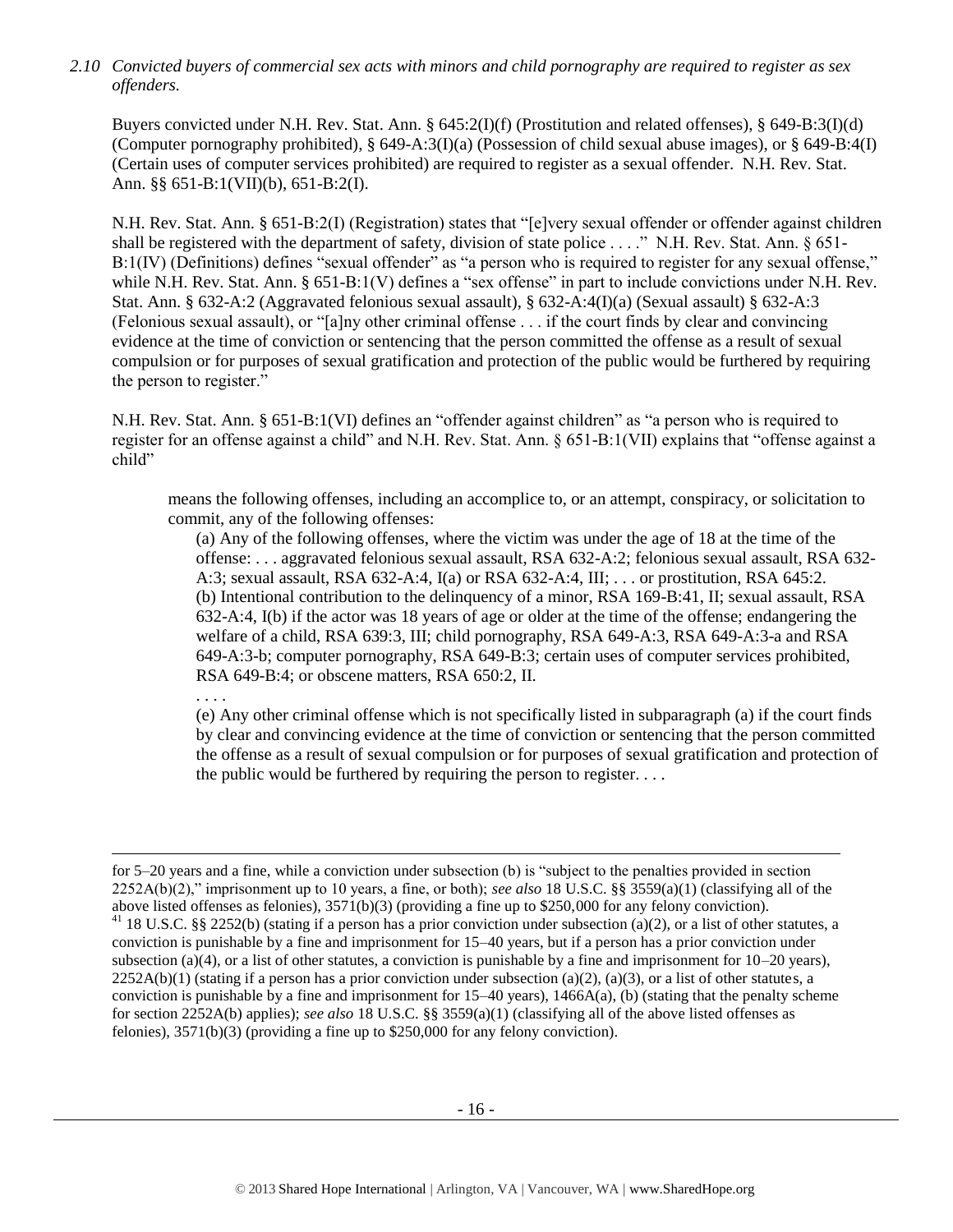2.10.1 Recommendation: Amend N.H. Rev. Stat. Ann. § 651-B:1 (Definitions) to include N.H. Rev. Stat. Ann. § 633:7 (Trafficking in persons) as an "offense against a child" requiring sex offender registration.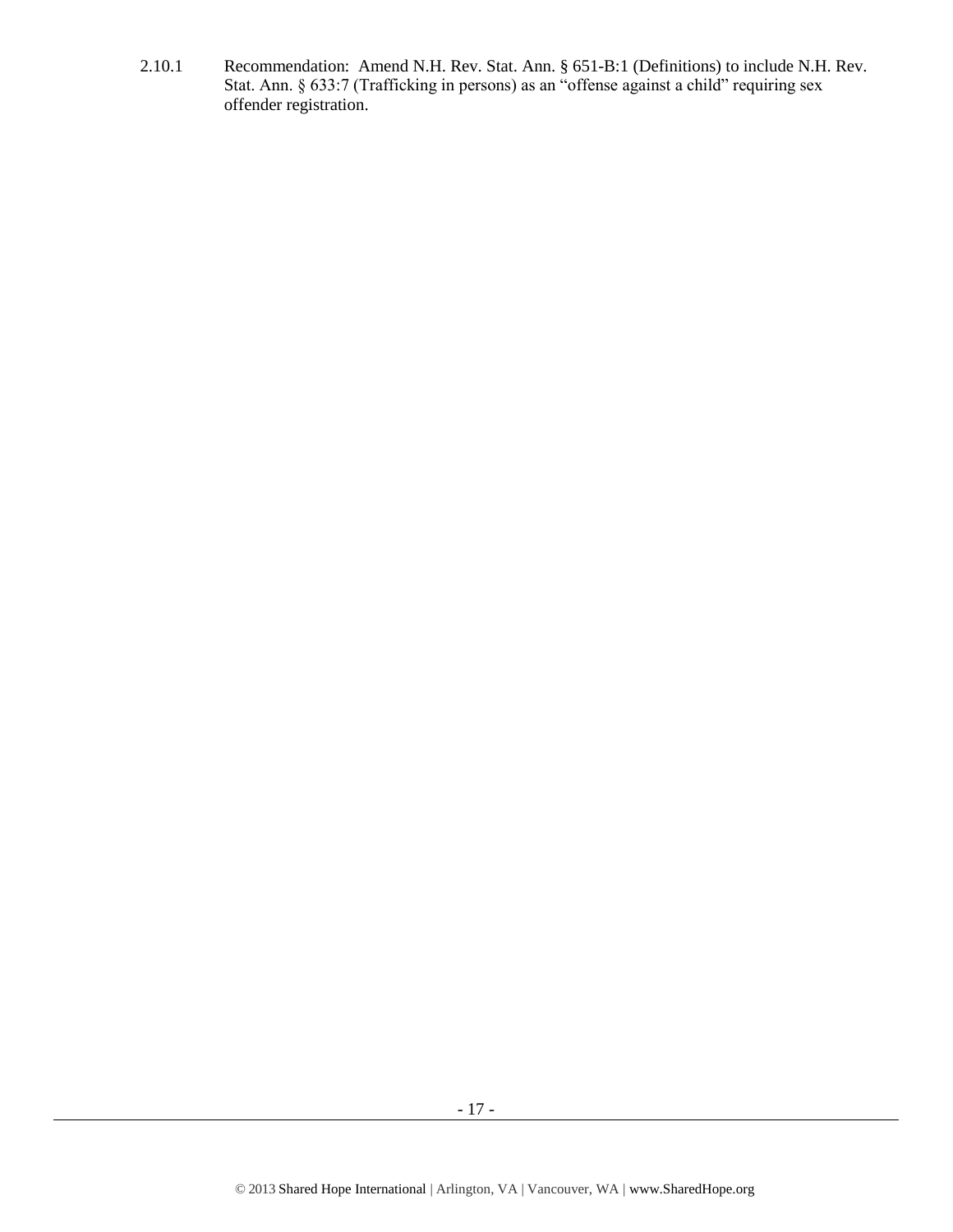#### **FRAMEWORK ISSUE 3: CRIMINAL PROVISIONS FOR TRAFFICKERS**

#### *Legal Components:*

- *3.1 Penalties for trafficking a child for sexual exploitation are as high as federal penalties.*
- *3.2 Creating and distributing child pornography carries penalties as high as similar federal offenses.*
- *3.3 Using the Internet to lure, entice, recruit or sell commercial sex acts with a minor is a separate crime or results in an enhanced penalty for traffickers.*
- *3.4 Financial penalties for traffickers, including asset forfeiture, are sufficiently high.*
- *3.5 Convicted traffickers are required to register as sex offenders.*
- *3.6 Laws relating to termination of parental rights for certain offenses include sex trafficking or commercial sexual exploitation of children (CSEC) offenses in order to remove the children of traffickers from their control and potential exploitation.*

*\_\_\_\_\_\_\_\_\_\_\_\_\_\_\_\_\_\_\_\_\_\_\_\_\_\_\_\_\_\_\_\_\_\_\_\_\_\_\_\_\_\_\_\_\_\_\_\_\_\_\_\_\_\_\_\_\_\_\_\_\_\_\_\_\_\_\_\_\_\_\_\_\_\_\_\_\_\_\_\_\_\_\_\_\_\_\_\_\_\_\_\_\_\_*

## *Legal Analysis:*

*3.1 Penalties for trafficking a child for sexual exploitation are as high as federal penalties.* 

Traffickers convicted under N.H. Rev. Stat. Ann. § 633:7(I) (Trafficking in persons)<sup>42</sup> are guilty of a Class A felony punishable by imprisonment up to 15 years, a fine not to exceed \$4,000, or both, but if the offense involves "a commercial sex act or sexually explicit performance by a victim under the age of 18," a conviction is punishable as a Class A felony by imprisonment for 10–30 years, a fine not to exceed \$4,000,<sup>43</sup> or both. N.H. Rev. Stat. Ann. §§ 633:7(I)(a), (c), 651:2(I), (II)(a), (IV)(a). Similarly, a conviction under N.H. Rev. Stat. Ann. § 633:7(II) is punishable as a Class A felony punishable by imprisonment up to 15 years, a fine not to exceed \$4,000, or both, but if the victim is under the age of 18 and "the offender knew or believed it likely that the victim would be coerced into engaging in a commercial sex act or sexually explicit performance," a conviction is punishable by imprisonment for 10 years to a maximum "fixed by the court," a fine not to exceed \$4,000, or both. N.H. Rev. Stat. Ann. §§ 633:7(II), 651:2(I), (II)(a), (IV)(a).

Traffickers may also be prosecuted under N.H. Rev. Stat. Ann. § 645:2(I)(b)–(e) (Prostitution and related offenses).<sup>44</sup> A conviction under N.H. Rev. Stat. Ann. § 645:2(I)(b)–(e) is punishable as a Class B misdemeanor by a fine not to exceed \$1,200. N.H. Rev. Stat. Ann. §§ 645:2(I), 625:9(IV)(c), 651:2(IV)(a). If the offense involves a minor under the age of 18, however, a conviction under N.H. Rev. Stat. Ann. § 645:2(I)(b)–(e) is punishable as a Class B felony by imprisonment up to 7 years, a fine not to exceed \$4,000, or both. N.H. Rev. Stat. Ann. §§ 645:2(II)(a), 651:2(I), (II)(b), (IV)(a).

A conviction under N.H. Rev. Stat. Ann. § 649-B:3(I) (Computer pornography prohibited)<sup>45</sup> is punishable as a Class B felony by imprisonment up to 7 years, a fine not to exceed \$4,000, or both. N.H. Rev. Stat. Ann.  $\S\S 649-B:3(II), 651:2(I), (II)(b), (IV)(a).$ 

In comparison, if the victim is under the age of 14, a conviction under the Trafficking Victims Protection Act (TVPA) for child sex trafficking is punishable by 15 years to life imprisonment and a fine not to exceed \$250,000. 18 U.S.C. §§ 1591(b)(1), 3559(a)(1), 3571(b)(3). If the victim is between the ages of 14–17, a

 $\overline{a}$ 

<sup>42</sup> *See supra* Section 1.1 for the substantive provisions of N.H. Rev. Stat. Ann. § 633:7.

<sup>43</sup> *See supra* note [7.](#page-2-2)

<sup>44</sup> *See supra* Section 1.2 for the provisions of N.H. Rev. Stat. Ann. § 645:2(I)(b)–(e).

<sup>45</sup> *See supra* Section 1.2 for the provisions of N.H. Rev. Stat. Ann. § 649-B:3(I).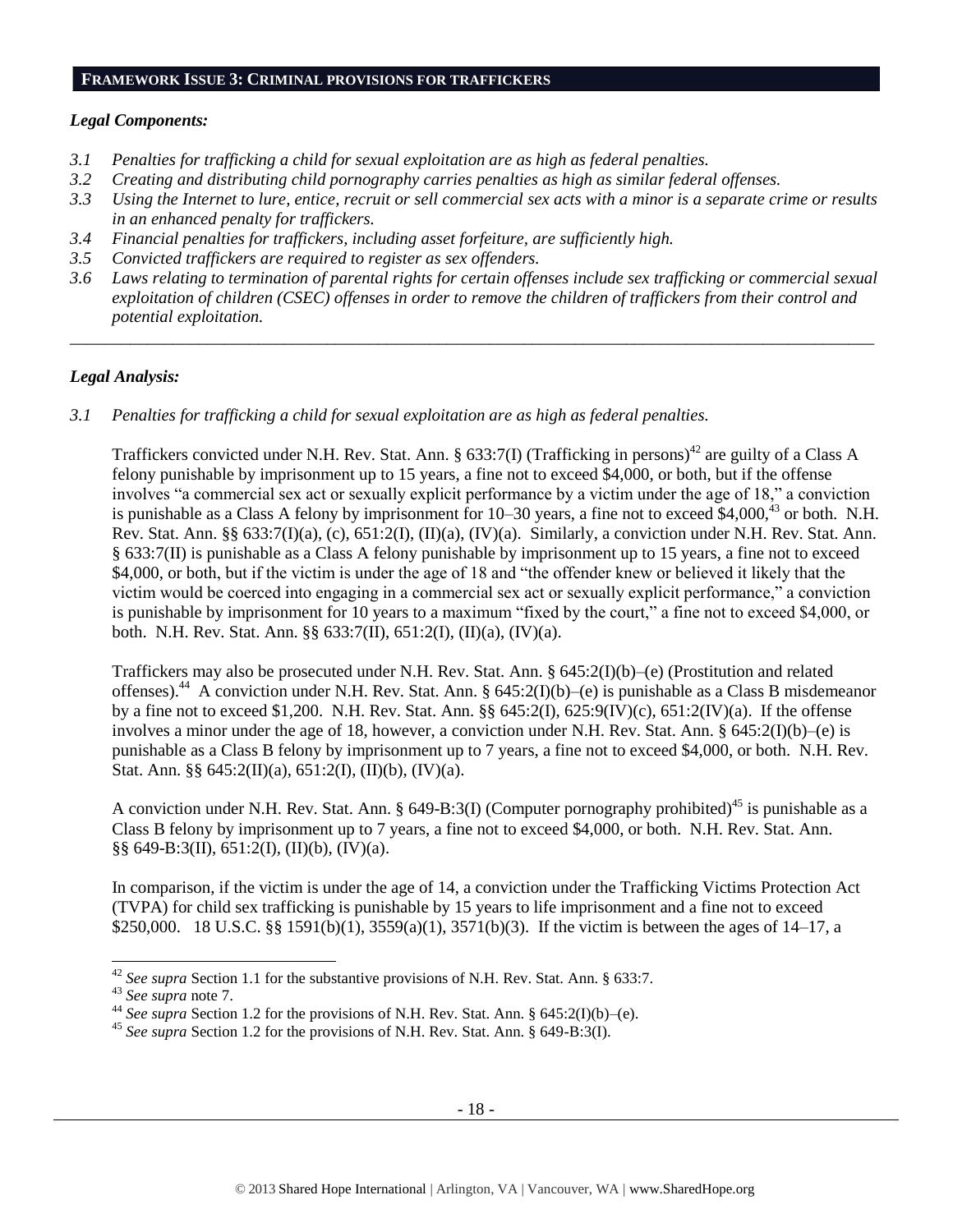conviction is punishable by 10 years to life imprisonment and a fine not to exceed \$250,000. 18 U.S.C. §§ 1591(b)(2), 3559(a)(1), 3571(b)(3). A conviction is punishable by mandatory life imprisonment, however, if the trafficker has a prior conviction for a federal sex offense<sup>46</sup> against a minor.

## *3.2 Creating and distributing child pornography carries penalties as high as similar federal offenses.*

New Hampshire expressly prohibits both the manufacturing and distribution of child pornography. Pursuant to N.H. Rev. Stat. Ann. § 649-A:3-b(I) (Manufacture of child sexual abuse images),

No person shall knowingly create, produce, manufacture, or direct a visual representation of a child engaging in or being engaged in sexually explicit conduct,  $47$  or participate in that portion of such visual representation that consists of a child engaging in or being engaged in sexually explicit conduct.

A first conviction under this statute is punishable by imprisonment for 15–30 years, a fine not to exceed \$4,000, or both, while subsequent convictions are punishable by "life imprisonment or for such term as the court may order." N.H. Rev. Stat. Ann. §§ 649-A:3-b(II), 651:2(I), (IV)(a). Additionally, certain penalty enhancements may be available under N.H. Rev. Stat. Ann. §  $651:6(I)(q)(1)$  (Extended term of imprisonment).<sup>48</sup>

Pursuant to N.H. Rev. Stat. Ann. § 649-A:3-a(I) (Distribution of child sexual abuse images),

## I. No person shall:

(a) Knowingly sell, exchange, or otherwise transfer, or possess with intent to sell, exchange, or otherwise transfer any visual representation of a child engaging in or being engaged in sexually explicit conduct;

(b) Knowingly publish, exhibit, or otherwise make available any visual representation of a child engaging in or being engaged in sexually explicit conduct.

A first conviction under this statute is punishable by imprisonment for 10–20 years, a fine not to exceed \$4,000, or both, but a first conviction under N.H. Rev. Stat. Ann. § 649-A:3-a(I)(b) by an offender with "less than 3 images or visual representations," is punishable as a Class B felony by imprisonment up to 7 years, a fine not to exceed \$4,000, or both. N.H. Rev. Stat. Ann. §§ 649-A:3-a(II), 651:2(I), (II)(b), (IV)(a). All subsequent convictions are punishable by imprisonment for 15–30 years, a fine not to exceed \$4,000, or both. N.H. Rev. Stat. Ann. §§ 649-A:3-a(II)(a), 651:2(I), (IV)(a). Additionally, certain penalty enhancements may be available under N.H. Rev. Stat. Ann. § 651:6(I)(q)(1).

In comparison, if the victim is under the age of 14, a conviction under the TVPA for child sex trafficking is punishable by 15 years to life imprisonment and a fine not to exceed \$250,000. 18 U.S.C. §§ 1591(b)(1),  $3559(a)(1)$ ,  $3571(b)(3)$ . If the victim is between the ages of  $14-17$ , a conviction is punishable by 10 years to life imprisonment and a fine not to exceed \$250,000. 18 U.S.C. §§ 1591(b)(2), 3559(a)(1), 3571(b)(3). A conviction is punishable by mandatory life imprisonment, however, if the trafficker has a prior conviction for a federal sex offense<sup>49</sup> against a minor. Additionally, a federal conviction for distribution of child pornography<sup>50</sup>

<sup>46</sup> *See supra* note [26.](#page-11-0)

<sup>&</sup>lt;sup>47</sup> See supra note [3](#page-1-0) for the definition of "sexually explicit conduct."

<sup>&</sup>lt;sup>48</sup> See supra note [6](#page-2-1) for the substantive provisions of N.H. Rev. Stat. Ann. § 651:6(I)(q)(1) as well as other possible penalty enhancements.

<sup>49</sup> *See supra* note [26.](#page-11-0)

<sup>&</sup>lt;sup>50</sup> 18 U.S.C. §§ 2252(a)(1), (a)(2), (a)(3) (Certain activities relating to material involving the sexual exploitation of minors),  $2252A(a)(2)$ ,  $(a)(3)$  (Certain activities relating to material constituting or containing child pornography), 1466A(a) (Obscene visual representations of the sexual abuse of children).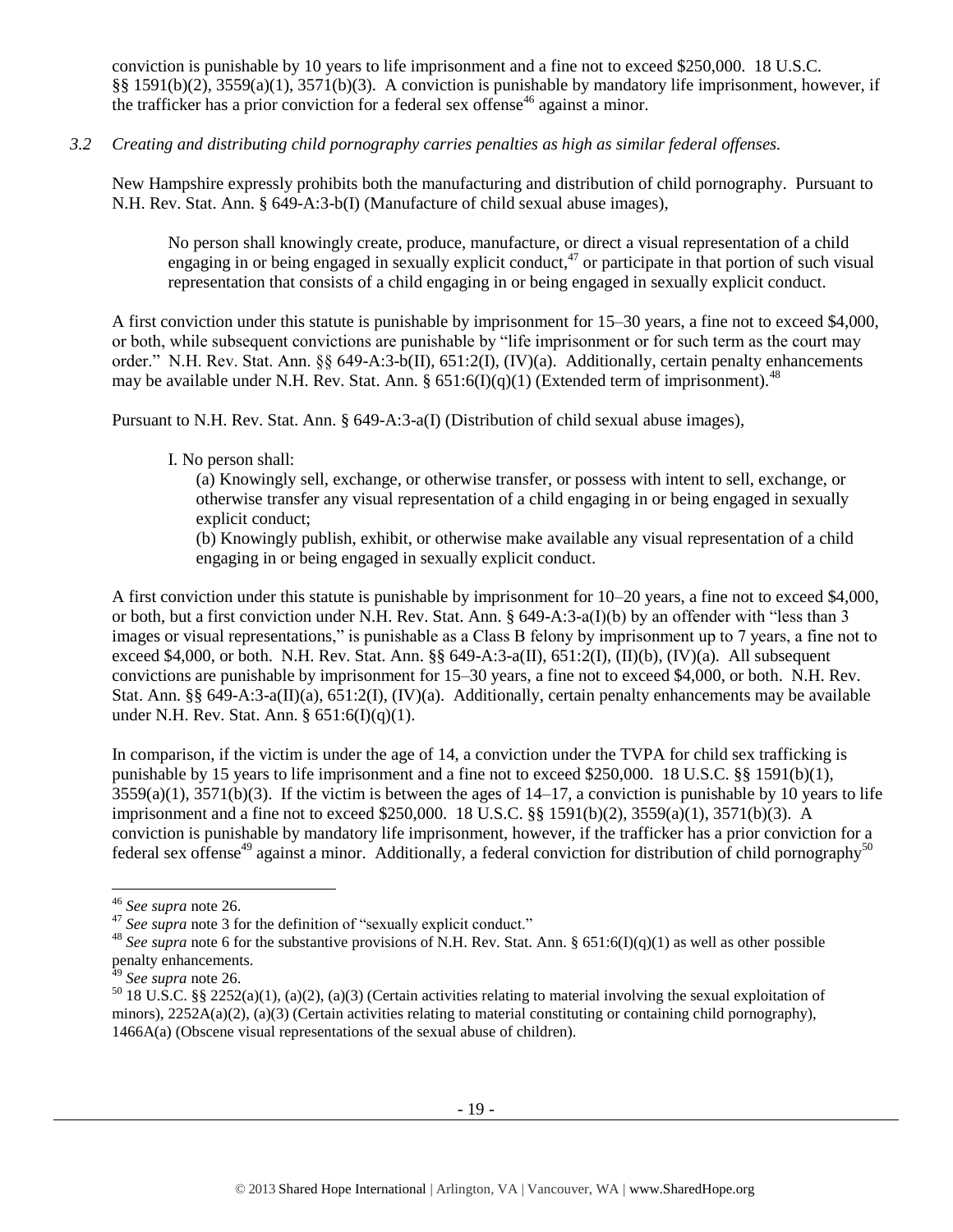is generally punishable by imprisonment for  $5-20$  years and a fine not to exceed \$250,000.<sup>51</sup> Subsequent convictions, however, are punishable by imprisonment up to 40 years and a fine not to exceed \$250,000.<sup>52</sup>

*3.3 Using the Internet to lure, entice, recruit or sell commercial sex acts with a minor is a separate crime or results in an enhanced penalty for traffickers.*

According to N.H. Rev. Stat. Ann. § 649-B:3(I) (Computer pornography prohibited),

I. No person shall knowingly:

- (a) Compile, enter into, or transmit by means of computer;
- (b) Make, print, publish, or reproduce by other computerized means;
- (c) Cause or allow to be entered into or transmitted by means of computer; or

(d) Buy, sell, receive, exchange, or disseminate by means of computer, any notice, statement, or advertisement, or any minor's name, telephone number, place of residence, physical characteristics, or other descriptive or identifying information, for purposes of facilitating, encouraging, offering, or soliciting sexual conduct of or with any child, or the visual depiction of such conduct.

A conviction under this statute is punishable as a Class B felony by imprisonment up to 7 years, a fine not to exceed \$4,000, or both. N.H. Rev. Stat. Ann. §§ 649-B:3(II), 651:2(I), (II)(b), (IV)(a).

Additionally, although not directly commercial, N.H. Rev. Stat. Ann. § 649-B:4(I) (Certain uses of computer services prohibited) states,

I. No person shall knowingly utilize a computer on-line service, internet service, or local bulletin board service to seduce, solicit, lure, or entice a child<sup>53</sup> or another person believed by the person to be a child, to commit any of the following:

- (a) Any offense under RSA 632-A, relative to sexual assault and related offenses.
- (b) Indecent exposure and lewdness under RSA 645:1.
- (c) Endangering a child as defined in RSA 639:3, III.

If the victim is under 16 or the offender believes the child to be 13–15 years old, a first conviction under this statute is punishable as a Class B felony by imprisonment up to 7 years, a fine not to exceed \$4,000, or both, while a second conviction is punishable as a Class A felony by imprisonment up to 15 years, a fine not to exceed \$4,000, or both. N.H. Rev. Stat. Ann. §§ 649-B:4(II)(a), (b), 651:2(I), (II)(a), (b), (IV)(a), 649-B:2. If the offender believed the child to be under the age of 13, however, a first conviction is punishable as a Class A felony by imprisonment up to 15 years, a fine not to exceed \$4,000, or both, while a second conviction is

<sup>&</sup>lt;sup>51</sup> 18 U.S.C. §§ 2252(b) (stating that a conviction under subsection (a)(1), (a)(2), or (a)(3) is punishable by imprisonment for 5–20 years and a fine), 2252A(b)(1) (a conviction is punishable by imprisonment for 5–20 years and a fine), 1466A(a), (b) (stating that a conviction under subsection (a) is "subject to the penalties provided in section 2252A(b)(1)," imprisonment for 5–20 years and a fine, while a conviction under subsection (b) is "subject to the penalties provided in section 2252A(b)(2)," imprisonment up to 10 years, a fine, or both); *see also* 18 U.S.C. §§ 3559(a)(1) (classifying all of the above listed offenses as felonies),  $3571(b)(3)$  (providing a fine up to \$250,000 for any felony conviction).

 $52$  18 U.S.C. §§ 2252(b) (stating if a person has a prior conviction under subsection (a)(1), (a)(2), or (a)(3) or a list of other statutes, a conviction is punishable by a fine and imprisonment for 15–40 years), 2252A(b)(1) (stating if a person has a prior conviction under subsection (a)(2), (a)(3), or a list of other statutes, a conviction is punishable by a fine and imprisonment for  $15-40$  years),  $1466A(a)$ , (b) (stating that the penalty scheme for section  $2252A(b)$ applies); *see also* 18 U.S.C. §§ 3559(a)(1) (classifying all of the above listed offenses as felonies), 3571(b)(3) (providing a fine up to \$250,000 for any felony conviction).

<sup>53</sup> *See supra* note [11](#page-5-0) for the definition of "child."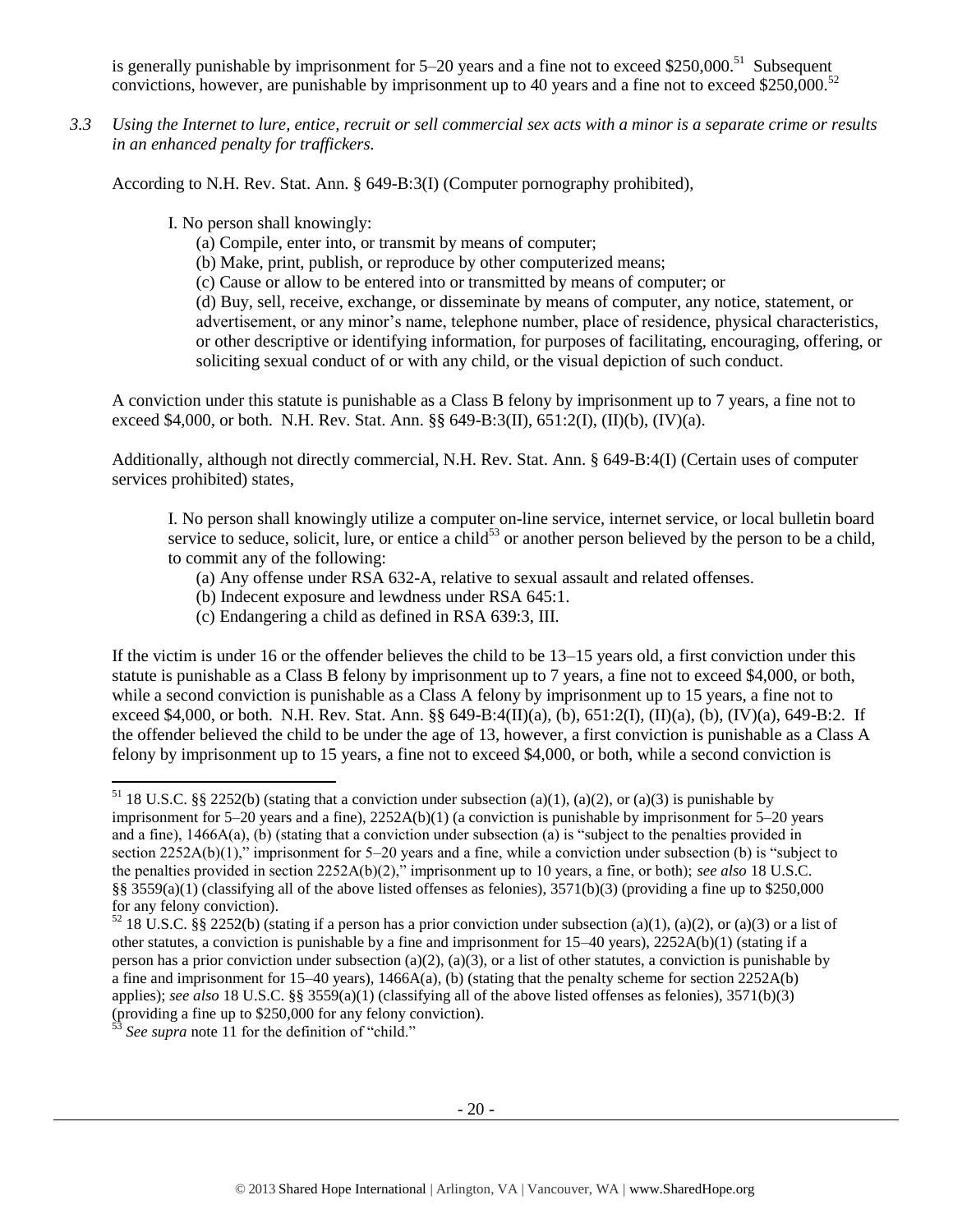punishable by imprisonment for 10–20 years, a fine up to \$4,000, or both. N.H. Rev. Stat. Ann. §§ 649-  $B:4(II)(a)$ , (b),  $651:2(I)$ ,  $(II)(a)$ ,  $(IV)(a)$ ,  $649-B:2$ . Third and any subsequent convictions, regardless of whether the defendant believed the victim to be under 13, are punishable by imprisonment up to 30 years. N.H. Rev. Stat. Ann. § 649-B:4(II)(c).

## *3.4 Financial penalties for traffickers, including asset forfeiture, are sufficiently high.*

Traffickers are subject to a possible fine not to exceed \$4,000 for any felony conviction. N.H. Rev. Stat. Ann. § 651:2(I), (IV)(a). Therefore, a trafficker convicted of N.H. Rev. Stat. Ann. § 633:7(I)(a), (II) (Trafficking in persons),  $\S$  645:2(I)(b)–(e) (Prostitution and related offenses) (when the victim is under 18),  $\S$  649-B:3(I) (Computer pornography prohibited), § 649-B:4(I) (Certain uses of computer services prohibited), § 649-A:3 b(I) (Manufacture of child sexual abuse images), or § 649-A:3-a(I) (Distribution of child sexual abuse images) is subject to a possible fine not to exceed \$4,000. N.H. Rev. Stat. Ann. §§ 633:7(I)(a), (II), 645:2(II), 649-B:3(II), 649-B:4(II), 649-A:3-b(II), 649-A:3-a(II), 651:2(I), (IV)(a).

In addition to fines, convicted traffickers are subject to mandatory restitution orders . N.H. Rev. Stat. Ann. § 633:10 (Restitution and compensation), specifically requires persons convicted under N.H. Rev. Stat. Ann. § 633:7 to make restitution to their victims. N.H. Rev. Stat. Ann. § 633:10(I), (II) states,

I. A person convicted under this section shall be ordered by the court to pay restitution to the victim. Such restitution may include but not be limited to:

<span id="page-20-0"></span>(a) Any economic  $loss^{54}$  compensable under RSA 651:62 [Definitions], in accordance with the provisions of RSA 651:61-a through RSA 651:67; and

(b) The value of the victim's labor as guaranteed under the minimum wage law and overtime

provisions of the Fair Labor Standards Act or the state minimum wage law, whichever is greater. II. To the extent not included in economic loss that is compensable under paragraph I, the court may also order a person convicted under this section to pay compensation as follows:

(a) Costs of medical and psychological treatment, including physical and occupational therapy and rehabilitation, at the court's discretion;

(b) Costs of necessary transportation, temporary housing, and child care, at the court's discretion; (c) Return of property, cost of damage to property, or full value of property if destroyed or damaged beyond repair;

(d) Expenses incurred by a victim and any household members or other family members in relocating away from the defendant or his or her associates, including, but not limited to, deposits for utilities and telephone service, deposits for rental housing, temporary lodging and food expenses, clothing, and personal items; and

(e) Any and all other losses suffered by the victim as a result of an offense under this section.

l

out-of-pocket losses or other expenses incurred as a direct result of a criminal offense, including: (a) Reasonable charges incurred for reasonably needed products, services and accommodations, including but not limited to charges for medical and dental care, rehabilitation, and other remedial treatment and care including mental health services for the victim or, in the case of the death of the victim, for the victim's spouse and immediate family;

(e) Reasonable expenses related to funeral and burial or crematory services for the decedent victim.

<sup>54</sup> N.H. Rev. Stat. Ann. § 651:62(III) (Definitions) defines "economic loss" as

<sup>(</sup>b) Loss of income by the victim or the victim's dependents;

<sup>(</sup>c) The value of damaged, destroyed, or lost property;

<sup>(</sup>d) Expenses reasonably incurred in obtaining ordinary and necessary services in lieu of those the injured or deceased victim would have performed, if the crime had not occurred, for the benefit of the victim or the victim's dependents;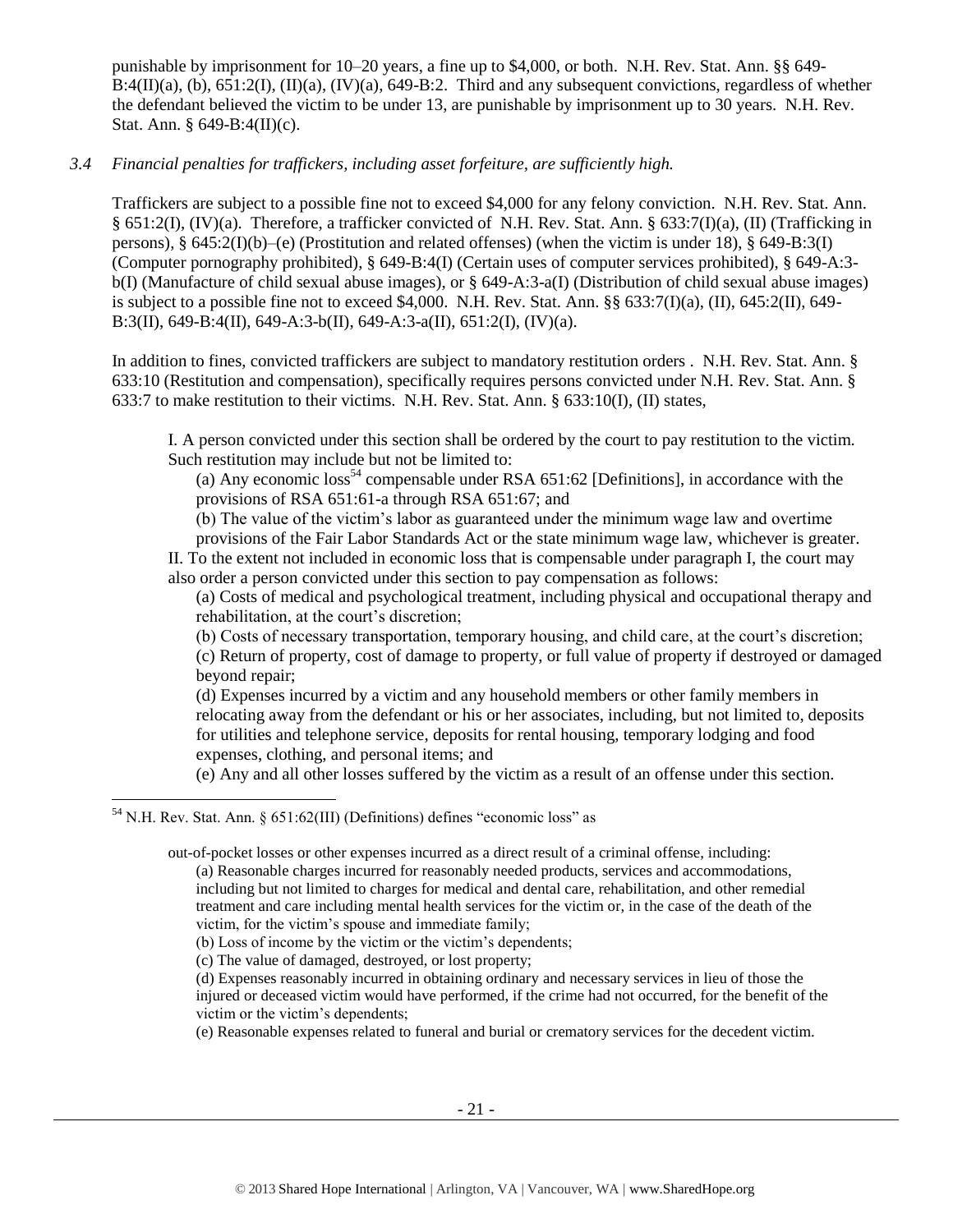Traffickers convicted of other offenses may be subject to restitution payments under New Hampshire's general restitution statute, N.H. Rev. Stat. Ann. § 651:63(I) (Restitution authorized), which allows the court to sentence any offender<sup>55</sup> "to make restitution in an amount determined by the court." Although restitution is not mandatory, "[i] n any case in which restitution is not ordered, the court shall state its reasons therefor on the record or in its sentencing order." N.H. Rev. Stat. Ann. § 651:63(I).

Additionally, a person convicted under N.H. Rev. Stat. Ann. § 633:7 shall be subject to asset forfeiture proceedings that are civil in nature.<sup>56</sup> N.H. Rev. Stat. Ann. § 633:8 (Forfeiture of items used in connection with trafficking in persons) states in part,

I. All offenses under this section shall qualify as offenses for forfeiture and thereby upon petition of the attorney general, shall be subject to forfeiture to the state and said property interest shall be vested in the state:

(a) All materials, products, and equipment of any kind used in violation of this section.

(b) Any property interest in any conveyance used in furtherance of an act which violates this section.

(c) Any moneys, coin, currency, negotiable instruments, securities, or other investments knowingly used or intended for use in violation of this section.

(d) Any books, records, ledgers, and research material, including formulae, microfilm, tapes, and any other data which are used or intended for use in felonious violation of this section.

(e) Any real property, including any right, title, leasehold interest, and other interest in the whole of any lot or tract of land and any appurtenances or improvements, which real property is knowingly used or intended for use, in any manner or part, in felonious violation of this section.

. . . .

l

XI. The court may order forfeiture of all items or property interests under this section, except no item or property interest shall be subject to forfeiture unless the owner or owners thereof were consenting parties to a felonious violation of this section and had knowledge thereof.

Property that is subject to forfeiture may be seized upon process, without process in certain circumstances or constructively, pursuant to N.H. Rev. Stat. Ann. §633:8 (III). Final orders of forfeiture shall be implemented by the department of justice and shall provide for disposition of the items or property interests in any manner not prohibited by law, including payment of restitution or sale of the property. The department of justice shall first pay the reasonable expenses of the forfeiture proceeding and sale. N.H. Rev. Stat. Ann. § 633:8(XVI). Following the payment of costs, "any forfeited money and the proceeds of any sale or public auction of forfeited items shall first be used to satisfy any order of restitution or compensation imposed by the court. Any remaining funds shall go to the victims' assistance fund as defined in RSA 21-M:8-i."

N.H. Rev. Stat. Ann. § 633:9(I) (Administrative forfeiture of items used in connection with trafficking in persons) further states,

Interests in property subject to forfeiture under the provisions of RSA 633:8, I(a), I(b), I(c) excepting proceeds, and I(d), but not real property, shall be subject to administrative forfeiture by the department of justice provided that the total amount or value of such property does not exceed \$75,000. The provisions of RSA 633:8 shall apply in any case of administrative forfeiture except as otherwise provided in this section.

 $55$  N.H. Rev. Stat. Ann. § 651:62(IV) defines "offender" as "any person convicted of a criminal or delinquent act." <sup>56</sup> For additional information on asset forfeiture laws and procedure, see http://www.sharedhope.org/wpcontent/uploads/2012/11/SHIStateAssetForfeitureLawsChart.pdf.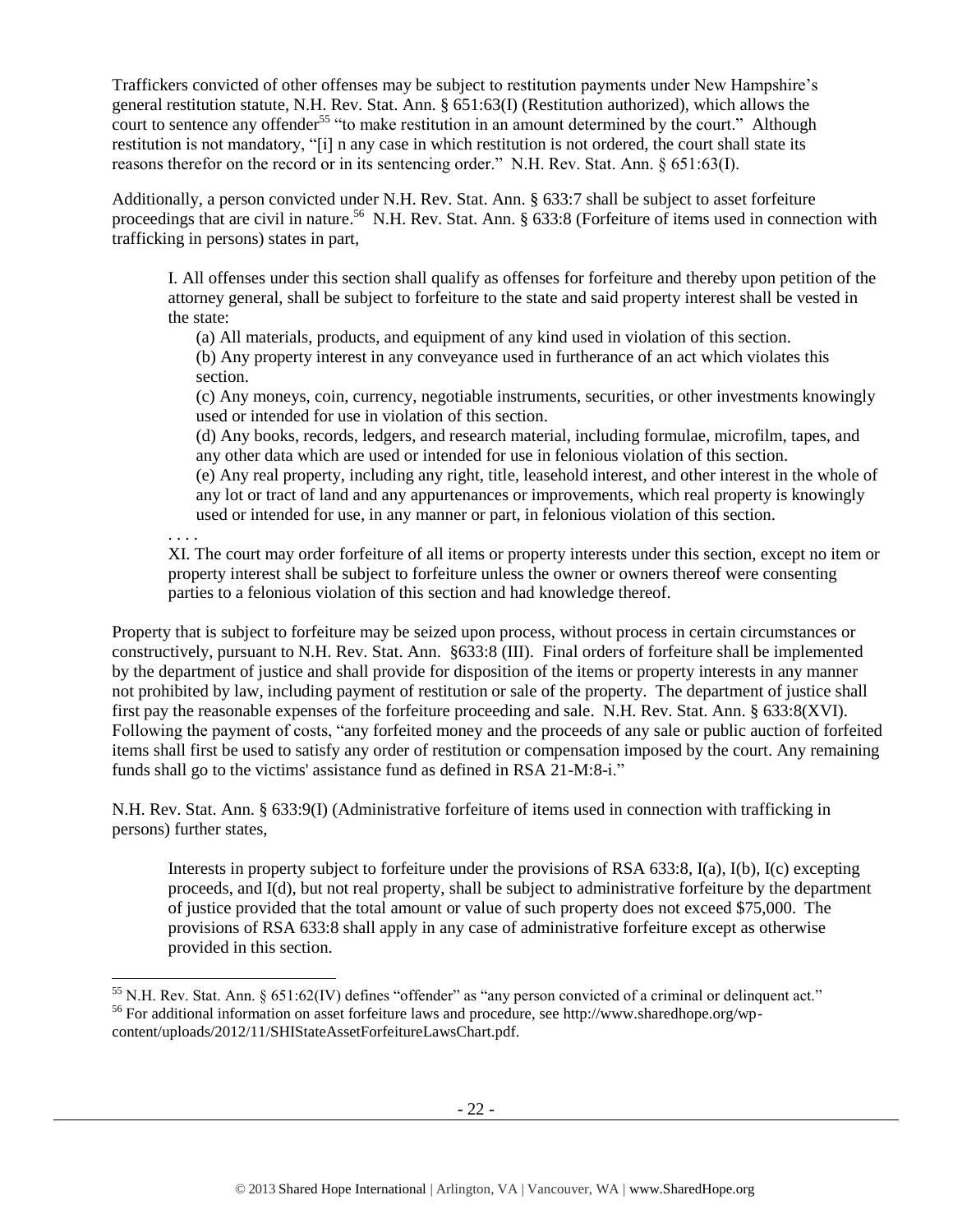## *3.5 Convicted traffickers are required to register as sex offenders.*

Traffickers convicted under N.H. Rev. Stat. Ann. § 645:2(I) (Prostitution and related offenses), § 649-B:3(I) (Computer pornography prohibited), or § 649-B:4(I) (Certain uses of computer services prohibited) are required to register as a sexual offender. N.H. Rev. Stat. Ann. §§ 651-B:1(VII)(b), 651-B:2(I). Traffickers convicted under N.H. Rev. Stat. Ann. § 633:7(I)(a), (II) (Trafficking in persons), however, are not required to register.

N.H. Rev. Stat. Ann. § 651-B:2(I) (Registration) states that "[e]very sexual offender or offender against children shall be registered with the department of safety, division of state police . . . ." N.H. Rev. Stat. Ann. § 651-B:1(IV) (Definitions) defines "sexual offender" as "a person who is required to register for any sexual offense," while N.H. Rev. Stat. Ann. § 651-B:1(V) defines a "sex offense" in part to include convictions for certain sex offenses, or "[a]ny other criminal offense . . . if the court finds by clear and convincing evidence at the time of conviction or sentencing that the person committed the offense as a result of sexual compulsion or for purposes of sexual gratification and protection of the public would be furthered by requiring the person to register."

N.H. Rev. Stat. Ann. § 651-B:1(VI) defines an "offender against children" as "a person who is required to register for an offense against a child" and N.H. Rev. Stat. Ann. § 651-B:1(VII) explains that "offense against a child"

means the following offenses, including an accomplice to, or an attempt, conspiracy, or solicitation to commit, any of the following offenses:

(a) Any of the following offenses, where the victim was under the age of 18 at the time of the offense: . . . aggravated felonious sexual assault, RSA 632-A:2; felonious sexual assault, RSA 632- A:3; sexual assault, RSA 632-A:4, I(a) or RSA 632-A:4, III; . . . or prostitution, RSA 645:2. (b) Intentional contribution to the delinquency of a minor, RSA 169-B:41, II; sexual assault, RSA 632-A:4, I(b) if the actor was 18 years of age or older at the time of the offense; endangering the welfare of a child, RSA 639:3, III; child pornography, RSA 649-A:3, RSA 649-A:3-a and RSA 649-A:3-b; computer pornography, RSA 649-B:3; certain uses of computer services prohibited, RSA 649-B:4; or obscene matters, RSA 650:2, II.

. . . .

(e) Any other criminal offense which is not specifically listed in subparagraph (a) if the court finds by clear and convincing evidence at the time of conviction or sentencing that the person committed the offense as a result of sexual compulsion or for purposes of sexual gratification and protection of the public would be furthered by requiring the person to register. . . .

- 3.5.1 Recommendation: Amend N.H. Rev. Stat. Ann. § 651-B:1 (Definitions) to include N.H. Rev. Stat. Ann. § 633:7(II) (Trafficking in persons) as a "offense against a child" requiring sex offender registration.
- *3.6 Laws relating to termination of parental rights for certain offenses include sex trafficking or commercial sexual exploitation of children (CSEC) offenses in order to remove the children of traffickers from their control and potential exploitation.*

Convictions under N.H. Rev. Stat. Ann. § 633:7 (Trafficking in persons) or other New Hampshire's CSEC laws are not expressly included as grounds for termination of parental rights. N.H. Rev. Stat. Ann. § 170-C:5 (Grounds for termination of the parent-child relationship) authorizes the termination of parental rights under any of the following circumstances:

. . . .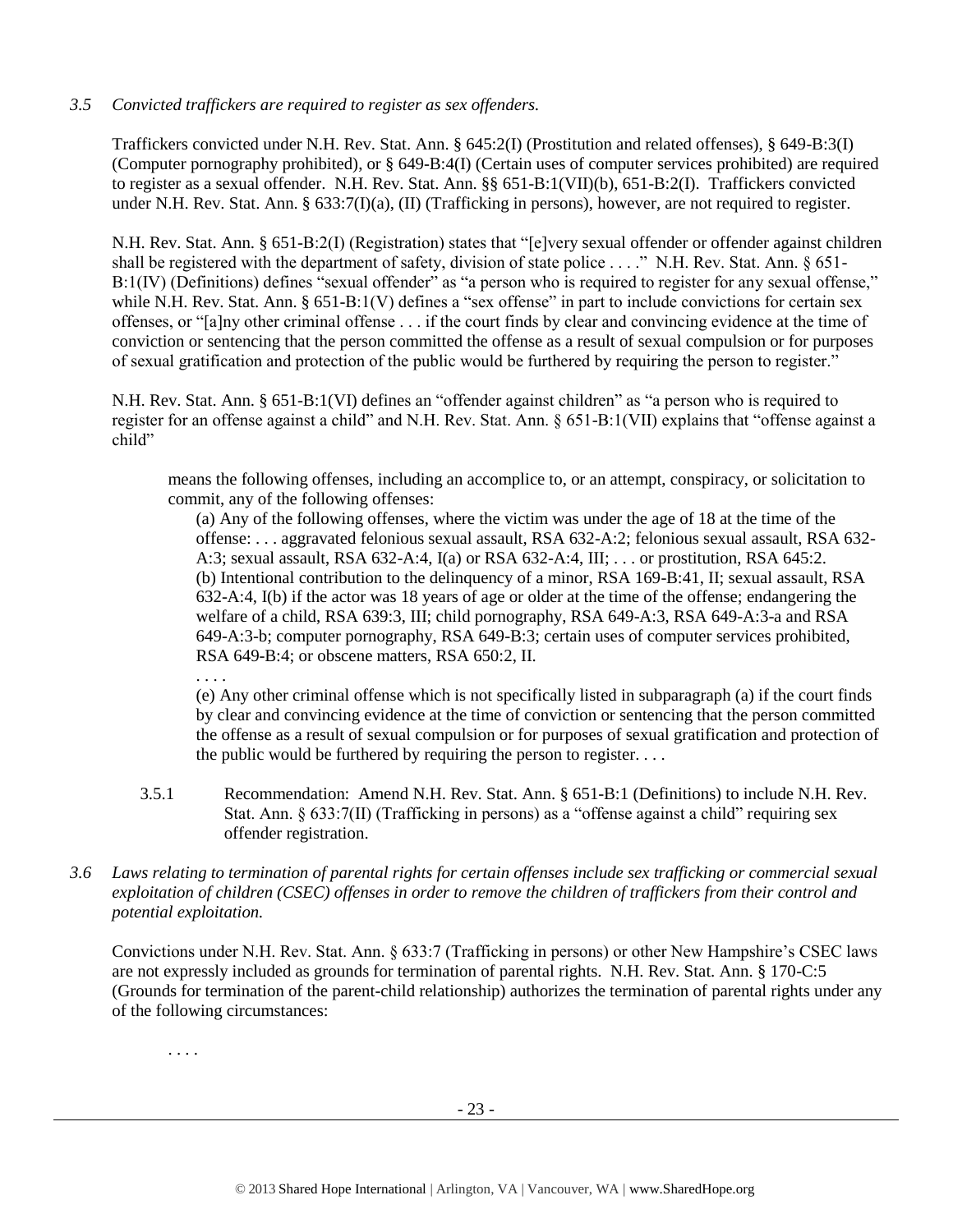III. The parents, subsequent to a finding of child neglect or abuse under RSA 169-C [Child Protection Act], have failed to correct the conditions leading to such a finding within 12 months of the finding despite reasonable efforts under the direction of the district court to rectify the conditions. . . . .

V. The parent knowingly or willfully caused or permitted another to cause severe sexual, physical, emotional, or mental abuse of the child. Subsequent to a finding of such abuse pursuant to RSA 169-C , the parent-child relationship may be terminated if return of the child to the parent would result in a substantial possibility of harm to the child. A substantial possibility of harm to the child shall be established by testimony of at least 2 of the following factors:

(a) The parent's conduct toward the child has resulted in severe harm to the child.

(b) The parent's conduct toward the child has continued despite the reasonable efforts of authorized agencies in obtaining or providing services for the parent to reduce or alleviate such conduct. (c) The parent's conduct has continued to occur either over a period of time, or many times, or to such a degree so as to indicate a pattern of behavior on the part of the parent which indicates a complete disregard for the child's health and welfare.

(d) Such conduct is likely to continue with no change in parental behavior, attitude or actions. Testimony shall be provided by any combination of at least 2 of the following people: a licensed psychiatrist, a clinical psychologist, a physician, or a social worker who possesses a master's degree in social work and is a member of the Academy of Certified Social Workers.

VI. If the parent or guardian is, as a result of incarceration for a felony offense, unable to discharge his responsibilities to and for the child and, in addition, has been found pursuant to RSA 169-C to have abused or neglected his child or children, the court may review the conviction of the parent or guardian to determine whether the felony offense is of such a nature, and the period of incarceration imposed of such duration, that the child would be deprived of proper parental care and protection and left in an unstable or impermanent environment for a longer period of time than would be prudent. . . . VII. The parent has been convicted of one or more of the following offenses:

. . . .

(d) A felony assault under RSA 631:1 [First degree assault], 631:2 [Second degree assault], 632- A:2 [Aggravated felonious sexual assault], or 632-A:3 [Felonious sexual assault] which resulted in injury to the child, a sibling or step-sibling of the child, the child's other parent, or other persons related by consanguinity or affinity, including a minor child who resided with the defendant.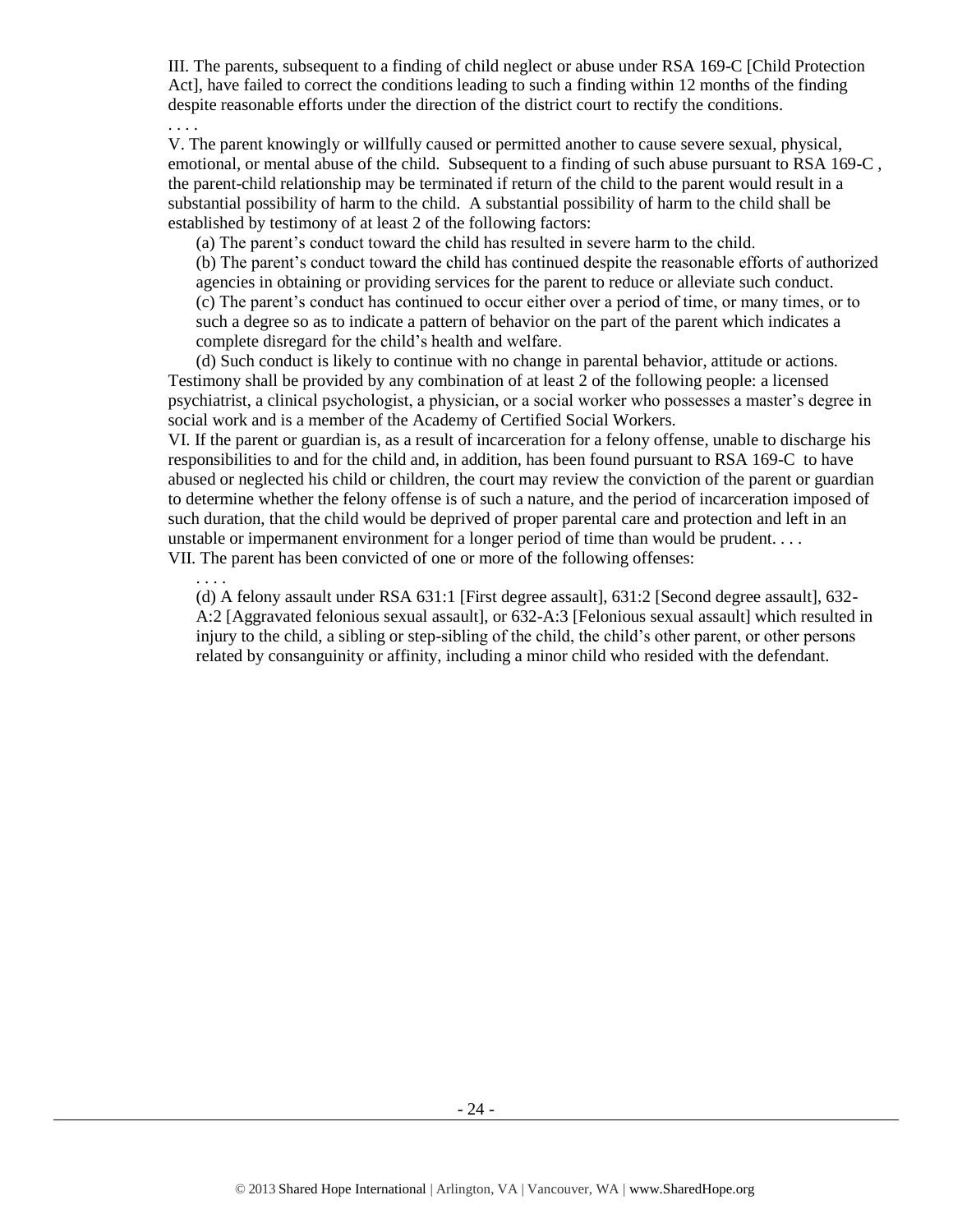#### **FRAMEWORK ISSUE 4: CRIMINAL PROVISIONS FOR FACILITATORS**

#### *Legal Components:*

- *4.1 The acts of assisting, enabling, or financially benefitting from child sex trafficking are included as criminal offenses in the state sex trafficking statute.*
- *4.2 Financial penalties, including asset forfeiture laws, are in place for those who benefit financially from or aid and assist in committing domestic minor sex trafficking.*

*\_\_\_\_\_\_\_\_\_\_\_\_\_\_\_\_\_\_\_\_\_\_\_\_\_\_\_\_\_\_\_\_\_\_\_\_\_\_\_\_\_\_\_\_\_\_\_\_\_\_\_\_\_\_\_\_\_\_\_\_\_\_\_\_\_\_\_\_\_\_\_\_\_\_\_\_\_\_\_\_\_\_\_\_\_\_\_\_\_\_\_\_\_\_*

- *4.3 Promoting and selling child sex tourism is illegal.*
- *4.4 Promoting and selling child pornography is illegal.*

#### *Legal Analysis:*

 $\overline{\phantom{a}}$ 

*4.1 The acts of assisting, enabling, or financially benefitting from child sex trafficking are included as criminal offenses in the state sex trafficking statute.*

N.H. Rev. Stat. Ann. § 633:7 (Trafficking in persons) does not specifically prohibit assisting, enabling, or financially benefitting from domestic minor sex trafficking, but N.H. Rev. Stat. Ann. § 633:7(II) may apply to facilitators who "harbor" or "transport" a minor, "knowing or believing it likely that the [minor] will be subjected to trafficking as defined in paragraph I." If the victim is under the age of 18 and "the offender knew or believed it likely that the victim would be coerced into engaging in a commercial sex act or sexually explicit performance," a conviction under N.H. Rev. Stat. Ann. § 633:7(II) is punishable as a Class A felony by imprisonment for 10 years to a maximum "fixed by the court," a fine not to exceed \$4,000, or both. N.H. Rev. Stat. Ann. §§  $633:7(II)$ ,  $651:2(I)$ ,  $(II)(a)$ ,  $(IV)(a)$ .

A facilitator who transports a minor "with the purpose of promoting or facilitating" the minor to engage in prostitution, or who "[k]nowingly permits a place under such person's control to be used" for purposes of prostitution of a child, may also be prosecuted under N.H. Rev. Stat. Ann. § 645:2(I)(c), (e) (Prostitution and related offenses).<sup>57</sup> If the offense involves a minor under the age of 18, a conviction under N.H. Rev. Stat. Ann. § 645:2(I)(c), (e) is punishable as a Class B felony by imprisonment up to 7 years, a fine not to exceed \$4,000, both. N.H. Rev. Stat. Ann. §§ 645:2(II)(a), 651:2(I), (II)(b), (IV)(a).

A facilitator who "disseminate[s] by means of computer, any notice, statement, or advertisement, or any minor's name, telephone number, place of residence, physical characteristics, or other descriptive or identifying information, for purposes of facilitating . . . sexual conduct of or with any child" may be convicted under N.H. Rev. Stat. Ann.  $\hat{\S}$  649-B:3(I)(d) (Computer pornography prohibited),<sup>58</sup> which is punishable as a Class B felony by imprisonment up to 7 years, a fine not to exceed \$4,000, or both. N.H. Rev. Stat. Ann. §§ 649-B:3(II), 651:2(I), (II)(b), (IV)(a).

4.1.1 Recommendation: Amend N.H. Rev. Stat. Ann. § 633:7 (Trafficking in persons) to add language specifically capturing the facilitators of sex trafficking who knowingly aids, assists or financially benefits from the trafficking.

<sup>57</sup> *See supra* Section 1.2 for the provisions of N.H. Rev. Stat. Ann. § 645:2(I).

<sup>58</sup> *See supra* Section 1.2 for the provisions of N.H. Rev. Stat. Ann. § 649-B:3(I).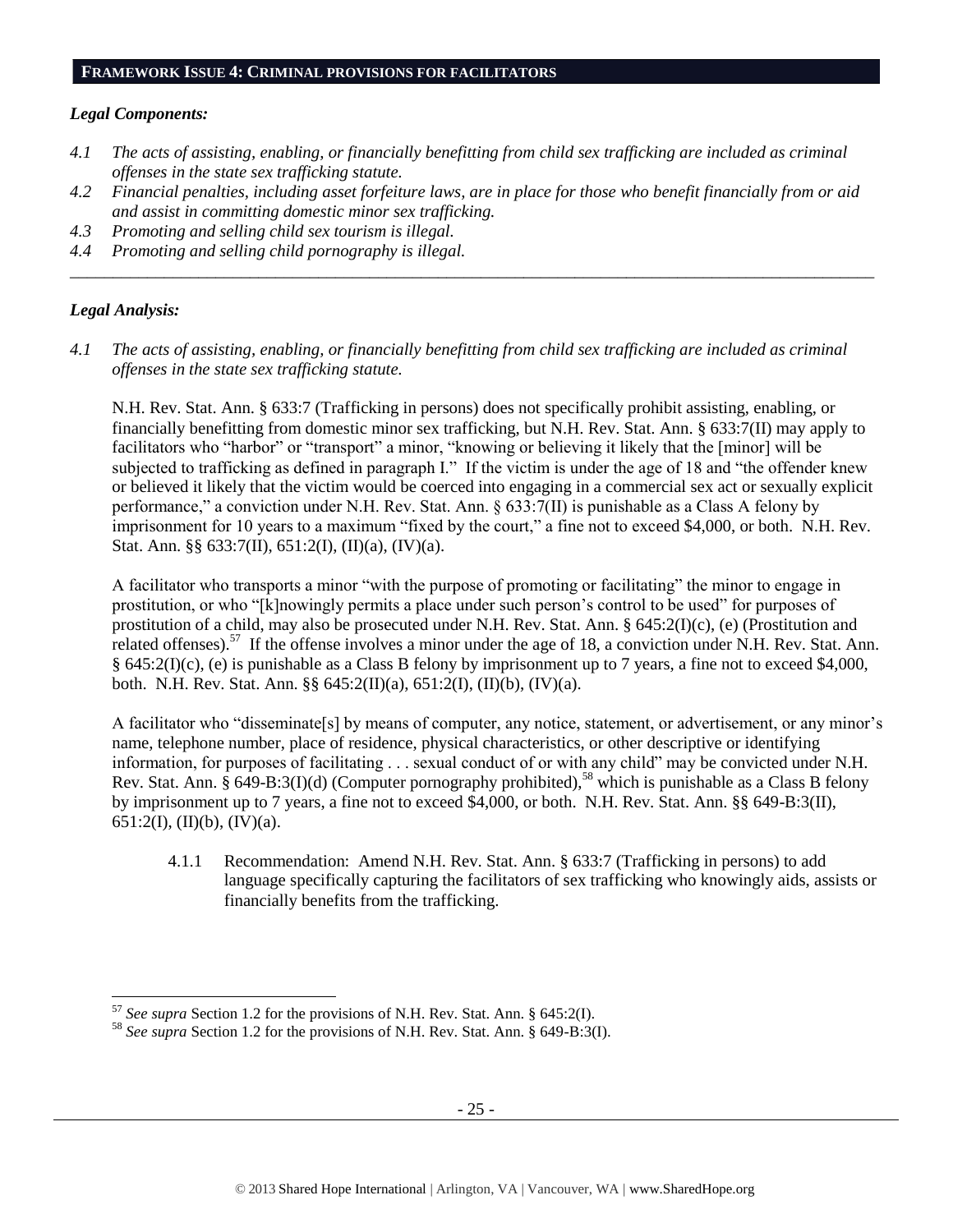*4.2 Financial penalties, including asset forfeiture laws, are in place for those who benefit financially from or aid and assist in committing domestic minor sex trafficking.*

Facilitators are subject to a possible fine not to exceed \$4,000 for any felony conviction. N.H. Rev. Stat. Ann. § 651:2(I), (IV)(a). Therefore, a facilitator convicted under N.H. Rev. Stat. Ann. § 633:7(II) (Trafficking in persons), § 645:2(I)(c), (e) (Prostitution and related offenses), § 649-B:3(I)(d) (Computer pornography prohibited), § 649-A:3-b(I) (Manufacture of child sexual abuse images), or § 649-A:3-a(I) (Distribution of child sexual abuse images) is subject to a possible fine not to exceed \$4,000. N.H. Rev. Stat. Ann. §§ 633:7(II), 645:2(II), 649-B:3(II), 649-A:3-b(II), 649-A:3-a(II), 651:2(I), (IV)(a).

In addition to fines, convicted facilitators of trafficking are subject to mandatory orders of restitution. N.H. Rev. Stat. Ann. § 633:10(I), (II) (Restitution and compensation),<sup>59</sup> specifically requires persons convicted under N.H. Rev. Stat. Ann. § 633:7 to make restitution to their victims for any compensable economic loss<sup>60</sup> and other costs, including medical treatment. Traffickers convicted of other offenses may be subject to discretionary restitution orders under New Hampshire's general restitution statute, N.H. Rev. Stat. Ann. § 651:63(I) (Restitution authorized), which allows the court to sentence any offender "to make restitution in an amount determined by the court."

Additionally, pursuant to N.H. Rev. Stat. Ann. § 633:8(I) (Forfeiture of items used in connection with trafficking in persons),  $61$  a person convicted under N.H. Rev. Stat. Ann. § 633:7 may be subject to asset forfeiture for any equipment, property, or money used in the commission of the crime.

N.H. Rev. Stat. Ann. § 633:9(I) (Administrative forfeiture of items used in connection with trafficking in persons) further states,

Interests in property subject to forfeiture under the provisions of RSA 633:8, I(a), I(b), I(c) excepting proceeds, and I(d), but not real property, shall be subject to administrative forfeiture by the department of justice provided that the total amount or value of such property does not exceed \$75,000. The provisions of RSA 633:8 shall apply in any case of administrative forfeiture except as otherwise provided in this section.

- 4.2.1 Recommendation: Amend the human trafficking and CSEC laws to increase the fines and require mandatory fines for sex trafficking and CSEC crimes.
- *4.3 Promoting and selling child sex tourism is illegal.*

New Hampshire does not specifically prohibit sex tourism.

- 4.3.1 Recommendation: Enact a law that prohibits selling or offering to sell travel services in New Hampshire that include or facilitate travel for the purpose of engaging in commercial sexual exploitation of a minor either in or outside of New Hampshire.
- *4.4 Promoting and selling child pornography is illegal.*

Although promoting child pornography is not a distinct crime under New Hampshire law, selling, publishing, exhibiting, or making available child pornography is illegal under N.H. Rev. Stat. Ann. § 649-A:3-a(I)

<sup>59</sup> *See supra* Section 3.4 for the substantive provisions of N.H. Rev. Stat. Ann. § 633:10(I), (II).

<sup>60</sup> *See supra* note [54.](#page-20-0) 

<sup>61</sup> *See supra* Section 3.4 for the substantive provisions of N.H. Rev. Stat. Ann. § 633:8(I).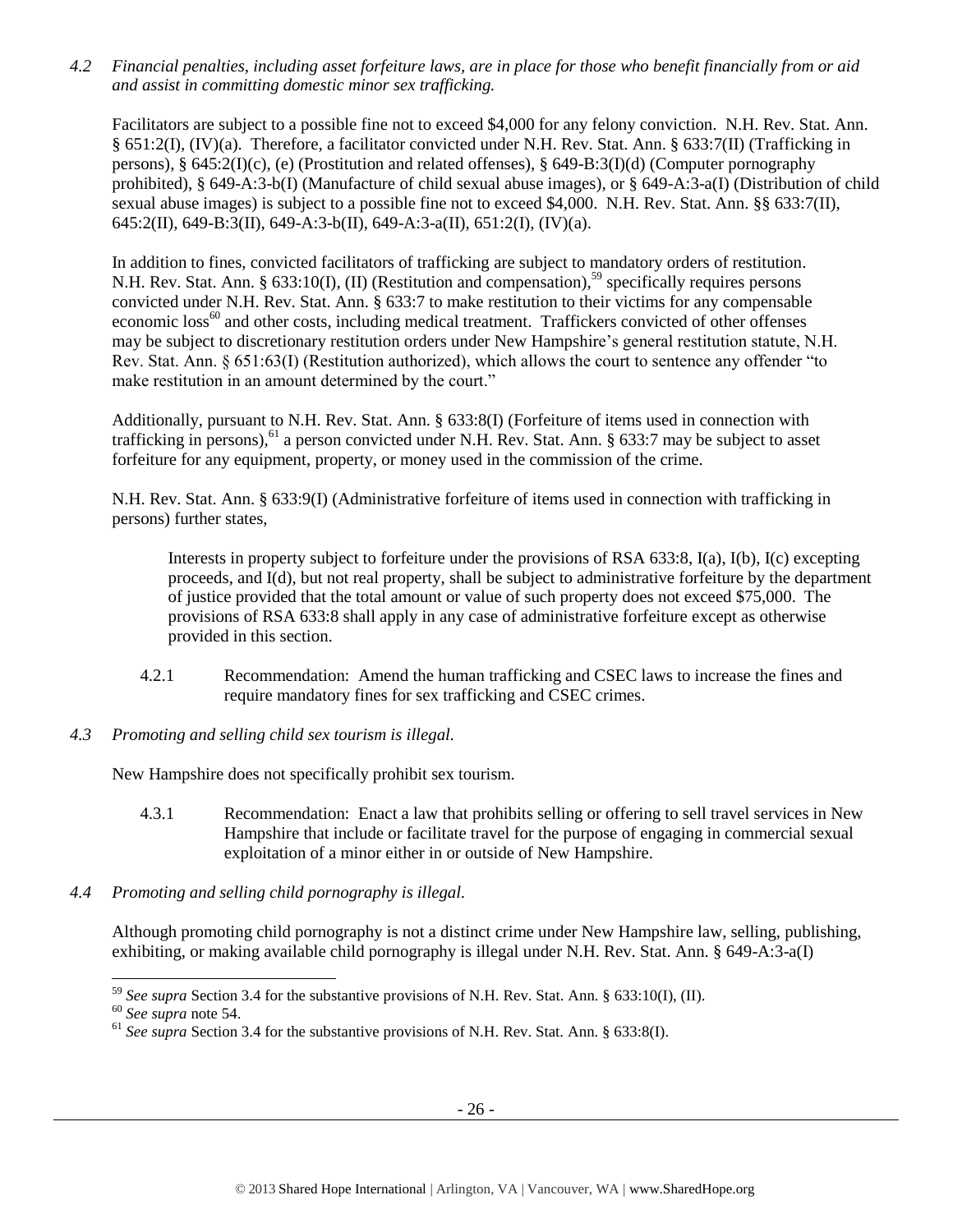(Distribution of child sexual abuse images). $62$  A first conviction under this statute is punishable by imprisonment for 10–20 years, a fine not to exceed \$4,000, or both, but a first conviction under N.H. Rev. Stat. Ann. § 649-A:3-a(I)(b) by an offender with "less than 3 images or visual representations," is punishable as a Class B felony by imprisonment up to 7 years, a fine not to exceed \$4,000, or both. N.H. Rev. Stat. Ann. §§ 649-A:3-a(II), 651:2(I), (II)(b), (IV)(a). All subsequent convictions are punishable by imprisonment for 15– 30 years, a fine not to exceed \$4,000, or both. N.H. Rev. Stat. Ann. §§ 649-A:3-a(II)(a), 651:2(I), (IV)(a). Additionally, certain penalty enhancements may be available under N.H. Rev. Stat. Ann.  $\S 651:6(D(q)(1))$ (Extended term of imprisonment).<sup>63</sup>

Additionally, N.H. Rev. Stat. Ann. § 649-A:3(I)(b) (Possession of child sexual abuse images) makes it illegal for a person to knowingly "[b]ring or cause to be brought into this state any visual representation of a child engaging in sexually explicit conduct."<sup>64</sup> A first conviction under this statute is punishable as a Class A felony by imprisonment up to 15 years, a fine not to exceed \$4,000, or both, while subsequent convictions are punishable by imprisonment for 10–20 years, a fine not to exceed \$4,000, or both. N.H. Rev. Stat. Ann. §§ 649- A:3(II),  $651:2(I), (II)(a), (IV)(a)$ .

 $\overline{a}$ 

<sup>62</sup> *See supra* Section 3.2 for the provisions of N.H. Rev. Stat. Ann. § 649-A:3(I).

<sup>&</sup>lt;sup>63</sup> See supra note [6](#page-2-1) for the substantive provisions of N.H. Rev. Stat. Ann. § 651:6(I)(q)(1) as well as other possible penalty enhancements.

<sup>&</sup>lt;sup>64</sup> See supra note [3](#page-1-0) for the definition of "sexually explicit conduct."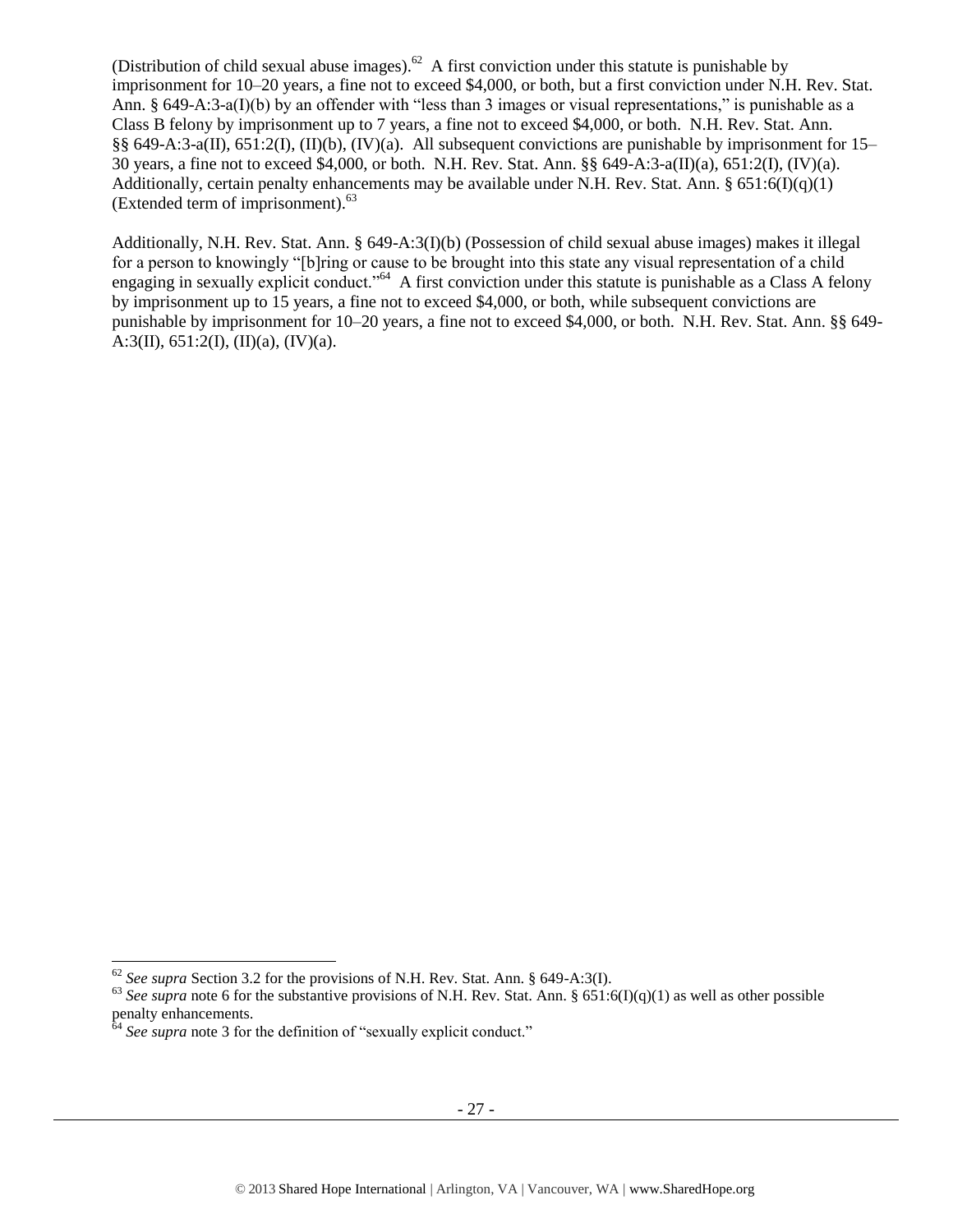#### **FRAMEWORK ISSUE 5: PROTECTIVE PROVISIONS FOR THE CHILD VICTIMS**

#### *Legal Components:*

- *5.1 Statutorily-mandated victim services define "victim" to specifically include victims of domestic minor sex trafficking or commercial sexual exploitation of children (CSEC) to ensure prompt identification and access to victims' rights and services.*
- *5.2 The state sex trafficking statute expressly prohibits a defendant from raising consent of the minor to the commercial sex acts as a defense.*
- *5.3 Prostitution laws apply only to adults, making minors under 18 specifically immune from this offense.*
- *5.4 Child victims of sex trafficking or commercial sexual exploitation are provided with a child protection response, including specialized shelter and services, and are not detained in juvenile detention facilities.*
- *5.5 Commercial sexual exploitation is identified as a type of abuse and neglect within child protection statutes.*
- *5.6 The definition of "caregiver" (or similar term) in the child welfare statutes is broad enough to include a trafficker who has custody or control of a child in order to bring a trafficked child into protection of child protective services.*
- *5.7 Crime victims' compensation is specifically available to a child victim of sex trafficking or commercial sexual exploitation of children (CSEC) without regard to ineligibility factors.*
- *5.8 Victim-friendly procedures and protections are provided in the trial process for minors under 18.*
- *5.9 Expungement or sealing of juvenile delinquency records resulting from arrests or adjudications for prostitution-related offenses committed as a result of, or in the course of, the commercial sexual exploitation of a minor is available within a reasonable time after turning 18.*
- *5.10 Victim restitution and civil remedies for victims of domestic minor sex trafficking or commercial sexual exploitation of children (CSEC) are authorized by law.*
- *5.11 Statutes of limitations for civil and criminal actions for child sex trafficking or commercial sexual exploitation of children (CSEC) offenses are eliminated or lengthened sufficiently to allow prosecutors and victims a realistic opportunity to pursue criminal action and legal remedies.*

*\_\_\_\_\_\_\_\_\_\_\_\_\_\_\_\_\_\_\_\_\_\_\_\_\_\_\_\_\_\_\_\_\_\_\_\_\_\_\_\_\_\_\_\_\_\_\_\_\_\_\_\_\_\_\_\_\_\_\_\_\_\_\_\_\_\_\_\_\_\_\_\_\_\_\_\_\_\_\_\_\_\_\_\_\_\_\_\_\_\_\_\_\_*

## *Legal Analysis:*

*5.1 Statutorily-mandated victim services define "victim" to specifically include victims of domestic minor sex trafficking or commercial sexual exploitation of children (CSEC) to ensure prompt identification and access to victims' rights and services.* 

A commercially sexually exploited child is not specifically defined as a victim. For purposes of receiving restitution, N.H. Rev. Stat. Ann. § 651:62(VI) (Definitions) defines "victim" as a "person or claimant who suffers economic loss<sup>65</sup> as a result of an offender's criminal conduct or the good faith effort of any person attempting to prevent or preventing the criminal conduct." As used in New Hampshire's laws relating to victims' assistance, N.H. Rev. Stat. Ann. § 21-M:8-b(I)(a) (Office of victim/witness assistance) defines a "victim" as

a person who suffers direct or threatened physical, emotional or psychological harm as the result of the commission or the attempted commission of a crime. "Victim" also includes the immediate family of any victim who is a minor or who is incompetent, or the immediate family of a homicide victim, or the surviving partner in a civil union.

N.H. Rev. Stat. Ann. § 21-M:8-k (I)(a) (Rights of crime victims) defines a "victim" as

<sup>65</sup> *See supra* note [54.](#page-20-0)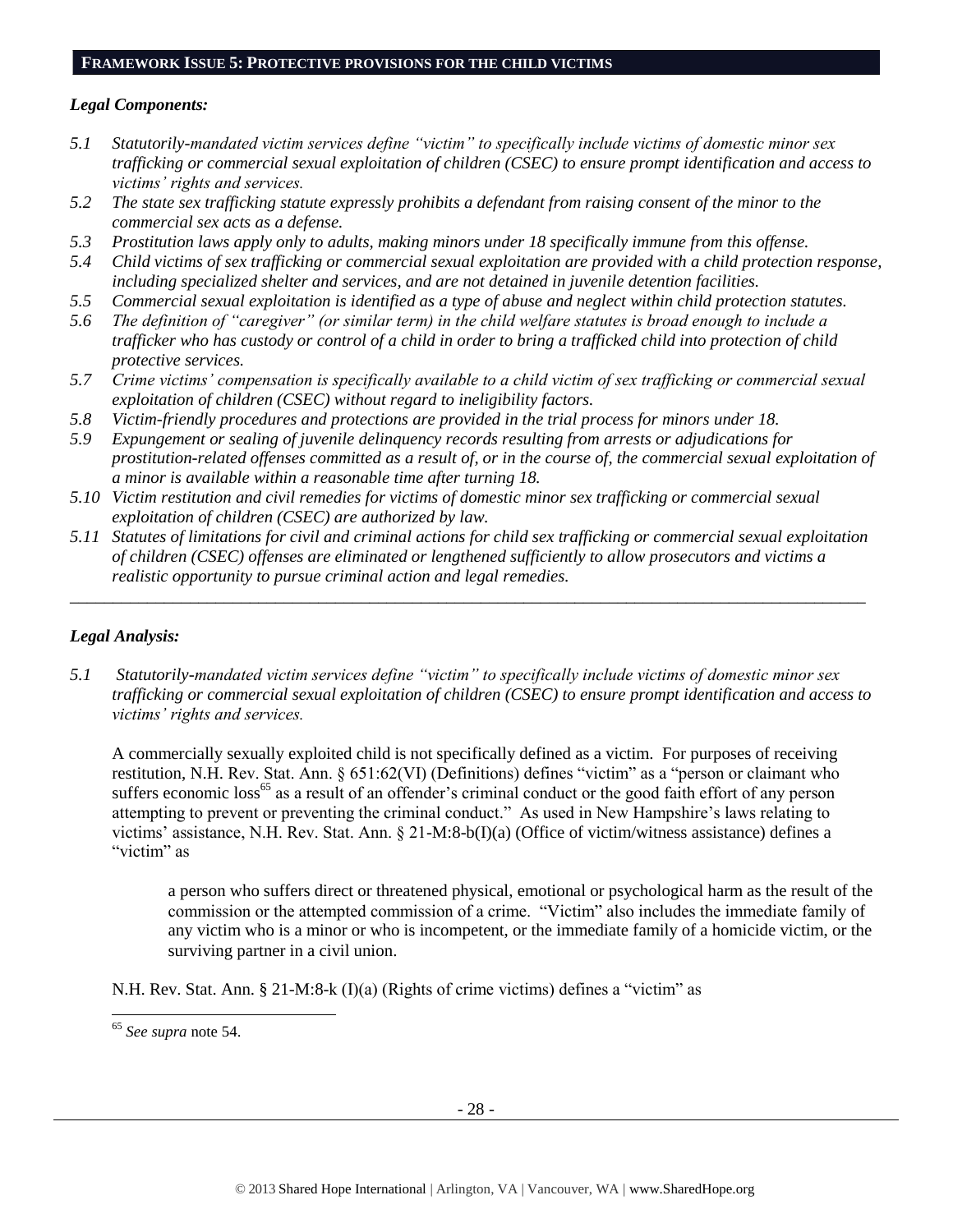a person who suffers direct or threatened physical, emotional, psychological or financial harm as a result of the commission or the attempted commission of a crime.<sup>66</sup> "Victim" also includes the immediate family of any victim who is a minor or who is incompetent, or the immediate family of a homicide victim, or the surviving partner in a civil union.

- 5.1.1 Recommendation: Amend the definition of "victim" in N.H. Rev. Stat. Ann. §§ 651:62(VI),  $21-M:8-b(1)(a)$ , and  $21-M:8-k(1)(a)$  to expressly include conduct that violates N.H. Rev. Stat. Ann. § 633:7 (Trafficking in persons), N.H. Rev. Stat. Ann. § 645:2(I) (Prostitution and related offenses) when the person patronized is a minor under 18, and N.H. Rev. Stat. Ann. § 649- B:3(I) (Computer pornography prohibited).
- *5.2 The state sex trafficking statute expressly prohibits a defendant from raising consent of the minor to the commercial sex acts as a defense.*

N.H. Rev. Stat. Ann. § 633:7 (Trafficking in persons) and New Hampshire's CSEC laws do not expressly prohibit the use of a defense based on the consent of a minor to a commercial sex act.

- 5.2.1 Recommendation: Amend N.H. Rev. Stat. Ann. § 633:7 (Trafficking in persons) and New Hampshire's CSEC laws to expressly prohibit the use of a defense based on a minor's consent to a commercial sex act.
- *5.3 Prostitution laws apply only to adults, making minors under 18 specifically immune from this offense.*

N.H. Rev. Stat. Ann. § 645:2(I)(a) (Prostitution and related offenses) is age-neutral and makes it a crime if any person "[s]olicits, agrees to perform, or engages in sexual contact . . . or sexual penetration . . . in return for consideration." Pursuant to N.H. Rev. Stat. Ann. § 645:2(IV), however, "[i]t shall be an affirmative defense to a charge under subparagraph I(a) that the defendant engaged in the conduct because he or she was the victim of trafficking in persons, as defined in RSA 633:7." However, because a conviction under N.H. Rev. Stat. Ann. § 633:7 requires compulsion, some commercially sexually exploited children may not qualify as "a victim of trafficking in persons," and, therefore, will not be able to assert this affirmative defense.<sup>67</sup>

- 5.3.1 Recommendation: Amend N.H. Rev. Stat. Ann. § 645:2 (Prostitution and related offenses) to make the law inapplicable to minors under the age of 18.
- *5.4 Child victims of sex trafficking or commercial sexual exploitation are provided with a child protection response, including specialized shelter and services, and are not detained in juvenile detention facilities.*

## **Child Identified as Abused/Neglected**

l

Pursuant to N.H. Rev. Stat. Ann. § 169-C:3(II)(a)<sup>68</sup>, a sexually exploited child is likely to be identified as abused or neglected. New Hampshire does not specifically use the term "caregiver" in its child welfare statutes, and if a child is identified as abused or neglected under N.H. Rev. Stat. Ann. § 169-C:3(II)(a), the definition of

<sup>&</sup>lt;sup>66</sup> N.H. Rev. Stat. Ann. § 21-M:8-k(I)(b) defines "crime" as "a violation of a penal law of this state for which the offender, upon conviction, may be punished by imprisonment for more than one year or an offense expressly designated by law to be a felony."

<sup>&</sup>lt;sup>67</sup> See supra Section 1.1 for discussion of N.H. Rev. Stat. Ann. § 633:7 (Trafficking in persons).

<sup>&</sup>lt;sup>68</sup> See *infra* section 5.5 for a full analysis of the definition of "abuse" as it relates to identification of sexually exploited children.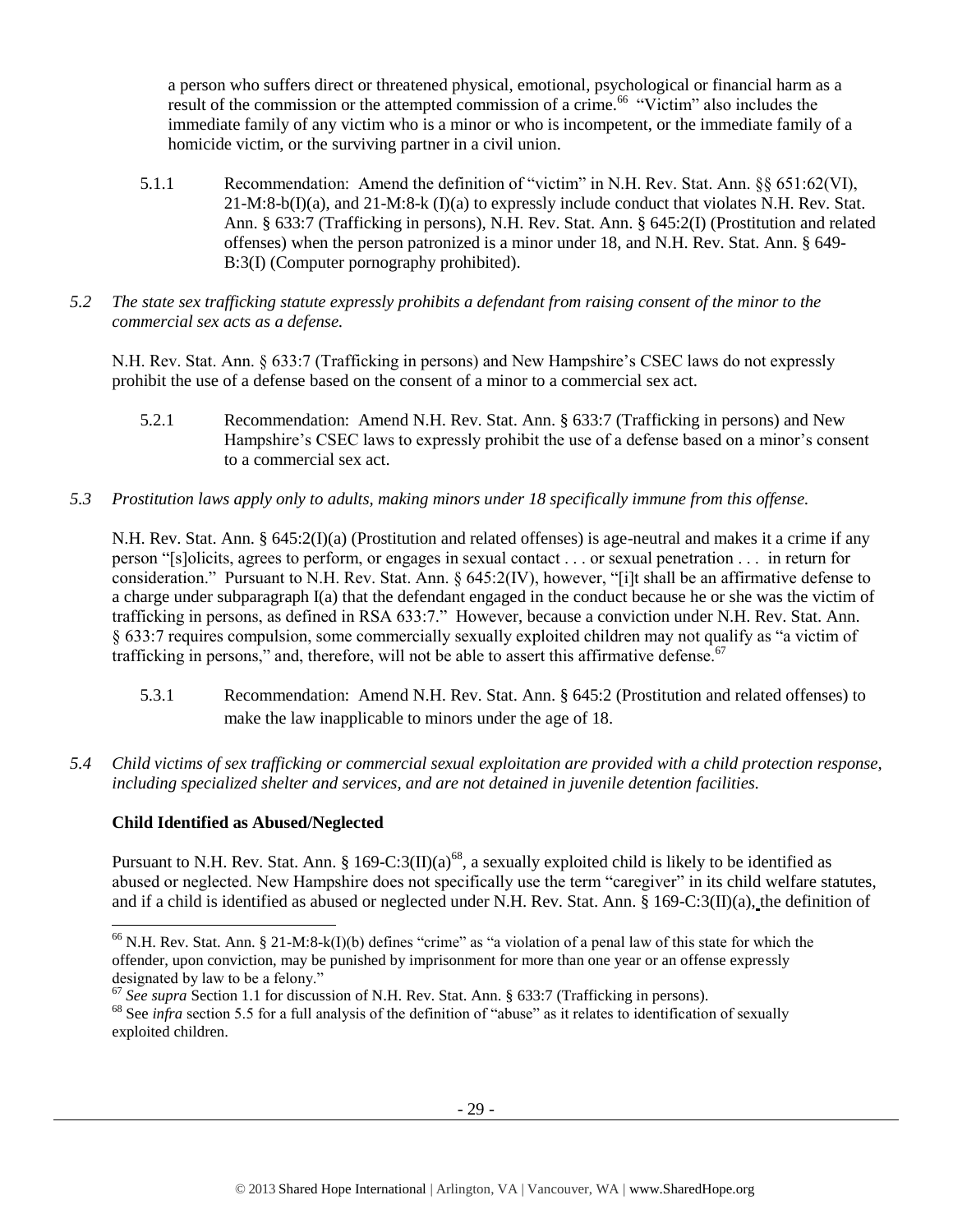the person responsible for the child under N.H. Rev. Stat. Ann.  $\S 169-C:3(XXII))^6$  is not sufficiently broad to involve Child Protective Services in investigations where the child is in the custody or control of a non-family trafficker.

N.H. Rev. Stat. Ann. § 169-C:29 (Persons required to report) directs certain medical professionals, school personnel, law enforcement, members of the clergy, or "any other person having reason to suspect that a child<sup>70</sup> has been abused<sup>71</sup> or neglected" to report their suspicions to the Department of Health and Human Services ("Department") in accordance with N.H. Rev. Stat. Ann. § 169-C:30 (Nature and content of report), which states,

An oral report shall be made immediately by telephone or otherwise, and followed within 48 hours by a report in writing, if so requested, to the department. Such report shall, if known, contain the name and address of the child suspected of being neglected or abused and the person responsible for the child's welfare, the specific information indicating neglect or the nature and extent of the child's injuries (including any evidence of previous injuries), the identity of the person or persons suspected of being responsible for such neglect or abuse, and any other information that might be helpful in establishing neglect or abuse or that may be required by the department.

N.H. Rev. Stat. Ann. § 169-C:38 (Report to law enforcement authority) further states,

I. The department shall immediately by telephone or in person refer all cases in which there is reason to believe that any person under the age of 18 years has been: (a) sexually molested; (b) sexually exploited;<sup>72</sup> (c) intentionally physically injured so as to cause serious bodily injury; ... or (e) a victim of a crime, to the local law enforcement agency in the community in which the acts of abuse are believed to have occurred. . . .

. . . .

 $\overline{a}$ 

IV. Law enforcement personnel or department employees who are trained caseworkers shall have the right to enter any public place, including but not limited to schools and child care agencies, for the purpose of conducting an interview with a child, with or without the consent or notification of the parent or parents of such child, if there is reason to believe that the child has been:

- (a) Sexually molested.
- (b) Sexually exploited.
- (c) Intentionally physically injured so as to cause serious bodily injury.
- (d) Physically injured by other than accidental means so as to cause serious bodily injury.

"Sexual abuse" means the following activities under circumstances which indicate that the child's health or welfare is harmed or threatened with harm: the employment, use, persuasion, inducement, enticement, or coercion of any child to engage in, or having a child assist any other person to engage in, any sexually explicit conduct or any simulation of such conduct for the purpose of producing any visual depiction of such conduct; or the rape, molestation, prostitution, or other form of sexual exploitation of children, or incest with children. With respect to the definition of sexual abuse, the term "child" or "children" means any individual who is under the age of 18 years.

<sup>&</sup>lt;sup>69</sup> See *infra* section 5.6 for a full analysis of the definition of "caregiver."

<sup>70</sup> Pursuant to N.H. Rev. Stat. Ann. § 169-C:3(V), "'Child' means any person who has not reached his eighteenth birthday."

<sup>&</sup>lt;sup>71</sup> Pursuant to N.H. Rev. Stat. Ann. § 169-C:3(II)(a)–(c), "abused child" is defined as including any child who has been "[s]exually abused," "[i]ntentionally physically injured," or "[p]sychologically injured so that said child exhibits symptoms of emotional problems generally recognized to result from consistent mistreatment or neglect." <sup>72</sup> "Sexually exploited" is not defined under N.H. Rev. Stat. Ann. § 169-C:3 (Definitions), however pursuant to § 169- C:3(XXVII-a), "sexual abuse" is defined to include commercial sexual exploitation,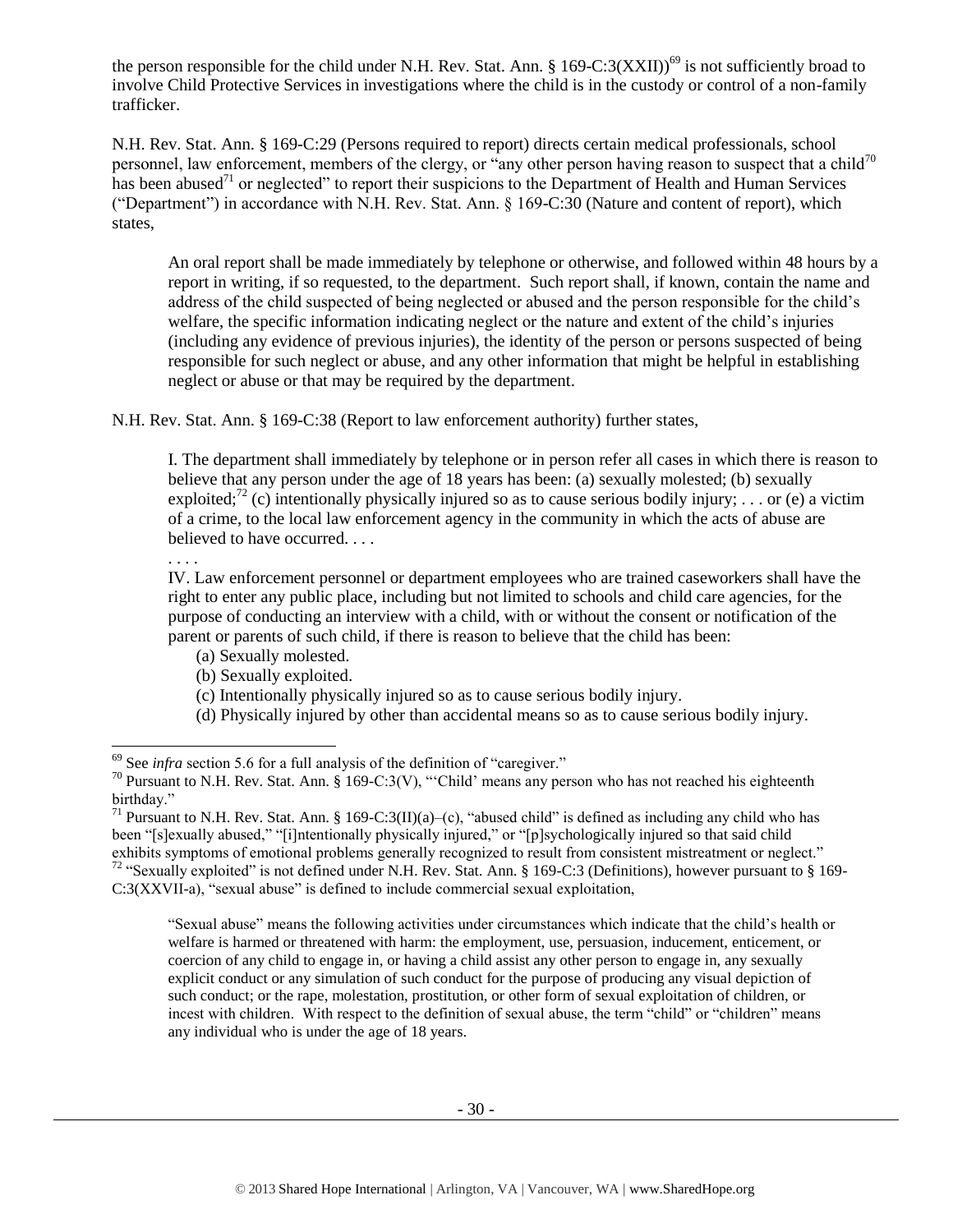(e) A victim of a crime. (f) Abandoned. (g) Neglected.

. . . .

- *I. Initial Custody*
	- a. Authority for Initial Custody

Pursuant to N.H. Rev. Stat. Ann. § 169-C:6(II), (IV):

V. If a child is found by a child protection services worker of the department to be in imminent danger in such circumstances or surroundings and where immediate removal appears necessary to protect the child from such imminent danger, the department's child protection services worker shall contact a judge or clerk immediately for an order to remove the child. . . .

VI. The court having jurisdiction over a child who appears to be abused or neglected, and in imminent danger may issue ex parte orders pursuant to RSA 169-C:6-a, permitting the child or the alleged perpetrator to be removed from the home at the request of the department or a law enforcement officer.

Law enforcement may assume "protective custody [of a child]…" under N.H. Rev. Stat. Ann. § 169-C:6(I) (Protective custody), "…without the consent of the parents or other person legally responsible for the child's care if the child is in such circumstances or surroundings as would present an imminent danger to the child's health or life unless immediate action is taken and there is not enough time to petition for a court order."

## b. Placement

N.H. Rev. Stat. Ann. § 169-C:6(II), states that if a police or juvenile probation and parole officer removes a child under N.H. Rev. Stat. Ann. § 169-C:6(I), the officer:

> (a) Shall inform the court forthwith whereupon continued protective custody pending a hearing may be ordered by the court;

(b) May take the child to a child protection services worker of the department; or

(c) May place the child in a foster home; if a child is placed directly in a foster home, the department shall be notified of the incident and where the child is placed within 24 hours, unless there is a physician involved and treating the child and the child is or will be taken to and admitted to a hospital; and

(d) Shall, when the child is removed from an individual other than a parent or a person legally responsible for the child, make every reasonable effort to inform both parents or other persons legally responsible for the child's care where the child has been taken.

## *II. Process Following Initial Custody of Abused/Neglected Child*

In accordance with N.H. Rev. Stat. Ann. § 169-C:6(II), if a police or juvenile probation and parole officer assumes protective custody of a child, the officer must inform the court.<sup>73</sup>

Pursuant to N.H. Rev. Stat. Ann. § 169-C:6(IV),

l <sup>73</sup> *See supra* Section 5.4 *I*. b.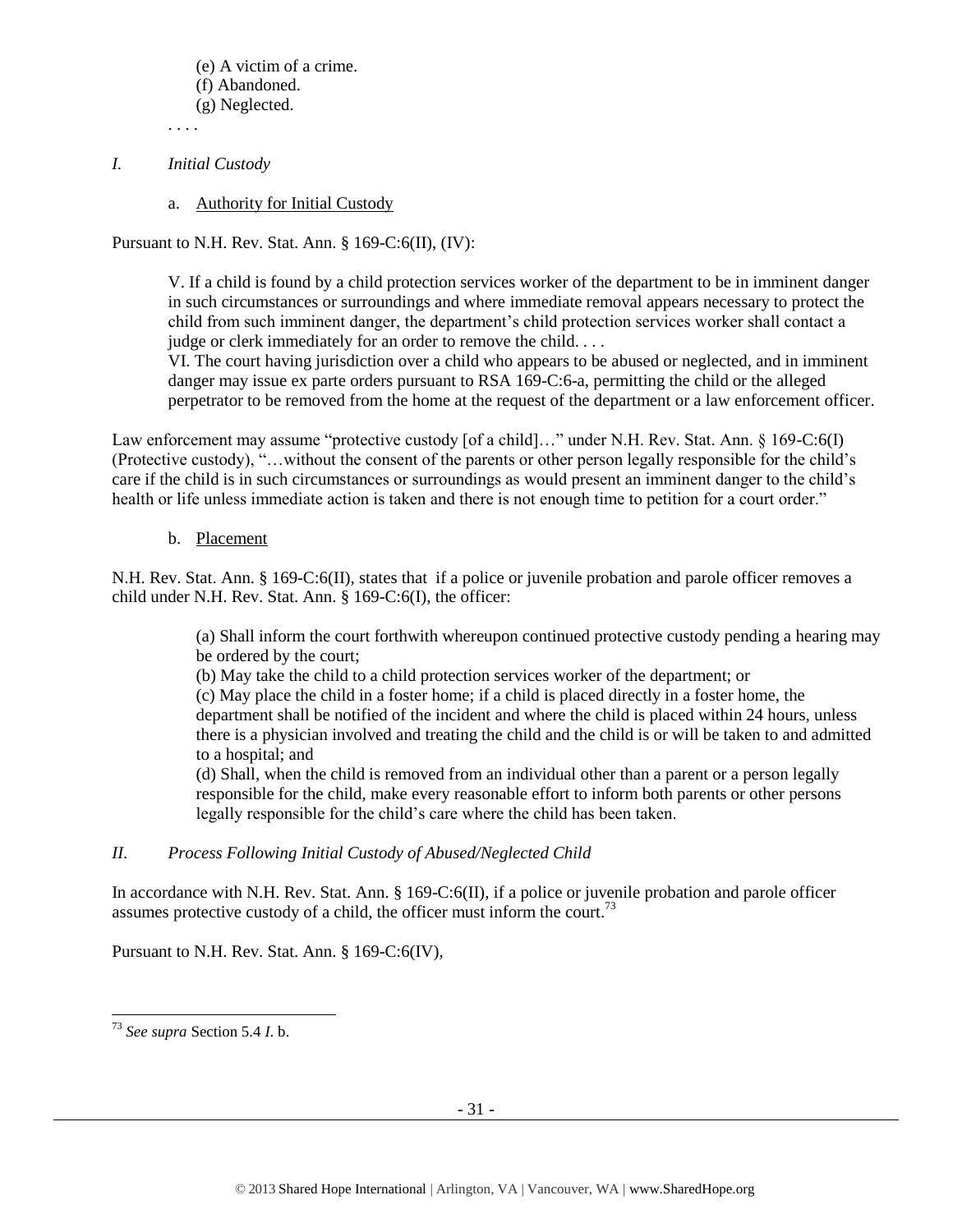IV. The court shall hold a hearing on the matter within 24 hours of taking the child into protective custody, Sundays and holidays excluded. Notice shall be given to both parents and all parties designated by the petitioner or the court.

## *III. Placement Process Pending Adjudication/Investigation*

After a petition has been filed pursuant to N.H. Rev. Stat. Ann. § 169-C:7 (Petition), alleging a child to be abused or neglected, the court will hold a preliminary hearing to determine "if reasonable cause exists to believe that the child is abused or neglected." N.H. Rev. Stat. Ann. § 169-C:15(I). Pursuant to N.H. Rev. Stat. Ann. §§ 169-C:15(III)(c), 169-C:16(I), if the court finds reasonable cause for abuse or neglect at the preliminary hearing, it may, among other things:

- (1) Allow the child to remain with the child's parents.
- (2) Transfer legal or protective supervision to a child placing agency.
- (3) Impose a number of protective orders.

N.H. Rev. Stat. Ann. § 169-C:16(II) (Preliminary disposition) prohibits a neglected or abused child from being "placed in an institution established for the care and rehabilitation of delinquent children, the youth development center or any institution where an adult is confined." Additionally, N.H. Rev. Stat. Ann. § 169- C:6(VII) prohibits a child taken into custody under N.H. Rev. Stat. Ann. § 169-C:6 from being securely detained.

## *IV. Adjudication*

An adjudicatory hearing must be held within 60 days from the date the petition was filed, unless the child is in an out-of-home placement, in which case the adjudicatory earing must be held within 30 days from the date the petition was filed, unless extraordinary circumstances exist to extend the time limit. N.H. Rev. Stat. Ann. § 169-C:15 (Preliminary Hearing).

The petitioner has the burden to prove the allegations in support of the petition by a preponderance of the evidence. N.H. Rev. Stat. Ann. § 169-C:13 (Burden of Proof).

## *V. Outcomes*

If the court adjudicates the child to be an abused or neglect child, pursuant to N.H. Rev. Stat. Ann. § 169-C:19 (Dispositional hearing), the court may, among other things:

- (1) Order the child to remain with a parent or guardian subject to a list of conditions.
- (2) Issue an order of protection that sets out conditions of behavior for a parent or guardian.
- (3) Transfer legal custody to a relative or child placing agency.

## **Child Identified as Child In Need of Services**

It is possible that a commercially sexually exploited child may not be routed through child protective services as abused/neglected, and may instead be treated as a Child in Need of Services.

- *I. Initial Custody*
	- a. Authority for Initial Custody

N.H. Rev. Stat. Ann. § 169-D:8 II (Temporary custody) authorizes law enforcement to take a child into temporary custody if "there are reasonable grounds to believe that a child has run away from his parents,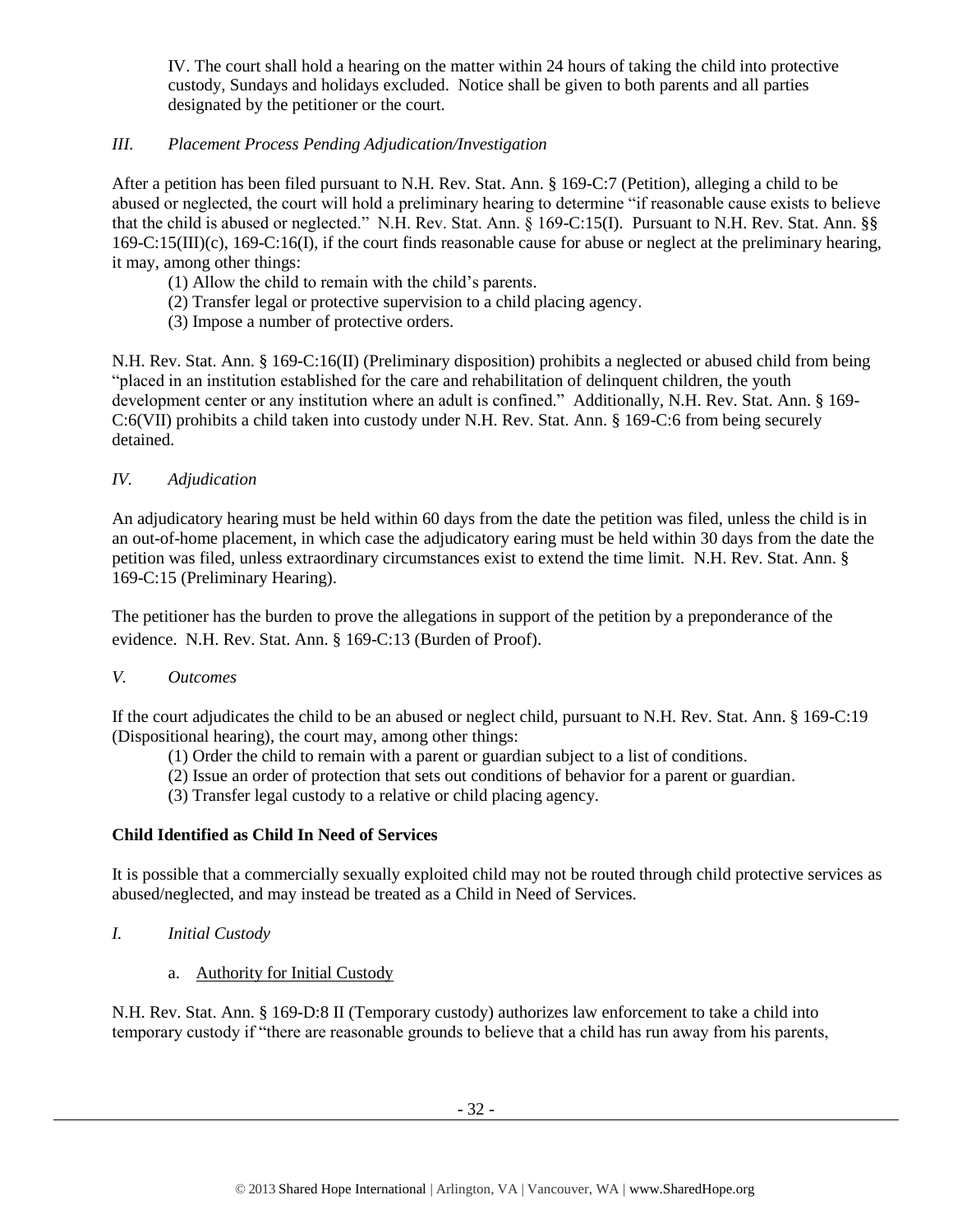guardian, or other custodian; or the circumstances are such as to endanger the child's health or welfare unless immediate action is taken."

## b. Placement

A child taken into custody as a child in need of services must be released to his or her parent, guardian, or custodian. If the parent, guardian, or custodian is not available, the court must be notified, and determine when and where to release the child. N.H. Rev. Stat. Ann. § 169-D:10 I (Release Prior to Initial Appearance).

## Pursuant to N.H. Rev. Stat. Ann. § 169-D:10 III,

Where there are reasonable grounds to believe that the child is a runaway under RSA 169-D:2, II(b) or that the child is a child in need of services under RSA 169-D:2, II(d) and there is no shelter care/detention bed available, nor an appropriate parent, guardian, or custodian as defined in paragraph II of this section available, the court or the officer taking the child into temporary custody shall notify the department. If the child cannot be referred to an alternative to secure detention, the court shall make an order authorizing the department to place the child. The department shall then promptly arrange for placement of the child.

Rather than being placed in secure detention, a child taken into custody may be released to an alternative program pursuant to N.H. Rev. Stat. Ann. § 169-D:9-a (Use of alternative to secure detention), pending the arrival of their parent or guardian. N.H. Rev. Stat. Ann. §169-B:2(II) (Definitions) defines "alternative to secure detention" as

any local program, approved by the court, police, probation, or the department of health and human services, which offers a less restrictive alternative to secure detention for minors. Such programs include, but are not limited to, youth attender, crisis home placement, group homes which have entered into agreements with the department of health and human services to provide such care, truant and runaway programs, and alcohol and drug detoxification programs.

No child taken into custody as a child in need of services may be released to a facility that includes construction features designed to physically restrict the movement or activities of the child. N.H. Rev. Stat. Ann. §169-D:9-b (Prohibited Manner of Detention).

## *II. Process Following Initial Custody of Child In Need of Services*

A petition alleging that a child is in need of services may be filed in the appropriate court by a child's parent, legal guardian or custodian; school official; or law enforcement officer.<sup>74</sup> Voluntary services may be provided to the child in certain circumstances pursuant to N.H. Rev. Stat. Ann. § 169-D:9 I (Pre-adjudicatory Procedure), which states:

Except in emergencies, the department, its agent, or any person or agency it designates shall determine whether voluntary service options are appropriate for the child and family. A referral for this determination may be made by any person permitted to bring a petition under RSA 169- D:5, I…

l <sup>74</sup> *See* N.H. Rev. Stat. Ann. §169-D:5 (Petition).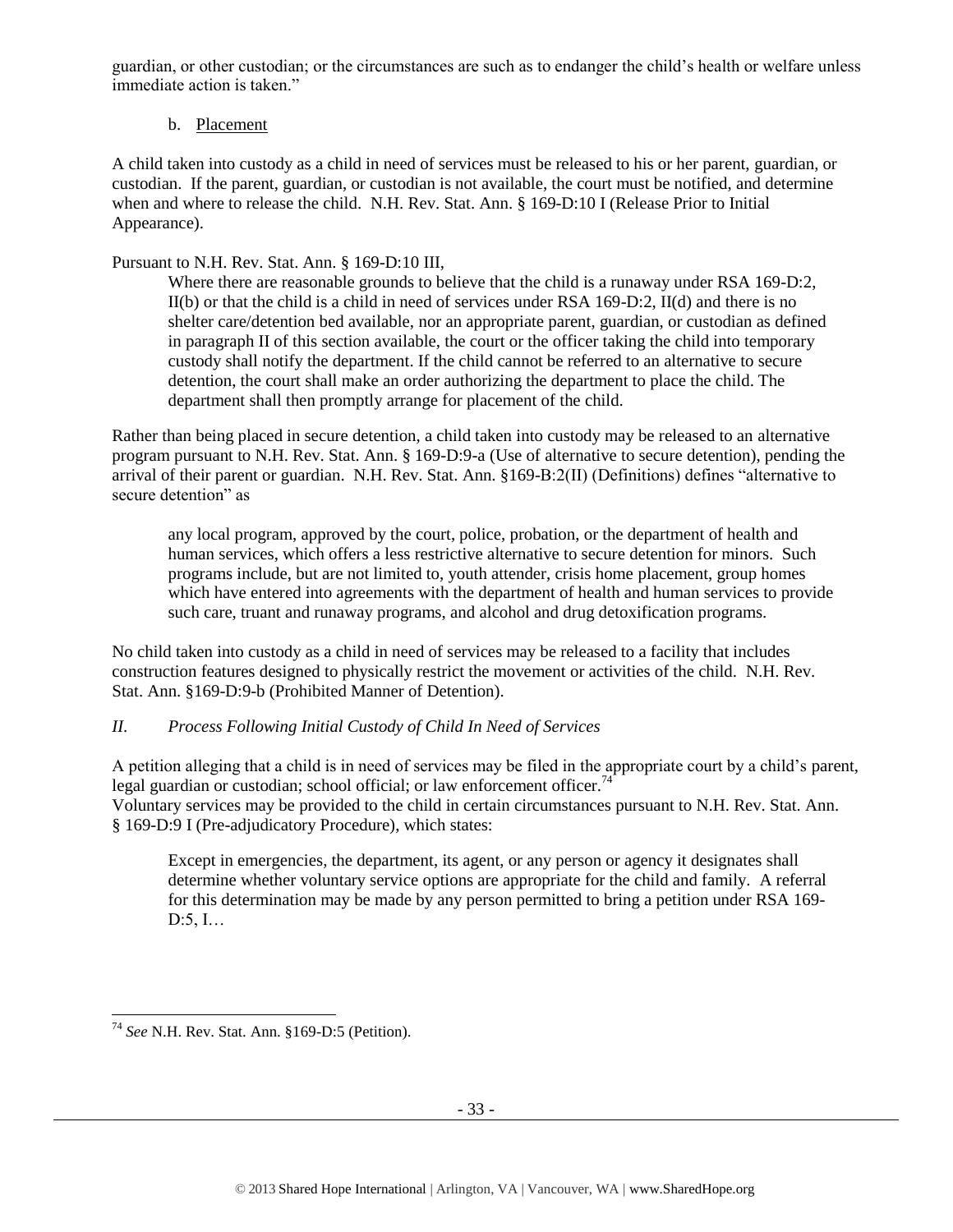## *III. Placement Process Pending Adjudication/Investigation:*

Pursuant to N.H. Rev. Stat. Ann. §169-D:11 (I) (Initial Appearance),

An initial appearance shall be held not less than 24 hours nor more than 7 days from the filing of a legally sufficient petition.

No child may be removed from their home unless "Clear and convincing evidence is presented to the court to show it is against the child's best interest to remain in the home under the circumstances presented in such petition." Pursuant to N.H. Rev. Stat. Ann. § 169-D:10 (Removal of Child From Home).

The court may issue one of several orders for release of the child pending an adjudicatory hearing, including requiring the child to be:

(a) Retained in the custody of a parent, guardian, or custodian; or

(b) Released in the supervision and care of a relative; or

(c) Released to the custody of the department of health and human services for placement in a foster home, a group home, a crisis home, or a shelter care facility<sup>75</sup>

A child who is alleged to be habitually truant, a child who repeatedly disregards the commands of his or her parents, guardian or custodian, or a child who repeatedly commits violation offenses under N.H. Rev. Stat. Ann. §169-D:2, II(c) cannot be placed out of their home. N.H. Rev. Stat. Ann. §169-D:13 I-a.

- II. *Adjudication*
	- a. Adjudicatory/Dispositional Hearing

An adjudicatory hearing must be held within 21 days of the initial appearance. N.H. Rev. Stat. Ann. §169-D:13 II (Release Pending Adjudicatory Hearing).

For a child adjudicated a child in need of services, N.H. Rev. Stat. Ann. § 169-D:17(I) (Dispositional hearing) states that the court "shall order the least restrictive and most appropriate disposition considering the facts in the case, the investigation report, and the dispositional recommendations of the parties and counsel." A final dispositional hearing must be held within thirty days of the adjudicatory hearing, unless good cause exists to extend. N.H. Rev. Stat. Ann. §169-D:14 V (Adjudicatory Hearing).

## *V. Outcomes*

l

Included among the dispositions authorized under N.H. Rev. Stat. Ann. § 169-D:17(I) are the following:

(a) Permitting the child to remain with a parent, guardian, relative or custodian, subject to such limitations and conditions as the court may prescribe . . .

. . . . (b) (1) Releasing the child in the supervision and care of a relative or suitable adult; or (2) Releasing the child to the custody of the department of health and human services for placement in a foster home, . . . a group home, a crisis home, or a shelter care facility . . . . . . . .

<sup>&</sup>lt;sup>75</sup> N.H. Rev. Stat. Ann. §169-D:13 (I) (Release Pending Adjudicatory Hearing).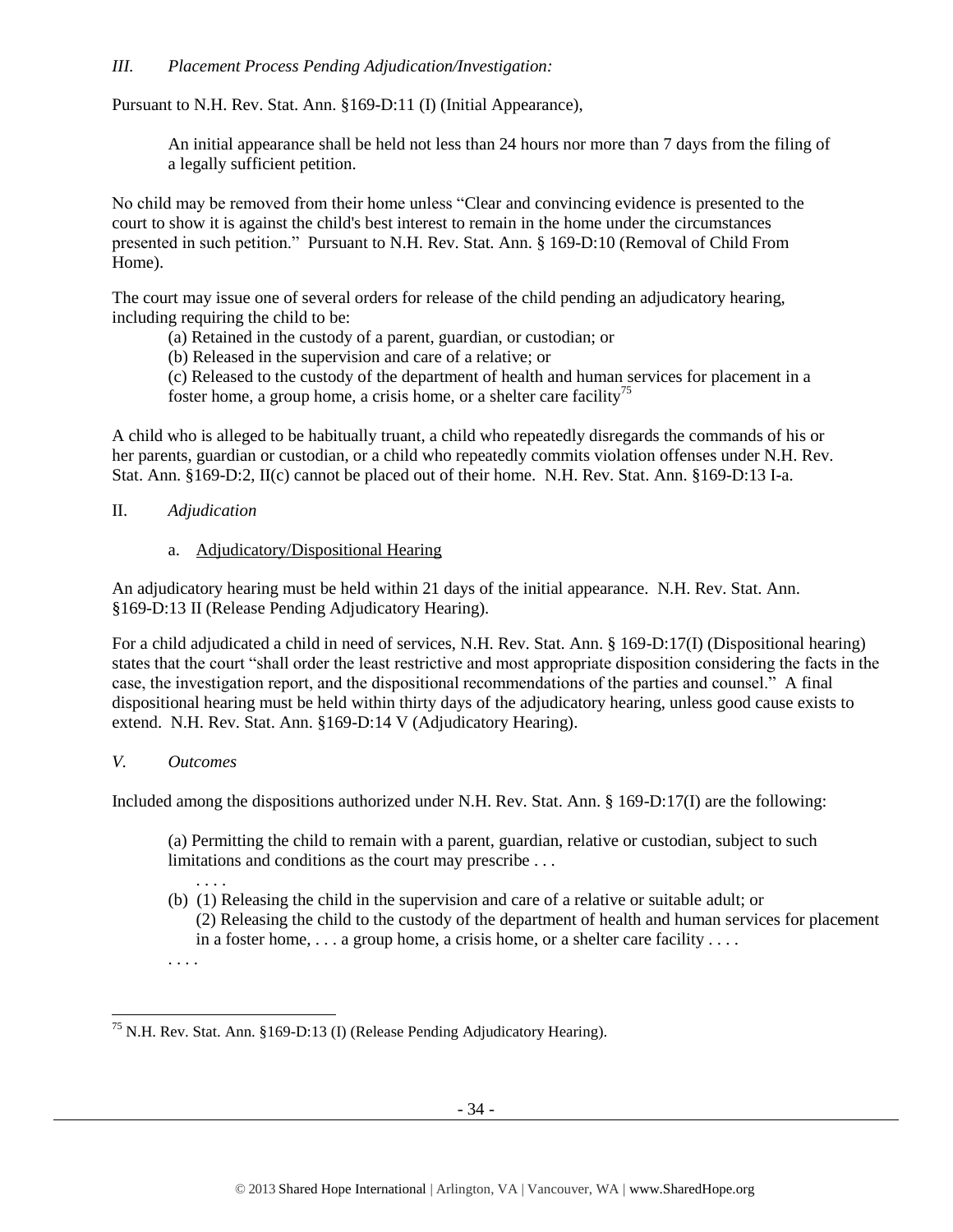(d) Ordering the minor to perform up to 50 hours of uncompensated public service subject to the approval of the elected or appointed official authorized to give approval of the city or town in which the offense occurred. . . .

(e) Requiring any child to attend structured after-school or evening programs which address some of the child's compliance issues, as well as supervise the child during the time of the day in which the child most values his or her freedom and the time which is most often used to perform unruly acts. . . .

Pursuant to N.H. Rev. Stat. Ann. § 169-D:9-b (Prohibited manner of detention), "Notwithstanding any other provisions of law, no child detained under this chapter shall be held for any period of time in a public or private facility, which includes construction fixtures designed to physically restrict the movements and activities of persons in custody, including but not limited to locked rooms and buildings, fences, or other physical structures." Additionally, N.H. Rev. Stat. Ann. § 169-D:9-c (Detention in certain facilities; CHINS and juvenile delinquents) states,

I. Facilities which are not physically restricted may receive for placement minors who have been adjudicated as children in need of services<sup>76</sup> or minors who have been adjudicated as juvenile delinquents.

II. Physically restricted facilities shall receive for commitment and detention only those minors who have been adjudicated juvenile delinquents pursuant to RSA 169-B [Delinquent children]<sup>77</sup> or who are awaiting the court's disposition regarding allegations of juvenile delinquency. Physically restricted facilities which are primarily used for psychiatric treatment or evaluation shall not be limited only to such minors.

## **Child Identified as Delinquent**

Commercially sexually exploited children may also be treated as delinquent children.

- *I. Initial Custody*
	- a. Authority for Initial Custody

Pursuant to N.H. Rev. Stat. Ann. § 169-B:9(I) (Arrest or taking minor into custody), a juvenile probation and parole officer may immediately arrest or take into custody "any minor who is found violating any law, . . . or whose circumstances are such as to endanger such minor's person or welfare, unless immediate action is taken."

b. Placement

l

After a child is taken into custody under N.H. Rev. Stat. Ann. § 169-B:9(I), N.H. Rev. Stat. Ann. § 169-B:9-a (Use of alternatives to secure detention) and N.H. Rev. Stat. Ann. § 169-B:10 (Juvenile diversion) state that the

a person who has committed an offense before reaching the age of 17 years which would be a felony or misdemeanor under the criminal code of this state if committed by an adult, and is expressly found to be in need of counseling, supervision, treatment, or rehabilitation as a consequence thereof.

 $76$  N.H. Rev. Stat. Ann. § 169-D:2(II) defines a "child in need of services" as

a child under the age of 18 with a diagnosis of severe emotional, cognitive, or other mental health issues who engages in aggressive, fire setting, or sexualized behaviors that pose a danger to the child or others and who is otherwise unable or ineligible to receive services under RSA 169-B or RSA 169-C.

 $77$  N.H. Rev. Stat. Ann. § 169-B:2(IV) defines a "delinguent" as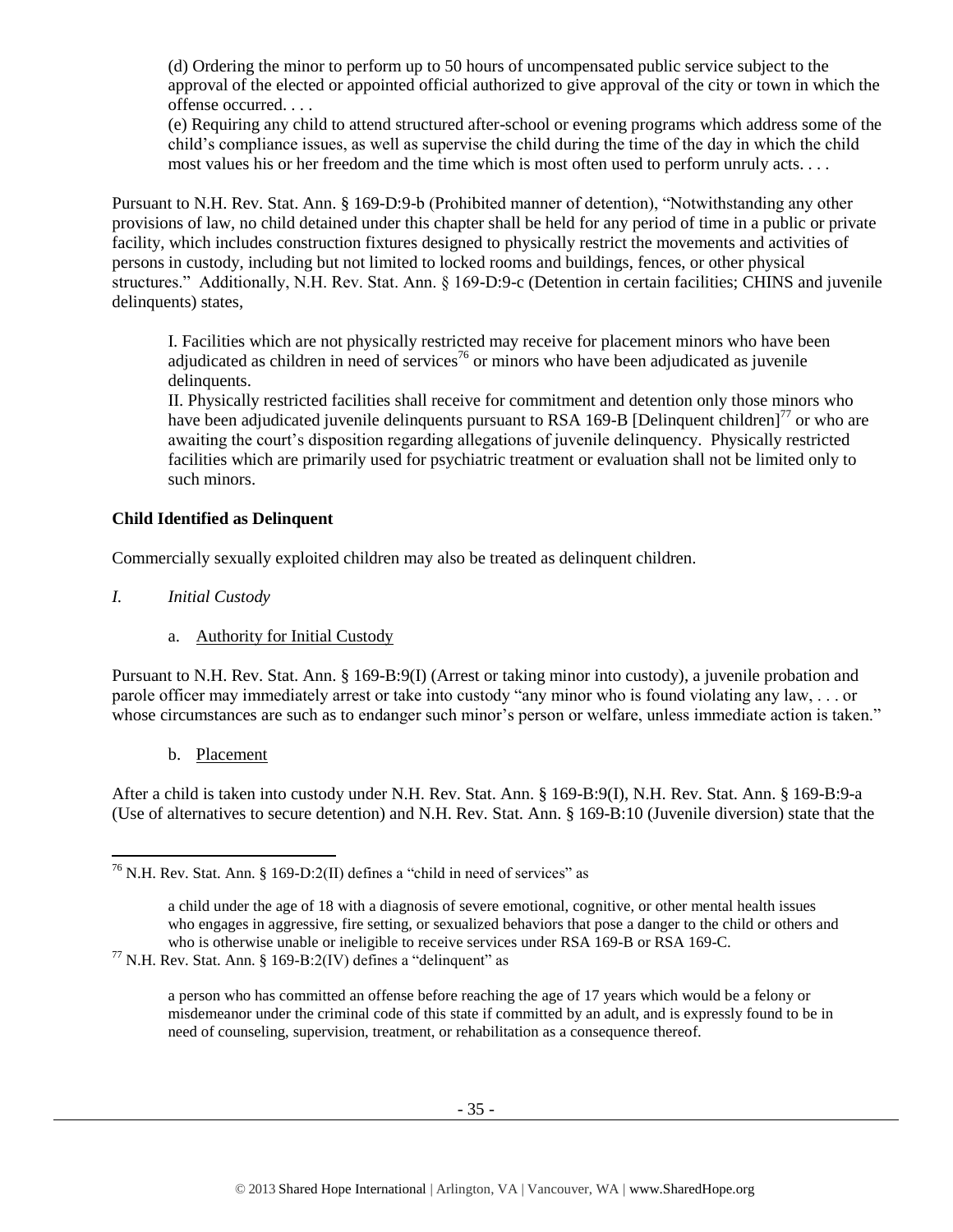child may be released to an alternative secure detention program<sup>78</sup> pending the arrival of a parent or custodian, released to the custody of his or her parent, guardian, or custodian, and, in some cases, may receive diversion.

## *II. Process Following Initial Custody of Delinquent Child*

Any person may file a petition in the appropriate court alleging delinquency of a minor. N.H. Rev. Stat. Ann. §169-B:6 (Petition).

## *III. Placement Process Pending Adjudication/Investigation:*

Pursuant to N.H. Rev. Stat. Ann. §169-D:11 (I) (Initial Appearance),

An initial appearance shall be held not less than 24 hours nor more than 7 days from the filing of a legally sufficient petition.

Pursuant to N.H. Rev. Stat. Ann. § 169-B:14(I) (Release or detention pending adjudicatory hearing), if the child does not receive diversion, the child may be placed in any of the following while awaiting an adjudicatory hearing:

(a) Retained in the custody of a parent, guardian, or custodian; or

(b) Released in the supervision and care of a relative or friend; or

(c) Released to the custody of the department of health and human services for placement in a foster home,  $\dots$  a group home, a crisis home, or a shelter care facility  $\dots$ ...

(e) Detained at a facility certified by the commissioner of the department of health and human services for detention of minors pursuant to the following:

(1) No minor charged with delinquency shall be securely detained following arraignment unless the prosecution establishes probable cause to believe that the minor committed the alleged delinquent acts and unless the prosecution demonstrates by clear and convincing evidence the need for secure detention, based upon the criteria for secure detention specified in subparagraph  $(e)(2)$ ;

(2) A minor shall not be securely detained unless secure detention is necessary:

(A) To insure the presence of the juvenile at a subsequent hearing; or

(B) To provide care and supervision for a minor who is in danger of self-inflicted harm when no parent, guardian, custodian, or other suitable person or program is available to supervise and provide such care; or

(C) To protect the personal safety or property of others from the probability of serious bodily harm or other harm.

N.H. Rev. Stat. Ann. § 169-B:15 (No detention at jail) also provides, "Following arraignment no minor shall be detained in any facility where adults charged, convicted or committed for criminal offenses are simultaneously detained."

## *IV. Adjudication*

l

## a. Adjudicatory/Dispositional Hearing

Pursuant to N.H. Rev. Stat. Ann. § 169:B-14 II (Release or Detention Pending Adjudicatory Hearing), an adjudicatory hearing must be held within 21 days of arraignment if a child is being detained, and within 30 days of arraignment if a child is not being detained.

<sup>78</sup> *See supra* Section 5.4 for the definition of "alternative to secure detention."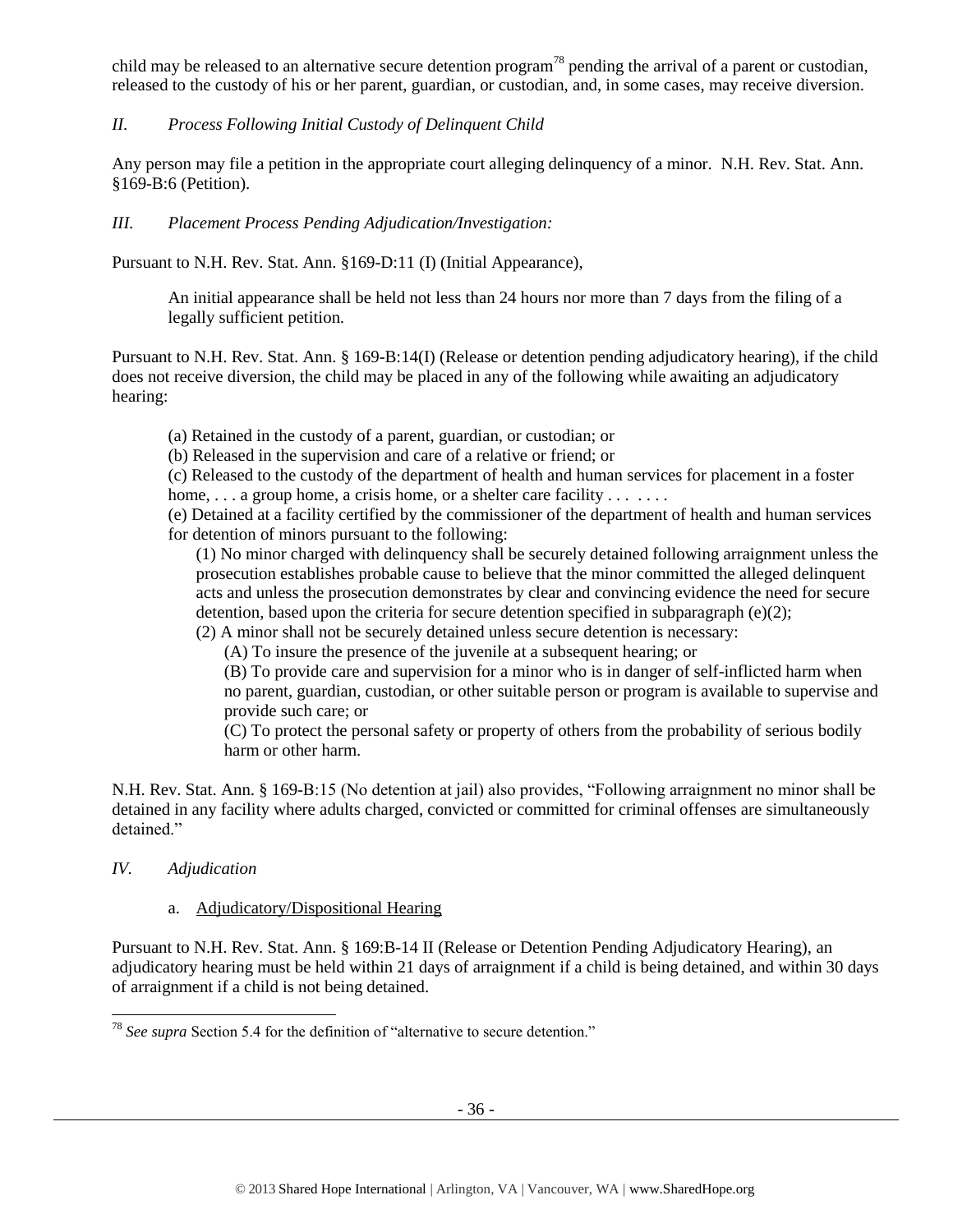## b. Diversion

New Hampshire has established a diversionary process for a child alleged to be delinquent. Pursuant to N.H. Rev. Stat. Ann. §169-B:10 (Juvenile Diversion),

I. An officer authorized under RSA 169-B:9 to take a minor into custody may dispose of the case without court referral by releasing the minor to a parent, guardian, or custodian...

I-a. Prior to filing a delinquency petition with the court, the arresting agency or prosecutor shall screen the petition for participation in diversion...

II. At any time before or at arraignment pursuant to this chapter, a minor and the minor's family may be referred to a court-approved diversion program or other intervention program or community resource. Referral may be made by the arresting or prosecuting agency or juvenile probation and parole officer, prior to filing a petition with the court or after the filing of a petition by such agency with the court's approval, or by the court on its own, or any party's motion… II-a. The administrative judge of the judicial branch family division shall have the authority to approve diversion referral procedures for use in all juvenile matters throughout the state. III. Referral to diversion or other community resource after filing is appropriate if:

(a) The facts bring the case within the jurisdiction of the court;

(b) Referral of the case is in the best interest of the public and the minor; and

(c) The minor and the parents, guardian, or other custodian give knowing, informed, and voluntary consent. IV. Referral after filing shall stay the proceedings for a period not to exceed 6 months from the date of referral, unless extended by the court for an additional period not to exceed 6 months and does not authorize the detention of the minor. V. During the period of referral, the court may require further conditions of conduct on the part of the minor and the minor's parents.

## *V. Outcomes*

A delinquent minor may receive several dispositions including being returned to the parent, custodian, or guardian, released to a relative or friend, conditionally released for no more than five years, placed in the custody of the department of health and human services, or probation. N.H. Rev. Stat. Ann. § 169-B:19(I). If the minor is at least 16, the minor may also be placed in a "county correctional facility." N.H. Rev. Stat. Ann. § 169-B:19(III).

5.4.1 Recommendation: Enact a comprehensive protection system for domestic minor sex trafficking victims ensuring that such victims receive a protective response rather than a criminal justice response.

## *5.5 Commercial sexual exploitation is identified as a type of abuse and neglect within child protection statutes.*

Commercial sexual exploitation is identified as a type of abuse and neglect within New Hampshire's Child Protection Act.<sup>79</sup> Specifically, N.H. Rev. Stat. Ann. § 169-C:3(II)(a) defines "abused child" in part as, "any child who has been . . . [s]exually abused." Pursuant to N.H. Rev. Stat. Ann. § 169-C:3(XXVII-a),

"Sexual abuse" means the following activities under circumstances which indicate that the child's health or welfare is harmed or threatened with harm: the employment, use, persuasion, inducement,

<sup>79</sup> N.H. Rev. Stat. Ann. §§ 169-C:1 to C:28.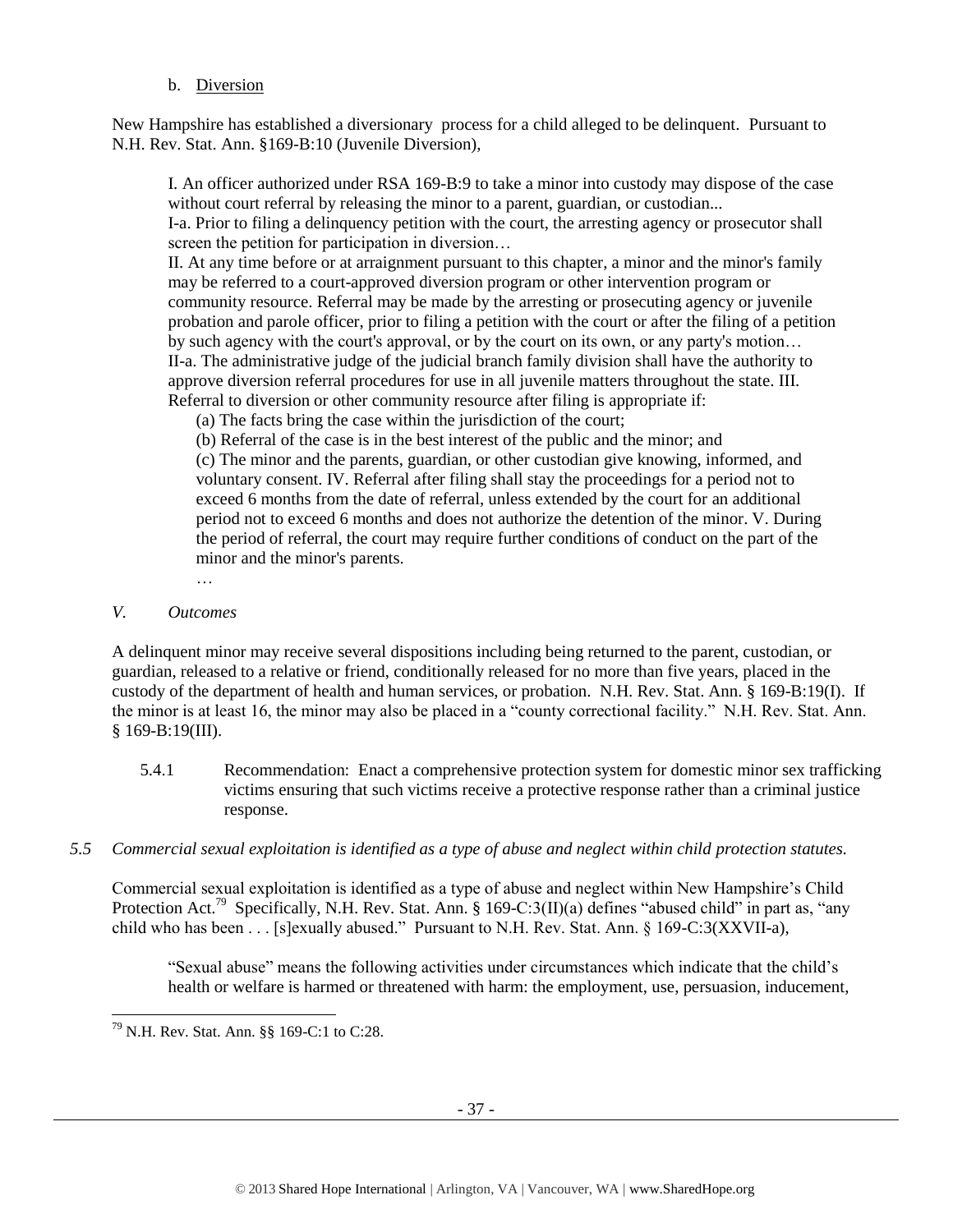enticement, or coercion of any child to engage in, or having a child assist any other person to engage in, any sexually explicit conduct or any simulation of such conduct for the purpose of producing any visual depiction of such conduct; or the rape, molestation, prostitution, or other form of sexual exploitation of children, or incest with children. With respect to the definition of sexual abuse, the term "child" or "children" means any individual who is under the age of 18 years.

- 5.5.1 Recommendation: Amend the definition of "abused child" in N.H. Rev. Stat. Ann. § 169- C:3(XXVII-a) (Definitions) to include minor victims of sex trafficking.
- *5.6 The definition of "caregiver" (or similar term) in the child welfare statutes is broad enough to include a trafficker who has custody or control of a child in order to bring a trafficked child into protection of child protective services.*

New Hampshire does not specifically use the term "caregiver" in its child welfare statutes and the definitions for the relevant terms used in N.H. Rev. Stat. Ann. § 169-C:6 (Protective custody), regarding when a child may be taken into protective custody, are likely not broad enough to include a trafficker in custody or control of a child. N.H. Rev. Stat. Ann. § 169-C:6(I) authorizes law enforcement to take a child into custody, in specified circumstances, without the consent of the child's "parents or other person legally responsible for the child's care."

The Child Protection Act's<sup>80</sup> definition for the term "person responsible for the welfare of a child," also is not likely to be broad enough to include non-family traffickers. N.H. Rev. Stat. Ann. § 169-C:3(XXII) defines "a person responsible for a child's welfare" as including the following:

[T]he child's parent, guardian or custodian, as well as the person providing out-of-home care of the child, if that person is not the parent, guardian or custodian. For purposes of this definition, "out-ofhome care" includes child day care, and any other settings in which children are given care outside of their homes.

- 5.6.1 Recommendation: Amend the definition of "person responsible for the welfare of a child" in N.H. Rev. Stat. Ann. § 169-C:3(XXII) (Definitions) to include any person having custody or control over a child.
- *5.7 Crime victims' compensation is specifically available to a child victim of sex trafficking or commercial sexual exploitation of children (CSEC) without regard to ineligibility factors.*

Commercially sexually exploited children may be eligible to receive crime victim compensation. N.H. Rev. Stat. Ann. § 21-M:8-h(I)(a) (Claimant eligibility; compensation) states,

I. (a) Victims eligible for compensation are:

(1) Any person who sustains personal injury as a result of a felony or misdemeanor;

(3) Any person who is a victim of sexual abuse and is under the age of 18 at the time the claim is filed.

Although victims of N.H. Rev. Stat. Ann. § 633:7 (Trafficking in persons) and New Hampshire's CSEC laws may qualify as eligible victims, certain other requirements for receiving compensation could present difficulties. N.H. Rev. Stat. Ann. § 21-M:8-h(II) requires a claim for compensation to be filed "within 2 years of the crime,

. . .

<sup>80</sup> N.H. Rev. Stat. Ann. §§ 169-C:1 to C:28.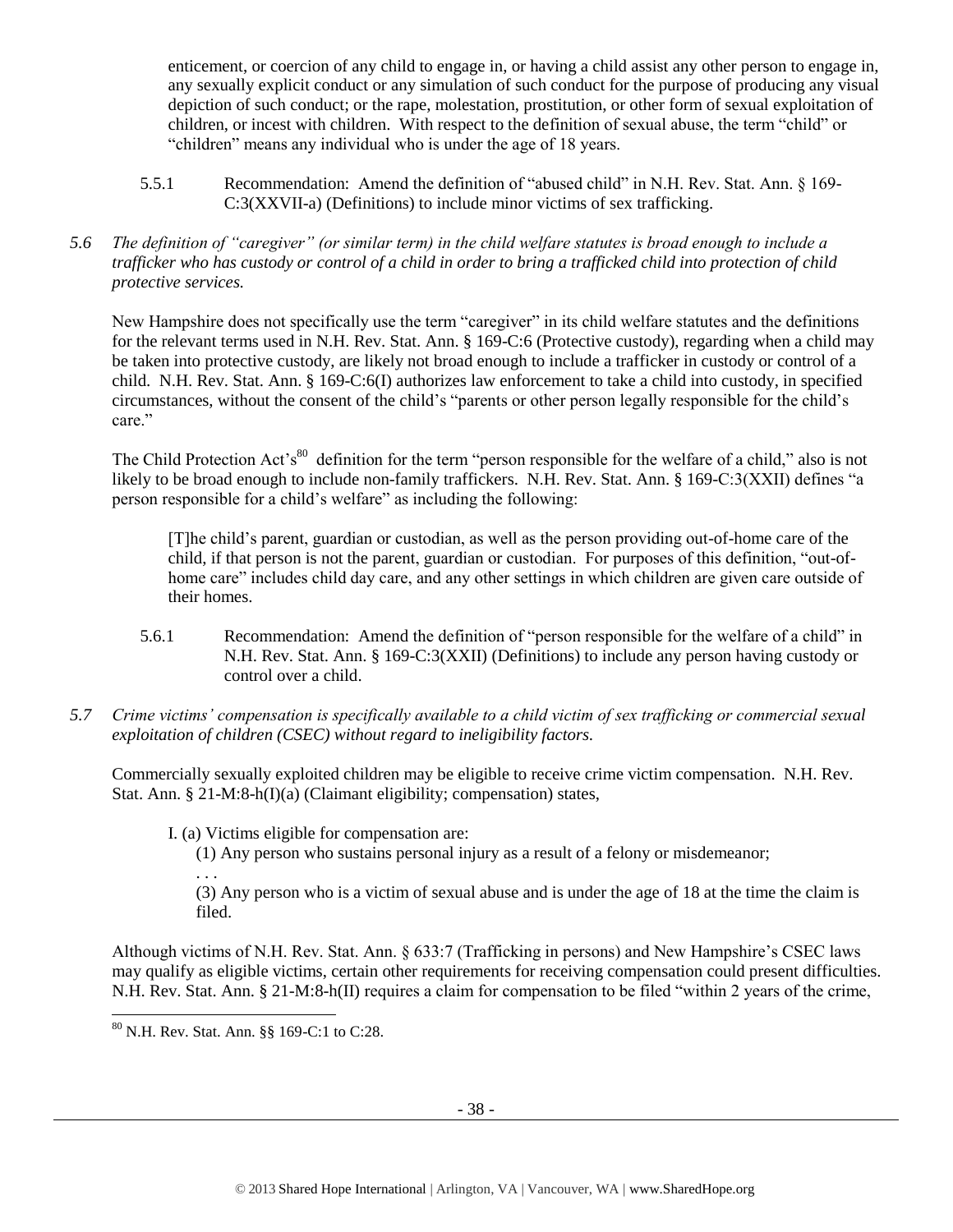unless good cause is shown," but does not explain what constitutes good cause. Additionally, under N.H. Rev. Stat. Ann. § 21-M:8-h(IV), if the Victims' Assistance Commission determines that a victim was contributorily at fault, the commission may deny or reduce a victim's award. N.H. Rev. Stat. Ann. § 21-M:8-h(V) also imposes a "\$25,000 maximum recovery per claimant per incident."

5.7.1 Recommendation: Amend N.H. Rev. Stat. Ann. § 21-M:8-h (Claimant eligibility; compensation) to create exceptions to the listed criteria for commercially sexually exploited children.

## *5.8 Victim-friendly procedures and protections are provided in the trial process for minors under 18.*

Limited victim-friendly criminal justice procedures are afforded specifically to victims of N.H. Rev. Stat. Ann. § 633:7 (Trafficking in persons). N.H. Rev. Stat. Ann. § 633:7(III) provides a "rape shield" protection specifically for victims of N.H. Rev. Stat. Ann. § 633:7, stating that "[e]vidence of a trafficking victim's personal sexual history or history of commercial sexual activity shall not be admissible at trial."

Other protections afforded to victims of sexual assault may be provided to victims of N.H. Rev. Stat. Ann. § 633:7 and New Hampshire's CSEC laws. For example, N.H. Rev. Stat. Ann. § 632-A:8 (In camera testimony) states in part, "In [sexual assault and other related] cases where the victim is under 16 years of age, the victim's testimony shall be heard in camera unless good cause is shown by the defendant."

N.H. Rev. Stat. Ann. § 517:13-a(I) (Videotape trial testimony authorized) allows a victim of any crime, who is under 16 years of age at the time of the crime, to give videotaped testimony, provided the court finds by a preponderance of the evidence that "[t]he child will suffer emotional or mental strain if required to testify in open court," or "[f]urther delay will impair the child's ability to recall and relate the facts of the alleged offense." The videotaped testimony "shall be conducted before the judge at such a place as ordered by the court in the presence of the prosecutors, the defendant and his attorneys, and such other persons as the court allows." N.H. Rev. Stat. Ann. § 517:13-a(II). N.H. Rev. Stat. Ann. § 517:13-a(IV) allows any witness 16 years of age or younger to have his or her parent or other appropriate adult present during the taping of the testimony, and N.H. Rev. Stat. Ann. § 517:13-a(III) provides that a witness whose testimony is videotaped under this section "shall [not] be required to appear or testify at trial" unless the court orders it for good cause.

Lastly, N.H. Rev. Stat. Ann. § 21-M:8-k(II) (Rights of crime victims) affords crime victims the following rights:

(a) The right to be treated with fairness and respect for their dignity and privacy throughout the criminal justice process.

(b) The right to be informed about the criminal justice process and how it progresses.

(c) The right to be free from intimidation and to be reasonably protected from the accused throughout the criminal justice process.

. . . .

(g) The right to have inconveniences associated with participation in the criminal justice process minimized.

. . . . (i) The right to be informed about available resources, financial assistance, and social services.

 $(i)$  The right to restitution  $\dots$ .

(k) The right to be provided a secure, but not necessarily separate, waiting area during court proceedings.

. . . .

(m) The right of confidentiality of the victim's address, place of employment, and other personal information.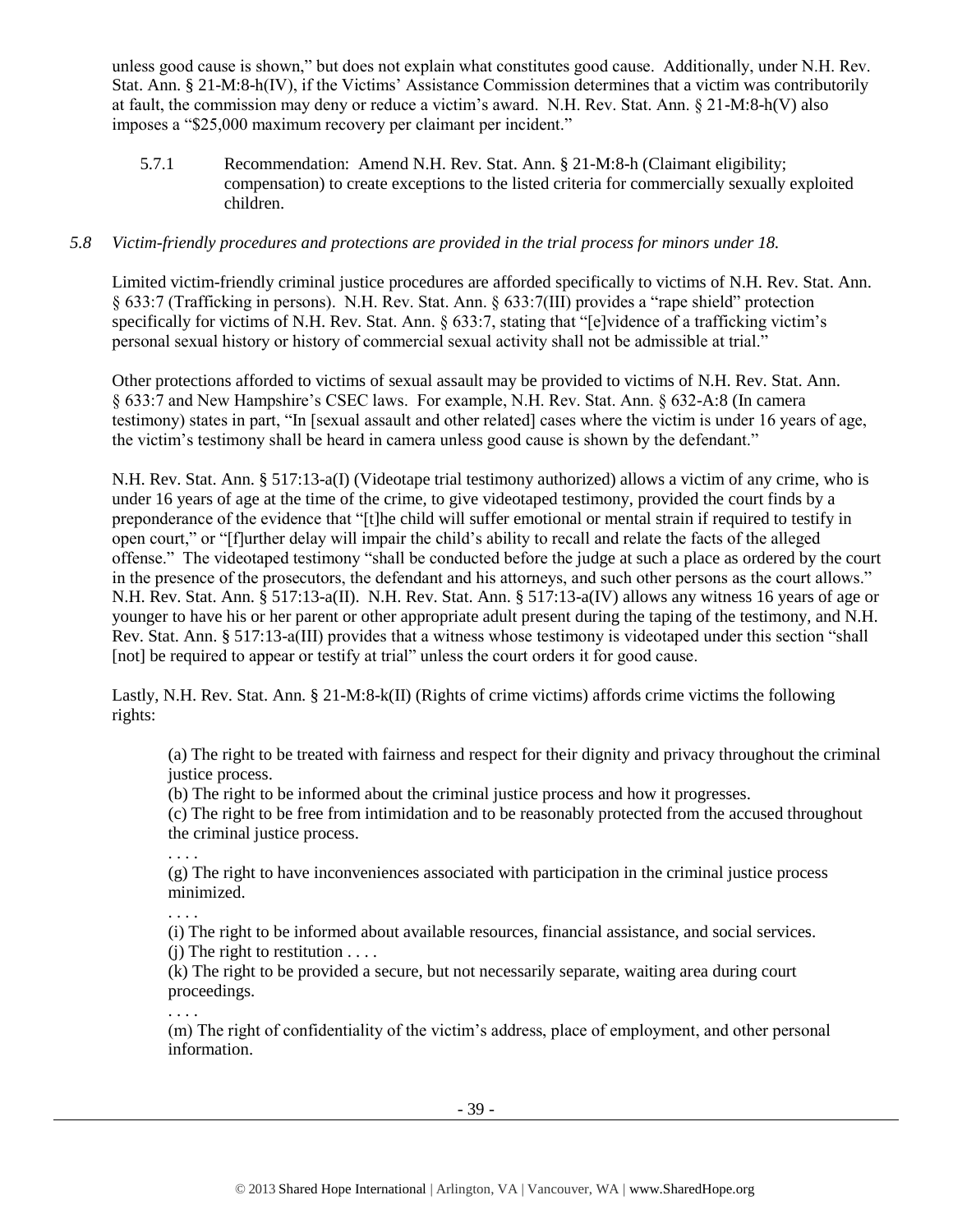*5.9 Expungement or sealing of juvenile delinquency records resulting from arrests or adjudications for prostitution-related offenses committed as a result of, or in the course of, the commercial sexual exploitation of a minor is available within a reasonable time after turning 18.*

N.H. Rev. Stat. Ann. § 169-B:35(I), (II) (Juvenile case and court records) states that "[a]ll case records, as defined in RSA 170-G:8-a [Record content; confidentiality; rulemaking], relative to delinquency, shall be confidential and access shall be provided pursuant to RSA 170-G:8-a." The case records must be kept separate from other court records, and must "be withheld from public inspection but shall be open to inspection by officers of the institution where the minor is committed, juvenile probation and parole officers, a parent, a guardian, a custodian, the minor's attorney, the relevant county, and others entrusted with the corrective treatment of the minor." N.H. Rev. Stat. Ann. § 169-B:35(II) further provides that once the person turns 21, "all court records and individual institutional records, including police records, shall be closed and placed in an inactive file."

- 5.9.1 Recommendation: Enact a provision requiring the automatic expungement of criminal records of minor victims of commercial sexual exploitation and domestic minor sex trafficking who are under the age of 18.
- *5.10 Victim restitution and civil remedies for victims of domestic minor sex trafficking or commercial sexual exploitation of children (CSEC) are authorized by law.*

Victims of N.H. Rev. Stat. Ann. § 633:7 (Trafficking in persons) are entitled to receive restitution from their offenders. N.H. Rev. Stat. Ann. § 633:10(I), (II) (Restitution and compensation) states,

I. A person convicted under this section shall be ordered by the court to pay restitution to the victim. Such restitution may include but not be limited to:

(a) Any economic  $loss<sup>81</sup>$  compensable under RSA 651:62 [Definitions], in accordance with the provisions of RSA 651:61-a through RSA 651:67; and

(b) The value of the victim's labor as guaranteed under the minimum wage law and overtime provisions of the Fair Labor Standards Act or the state minimum wage law, whichever is greater.

II. To the extent not included in economic loss that is compensable under paragraph I, the court may also order a person convicted under this section to pay compensation as follows:

(a) Costs of medical and psychological treatment, including physical and occupational therapy and rehabilitation, at the court's discretion;

(b) Costs of necessary transportation, temporary housing, and child care, at the court's discretion; (c) Return of property, cost of damage to property, or full value of property if destroyed or damaged beyond repair;

(d) Expenses incurred by a victim and any household members or other family members in relocating away from the defendant or his or her associates, including, but not limited to, deposits for utilities and telephone service, deposits for rental housing, temporary lodging and food expenses, clothing, and personal items; and

(e) Any and all other losses suffered by the victim as a result of an offense under this section.

Victims of other offenses may also be able to receive restitution under New Hampshire's general restitution statute, N.H. Rev. Stat. Ann. § 651:63(I) (Restitution authorized), which allows the court to

 $\overline{\phantom{a}}$ 

. . . .

<sup>81</sup> *See supra* note [54](#page-20-0) for the definition of "economic loss."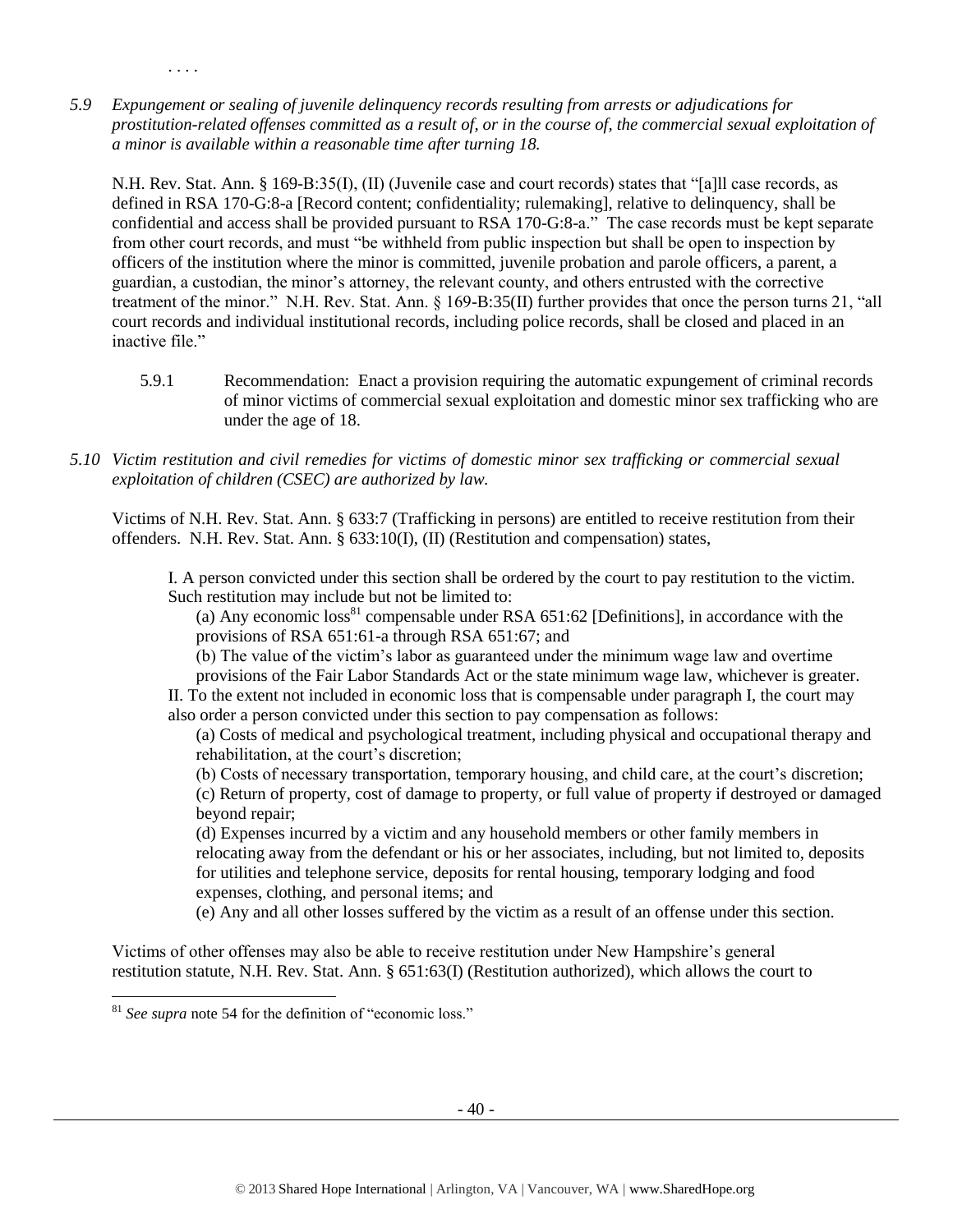sentence any offender, regardless of his ability to pay, "to make restitution in an amount determined by the court." Although restitution is not mandatory, "[i] n any case in which restitution is not ordered, the court shall state its reasons therefor on the record or in its sentencing order." N.H. Rev. Stat. Ann. § 651:63(I).

No civil remedies are specifically provided to victims of N.H. Rev. Stat. Ann. § 633:7 or New Hampshire's CSEC offenses.

- 5.10.1 Recommendation: Enact a law specifically providing civil causes of action for victims of commercial sexual exploitation and domestic minor sex trafficking against their traffickers.
- *5.11 Statutes of limitations for civil and criminal actions for child sex trafficking or commercial sexual exploitation of children (CSEC) offenses are eliminated or lengthened sufficiently to allow prosecutors and victims a realistic opportunity to pursue criminal action and legal remedies.*

Pursuant to N.H. Rev. Stat. Ann. § 625:8(I)(a), (b) (Limitations), prosecutions for felonies, including N.H. Rev. Stat. Ann. § 633:7 (Trafficking in persons) and New Hampshire's felony CSEC offenses, must commence within 6 years of the crime. Prosecutions for N.H. Rev. Stat. Ann. § 645:2(I)(f) (Prostitution and related offenses), a Class B misdemeanor, must be brought within 1 year of the crime. N.H. Rev. Stat. Ann. § 625:8(I)(c). Although these statutes of limitations toll "[d]uring any time when the accused is continuously absent from the state or has no reasonably ascertained place of abode or work within this state . . . [or] when a prosecution is pending against the accused in this state based on the same conduct," no tolling is provided if the victim of the offense is a minor under the age of 18. N.H. Rev. Stat. Ann. § 625:8(VI)(a), (b).

Generally, under N.H. Rev. Stat. Ann. § 508:4 (Personal actions), actions for personal injuries must be commenced within 3 years. N.H. Rev. Stat. Ann. § 508:4(I) states, in part,

Except as otherwise provided by law, all personal actions . . . may be brought only within 3 years of the act or omission complained of, except that when the injury and its causal relationship to the act or omission were not discovered and could not reasonably have been discovered at the time of the act or omission, the action shall be commenced within 3 years of the time the plaintiff discovers, or in the exercise of reasonable diligence should have discovered, the injury and its causal relationship to the act or omission complained of.

Pursuant to N.H. Rev. Stat. Ann. § 508:8 (Disabilities), "An infant or mentally incompetent person may bring a personal action within 2 years after such disability is removed." Additionally, pursuant to N.H. Rev. Stat. Ann. § 508:4-g (Actions based on sexual assault and related offenses),

A person, alleging to have been subjected to any offense under RSA 632-A or an offense under RSA 639:2, who was under 18 years of age when the alleged offense occurred, may commence a personal action based on the incident within the later of:

I. Twelve years of the person's eighteenth birthday; or

II. Three years of the time the plaintiff discovers, or in the exercise of reasonable diligence should have discovered, the injury and its causal relationship to the act or omission complained of.

5.11.1 Recommendation: Eliminate the statute of limitations for prosecutions of N.H. Rev. Stat. Ann. § 633:7 (Trafficking in persons) and New Hampshire's CSEC offenses and extend the statute of limitations for child victims to file civil claims arising from injury caused by commercial sexual exploitation.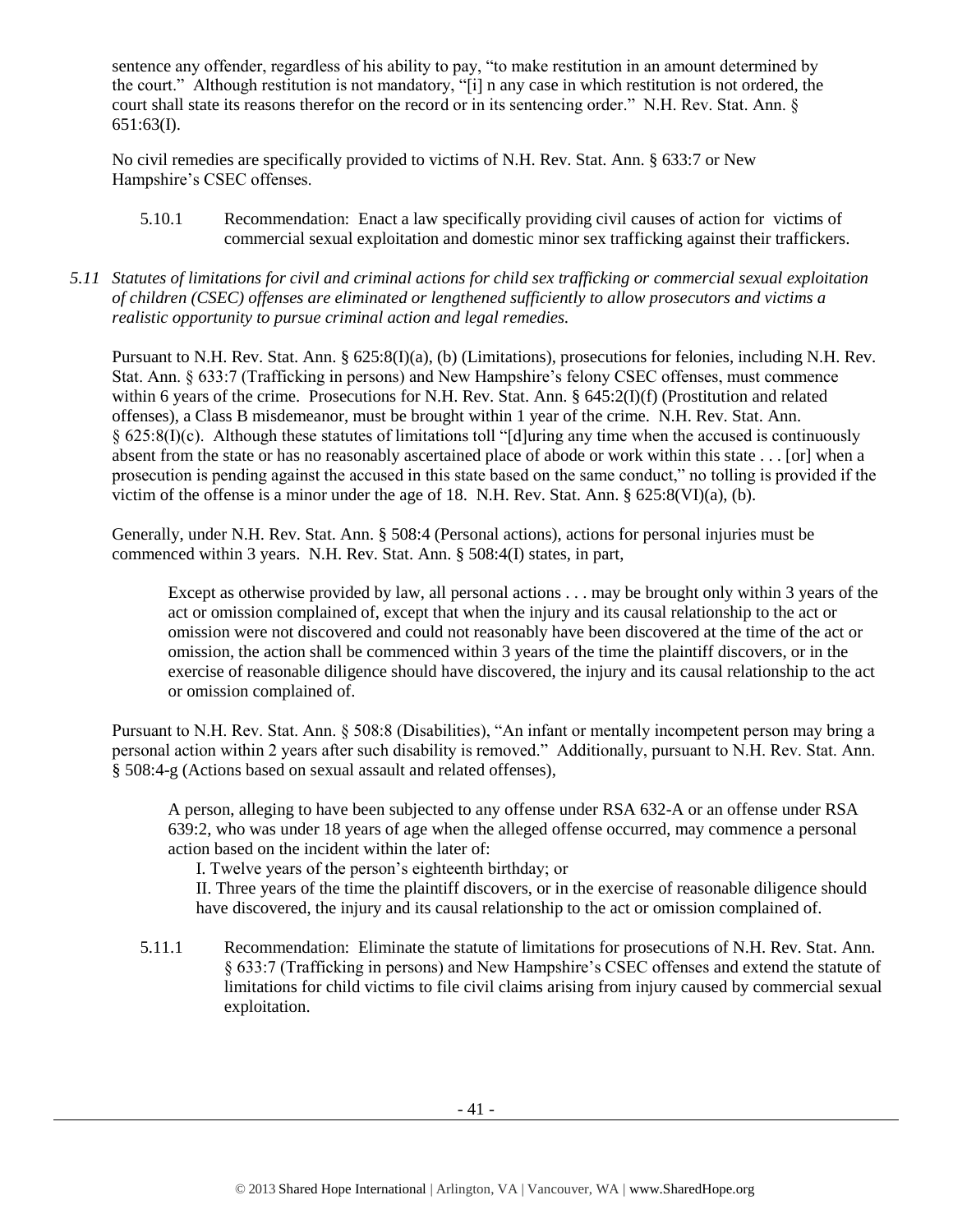#### **FRAMEWORK ISSUE 6: CRIMINAL JUSTICE TOOLS FOR INVESTIGATION AND PROSECUTIONS**

#### *Legal Components:*

- *6.1 Training on human trafficking and domestic minor sex trafficking for law enforcement is statutorily mandated.*
- *6.2 Single party consent to audio-taping is permitted in law enforcement investigations.*
- *6.3 Wiretapping is an available tool to investigate domestic minor sex trafficking.*
- *6.4 Using a law enforcement posing as a minor to investigate buying or selling of commercial sex acts is not a defense to soliciting, purchasing, or selling sex with a minor.*
- *6.5 Using the Internet to investigate buyers and traffickers is a permissible investigative technique.*
- *6.6 Law enforcement and child welfare agencies are mandated to promptly report missing and recovered children. \_\_\_\_\_\_\_\_\_\_\_\_\_\_\_\_\_\_\_\_\_\_\_\_\_\_\_\_\_\_\_\_\_\_\_\_\_\_\_\_\_\_\_\_\_\_\_\_\_\_\_\_\_\_\_\_\_\_\_\_\_\_\_\_\_\_\_\_\_\_\_\_\_\_\_\_\_\_\_\_\_\_\_\_\_\_\_\_\_\_\_\_\_\_*

## *Legal Analysis:*

*6.1 Training on human trafficking and domestic minor sex trafficking for law enforcement is statutorily mandated or authorized.*

New Hampshire does not require or authorize law enforcement to receive training on human trafficking or domestic minor sex trafficking. N.H. Rev. Stat. Ann. § 188-F:24(I) (Police standards and training council) creates the Police Standards and Training Council which, according to N.H. Rev. Stat. Ann. § 188-F:26(III) (Powers), is responsible for establishing "minimum educational and training standards for employment as a police officer, state corrections officer, or state probation-parole officer either in permanent positions or in temporary or probationary status." Additionally, N.H. Rev. Stat. Ann. § 188-F:27 (Education and training required) mandates that law enforcement complete a training program at a school approved by the Police Standards and Training Council, but does not specify the types of training that must be provided.

- 6.1.1 Recommendation: Amend New Hampshire law to specifically require or authorize training and education for law enforcement in the area of domestic minor sex trafficking and the commercial sexual exploitation of children to ensure law enforcement can adequately identify these crimes.
- *6.2 Single party consent to audio-taping is permitted in law enforcement investigations.*

Single party consent to audio-taping generally is not permitted in New Hampshire. N.H. Rev. Stat. Ann. § 570- A:2 (Interception and disclosure of telecommunication or oral communications prohibited) requires the consent of all parties to the communication. N.H. Rev. Stat. Ann. § 570-A:2(I-a) states,

A person is guilty of a misdemeanor if, except as otherwise specifically provided in this chapter or without consent of all parties to the communication, the person knowingly intercepts a telecommunication or oral communication when the person is a party to the communication or with the prior consent of one of the parties to the communication, but without the approval required by RSA 570-A:2, II(d).

Pursuant to N.H. Rev. Stat. Ann. § 570-A:2(I-a)(II)(d),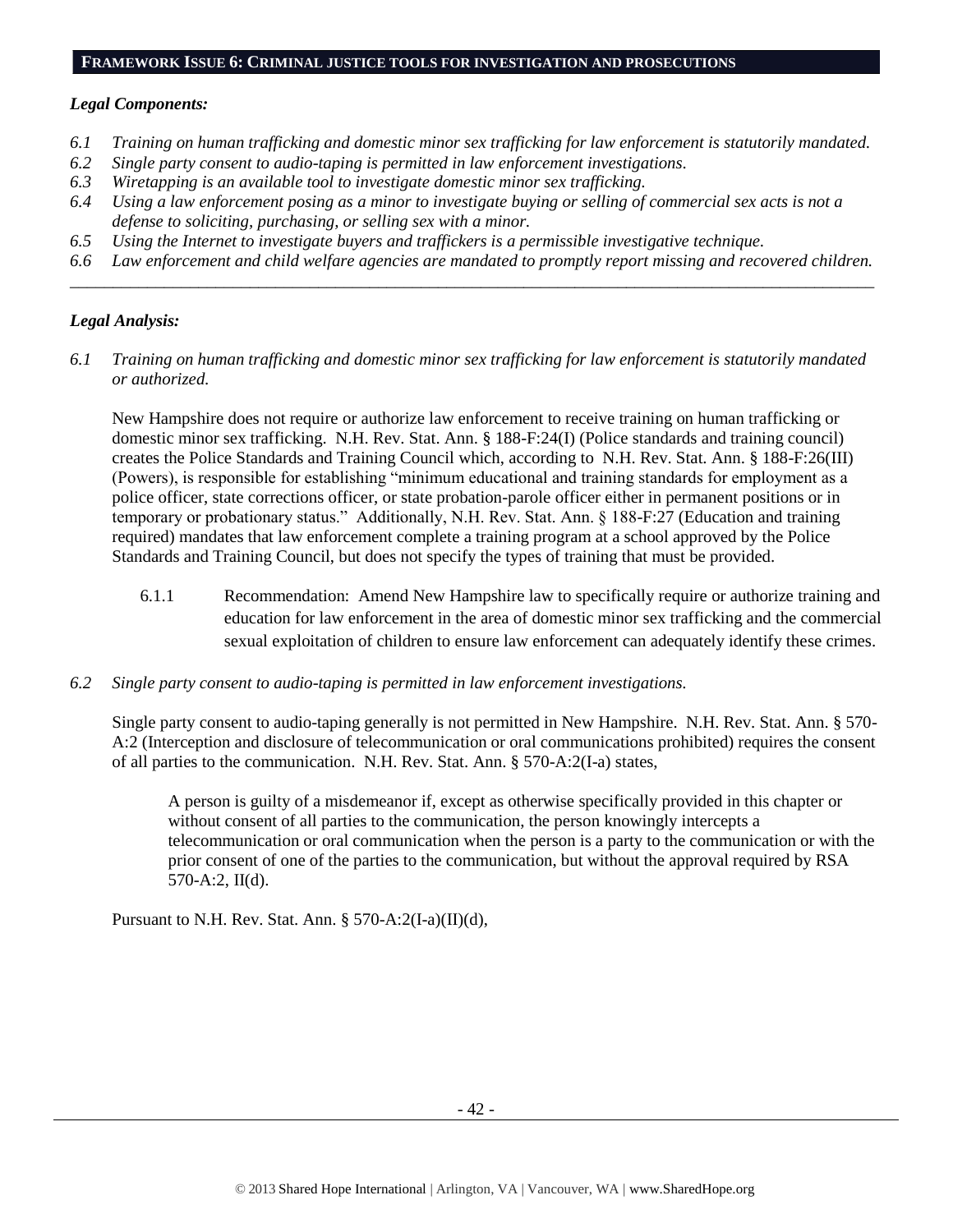<span id="page-42-0"></span>An investigative or law enforcement officer in the ordinary course of the officer's duties pertaining to the conducting of investigations of organized crime, $82$  offenses enumerated in this chapter, solid waste violations under RSA 149-M:9, I and II, or harassing or obscene telephone calls to intercept a telecommunication or oral communication, when such person is a party to the communication or one of the parties to the communication has given prior consent to such interception; provided, however, that no such interception shall be made unless the attorney general, the deputy attorney general, or an assistant attorney general designated by the attorney general determines that there exists a reasonable suspicion that evidence of criminal conduct will be derived from such interception. Oral authorization for the interception may be given and a written memorandum of said determination and its basis shall be made within 72 hours thereafter. The memorandum shall be kept on file in the office of the attorney general.

- 6.2.1 Recommendation: Amend New Hampshire law to allow for single-party consent to audio taping in the investigation of N.H. Rev. Stat. Ann. § 633:7 (Trafficking in persons) and New Hampshire's CSEC laws without receiving authorization from the attorney general.
- *6.3 Wiretapping is an available tool to investigate domestic minor sex trafficking.*

N.H. Rev. Stat. Ann. § 570-A:7 (Authorization for interception of telecommunications or oral communications) states,

The attorney general, deputy attorney general, or a county attorney, upon the written approval of the attorney general or deputy attorney general, may apply to a judge of competent jurisdiction for an order authorizing or approving the interception of telecommunications or oral communications, and such judge may grant in conformity with RSA 570-A:9 [Procedure for interception of telecommunication or oral communications], an order authorizing or approving the interception of telecommunications or oral communications by investigative or law enforcement officers having responsibility for the investigation of the offenses as to which the application is made, when such interception may provide, or has provided, evidence of the commission of organized crime<sup>83</sup>... or evidence of the commission of the offenses of ... kidnapping, ... child pornography under RSA 649-A, computer pornography and child exploitation under RSA 649-B, . . . aggravated felonious sexual assault as defined in RSA 632-A:2, felonious sexual assault as defined in RSA 632-A:3, . . . or any conspiracy to commit any of the foregoing offenses.

Pursuant to N.H. Rev. Stat. Ann. § 570-A:9(III) (Procedure for interception of telecommunication or oral communications) a judge may enter an order approving an application

if the judge determines on the basis of the facts submitted by the applicant that:

(a) There is probable cause for belief that an individual is committing, has committed, or is about to commit a particular offense enumerated in RSA 570-A:7;

(b) There is probable cause for belief that particular communications concerning that offense will be obtained through such interception;

(c) Normal investigative procedures have been tried and have failed or reasonably appear to be unlikely to succeed if tried or to be too dangerous;

 $\overline{a}$ 

<sup>&</sup>lt;sup>82</sup> N.H. Rev. Stat. Ann. § 570-A:1(XI) defines "organized crime" as "the unlawful activities of the members of a highly organized, disciplined association engaged in supplying illegal goods and services, including but not limited to . . . prostitution . . . and other unlawful activities of members of such organizations."

<sup>83</sup> *See supra* note [82.](#page-42-0)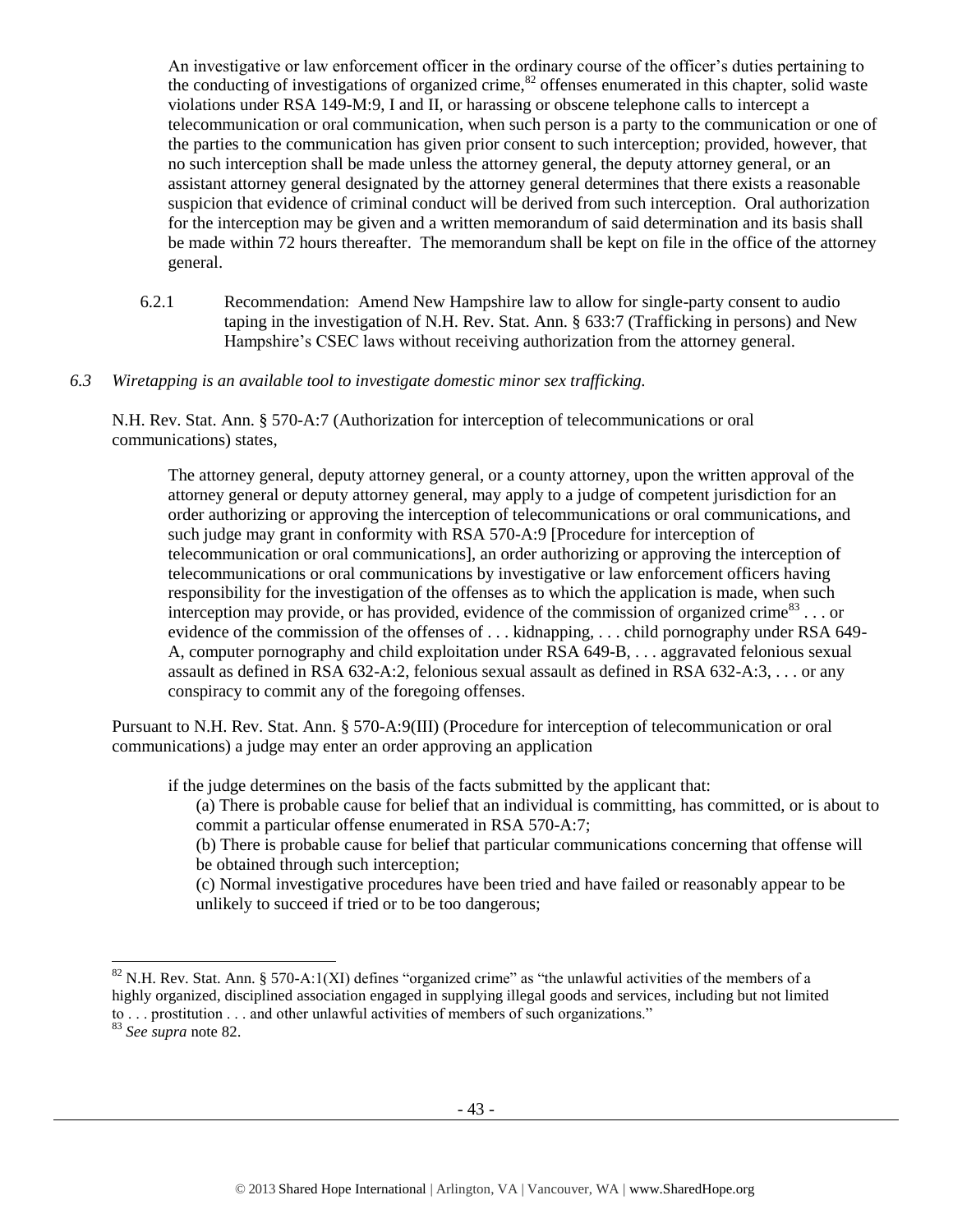(d) There is probable cause for belief that the facilities from which, or the place where, the telecommunications or oral communications are to be intercepted are being used, or are about to be used, in connection with the commission of such offense, or are leased to, listed in the name of, or commonly used by such person.

- 6.3.1 Recommendation: Amend N.H. Rev. Stat. Ann. § 570-A:7 (Authorization for interception of telecommunications or oral communications) to allow wiretapping in investigations of offenses under N.H. Rev. Stat. Ann. § 633:7 (Trafficking in persons) and N.H. Rev. Stat. Ann. § 645:2(I) (Prostitution and related offenses) when a minor is involved.
- *6.4 Using a law enforcement posing as a minor to investigate buying or selling of commercial sex acts is not a defense to soliciting, purchasing, or selling sex with a minor.*

New Hampshire's human trafficking statute does not authorize the use of a decoy by law enforcement in the investigation of N.H. Rev. Stat. Ann. § 633:7 (Trafficking in persons). Yet, N.H. Rev. Stat. Ann. § 649-B:4 (Certain uses of computer services prohibited) implies that law enforcement may be able to use a decoy to detect sex crimes with a minor facilitated through the Internet because it only requires that the offender believed the person was a child.<sup>84</sup> Additionally, N.H. Rev. Stat. Ann. § 649-B:4(III) states, "It shall not be a defense to a prosecution under this section that the victim was not actually a child so long as the person reasonably believed that the victim was a child."

New Hampshire does, however, recognize an entrapment defense pursuant to N.H. Rev. Stat. Ann. § 626:5 (Entrapment), which states,

It is an affirmative defense that the actor committed the offense because he was induced or encouraged to do so by a law enforcement official or by a person acting in cooperation with a law enforcement official, for the purpose of obtaining evidence against him and when the methods used to obtain such evidence were such as to create a substantial risk that the offense would be committed by a person not otherwise disposed to commit it. However, conduct merely affording a person an opportunity to commit an offense does not constitute entrapment.

- 6.4.1 Recommendation: Enact a law authorizing law enforcement to use a decoy in the investigation of N.H. Rev. Stat. Ann. § 633:7 (Trafficking in persons) and New Hampshire's CSEC laws.
- *6.5 Using the Internet to investigate buyers and traffickers is a permissible investigative technique.*

New Hampshire does not have a specific law that allows law enforcement to use the Internet to investigate buyers and traffickers. N.H. Rev. Stat. Ann. § 649-B:4 (Certain uses of computer services prohibited), may, however, provide law enforcement the ability to use the Internet to investigate buyers and traffickers. N.H. Rev. Stat. Ann. § 649-B:4(I) states that "[n]o person shall knowingly utilize a computer on-line service, internet service, or local bulletin board service to seduce, solicit, lure, or entice a child or another person believed by the person to be a child, to commit" sexual assault or other specified non-commercial sexual offenses. The use of the language "another person believed by the person to be a child," suggests that it may be permissible for law enforcement to be involved in the investigation of this offense. Additionally, N.H. Rev. Stat. Ann. § 649- B:4(III) states, "It shall not be a defense to a prosecution under this section that the victim was not actually a child so long as the person reasonably believed that the victim was a child."

<sup>84</sup> *See supra* section 2.5 for the text of N.H. Rev. Stat. Ann. § 649-B:4.